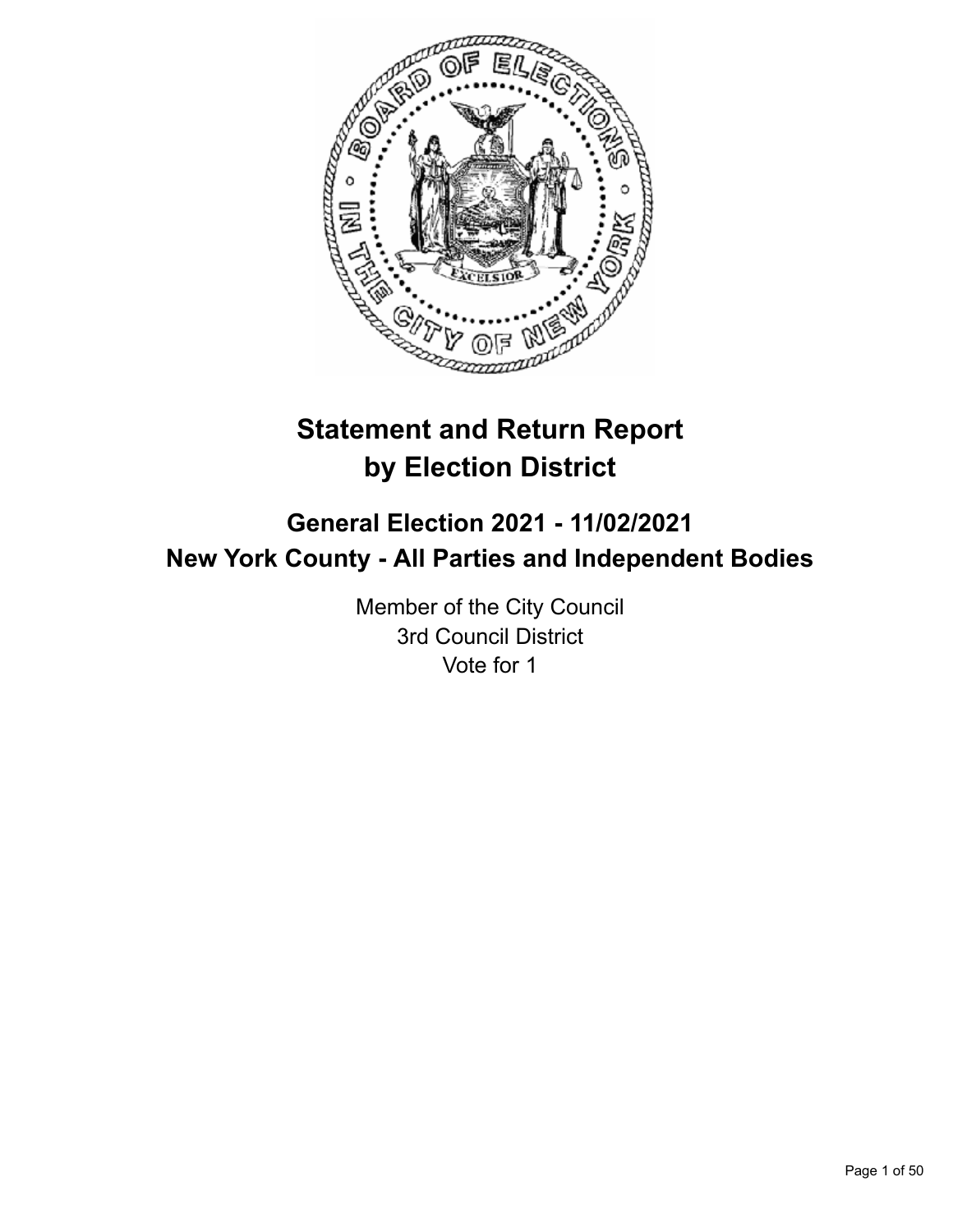

| PUBLIC COUNTER                                           | 37           |
|----------------------------------------------------------|--------------|
| MANUALLY COUNTED EMERGENCY                               | 0            |
| ABSENTEE / MILITARY                                      | 2            |
| AFFIDAVIT                                                |              |
| Total Ballots                                            | 40           |
| Less - Inapplicable Federal/Special Presidential Ballots | $\mathbf{0}$ |
| <b>Total Applicable Ballots</b>                          | 40           |
| ERIK D. BOTTCHER (DEMOCRATIC)                            | 26           |
| UNATTRIBUTABLE WRITE-IN (WRITE-IN)                       | 2            |
| <b>Total Votes</b>                                       | 28           |
| Unrecorded                                               | 12           |

#### **041/66**

| <b>PUBLIC COUNTER</b>                                    | 153      |
|----------------------------------------------------------|----------|
| <b>MANUALLY COUNTED EMERGENCY</b>                        | 0        |
| ABSENTEE / MILITARY                                      | 11       |
| AFFIDAVIT                                                | 0        |
| <b>Total Ballots</b>                                     | 164      |
| Less - Inapplicable Federal/Special Presidential Ballots | $\Omega$ |
| <b>Total Applicable Ballots</b>                          | 164      |
| ERIK D. BOTTCHER (DEMOCRATIC)                            | 125      |
| PHELAN FITZPATRICK (WRITE-IN)                            |          |
| UNATTRIBUTABLE WRITE-IN (WRITE-IN)                       |          |
| <b>Total Votes</b>                                       | 127      |
| Unrecorded                                               | 37       |

| PUBLIC COUNTER                                           | 44       |
|----------------------------------------------------------|----------|
| <b>MANUALLY COUNTED EMERGENCY</b>                        | $\Omega$ |
| ABSENTEE / MILITARY                                      | 4        |
| AFFIDAVIT                                                | 0        |
| <b>Total Ballots</b>                                     | 48       |
| Less - Inapplicable Federal/Special Presidential Ballots | $\Omega$ |
| <b>Total Applicable Ballots</b>                          | 48       |
| ERIK D. BOTTCHER (DEMOCRATIC)                            | 40       |
| <b>Total Votes</b>                                       | 40       |
| Unrecorded                                               | 8        |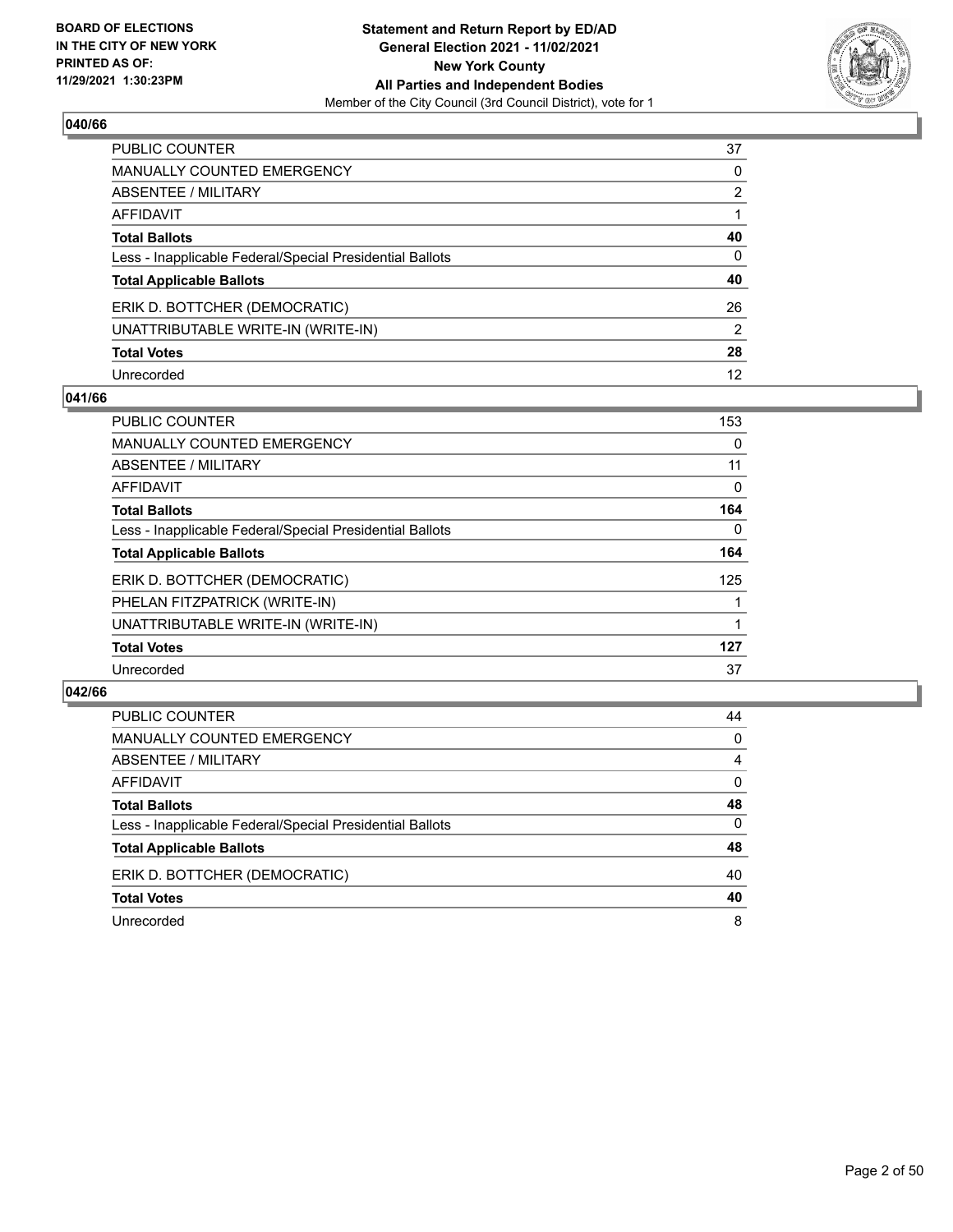

| <b>PUBLIC COUNTER</b>                                    | 179      |
|----------------------------------------------------------|----------|
| MANUALLY COUNTED EMERGENCY                               | $\Omega$ |
| ABSENTEE / MILITARY                                      | 15       |
| AFFIDAVIT                                                | 5        |
| <b>Total Ballots</b>                                     | 199      |
| Less - Inapplicable Federal/Special Presidential Ballots | 0        |
| <b>Total Applicable Ballots</b>                          | 199      |
| ERIK D. BOTTCHER (DEMOCRATIC)                            | 169      |
| CHRIS MARTE (WRITE-IN)                                   |          |
| SEAN MAGUINE (WRITE-IN)                                  |          |
| <b>Total Votes</b>                                       | 171      |
| Unrecorded                                               | 28       |

#### **058/66**

| <b>PUBLIC COUNTER</b>                                    | 119      |
|----------------------------------------------------------|----------|
| <b>MANUALLY COUNTED EMERGENCY</b>                        | 0        |
| ABSENTEE / MILITARY                                      | 18       |
| <b>AFFIDAVIT</b>                                         |          |
| <b>Total Ballots</b>                                     | 138      |
| Less - Inapplicable Federal/Special Presidential Ballots | $\Omega$ |
| <b>Total Applicable Ballots</b>                          | 138      |
| ERIK D. BOTTCHER (DEMOCRATIC)                            | 116      |
| JOHN GALT (WRITE-IN)                                     |          |
| UNATTRIBUTABLE WRITE-IN (WRITE-IN)                       |          |
| <b>Total Votes</b>                                       | 118      |
| Unrecorded                                               | 20       |

| <b>PUBLIC COUNTER</b>                                    | 245          |
|----------------------------------------------------------|--------------|
| MANUALLY COUNTED EMERGENCY                               | $\Omega$     |
| ABSENTEE / MILITARY                                      | 74           |
| AFFIDAVIT                                                | $\Omega$     |
| <b>Total Ballots</b>                                     | 319          |
| Less - Inapplicable Federal/Special Presidential Ballots | $\mathbf{0}$ |
| <b>Total Applicable Ballots</b>                          | 319          |
| ERIK D. BOTTCHER (DEMOCRATIC)                            | 282          |
| KATHRYN GARCIA (WRITE-IN)                                |              |
| <b>Total Votes</b>                                       | 283          |
| Unrecorded                                               | 36           |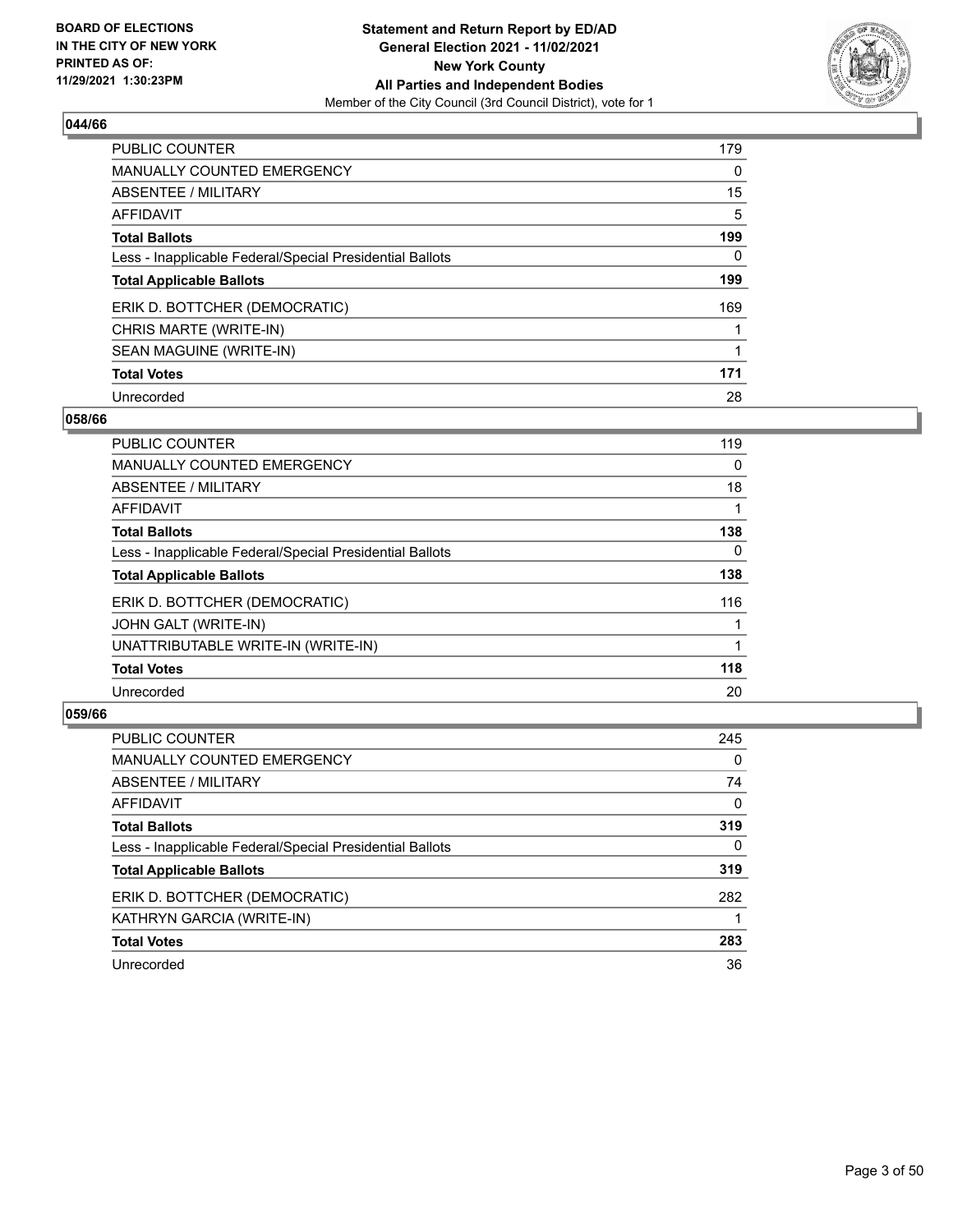

| <b>PUBLIC COUNTER</b>                                    | 256 |
|----------------------------------------------------------|-----|
| <b>MANUALLY COUNTED EMERGENCY</b>                        | 0   |
| ABSENTEE / MILITARY                                      | 29  |
| AFFIDAVIT                                                | 3   |
| <b>Total Ballots</b>                                     | 288 |
| Less - Inapplicable Federal/Special Presidential Ballots | 0   |
| <b>Total Applicable Ballots</b>                          | 288 |
| ERIK D. BOTTCHER (DEMOCRATIC)                            | 251 |
| ARTHUR SCHWARTZ (WRITE-IN)                               |     |
| DANIEL ADLER (WRITE-IN)                                  |     |
| PAPERBOY LOVE PRINCE (WRITE-IN)                          |     |
| UNATTRIBUTABLE WRITE-IN (WRITE-IN)                       | 2   |
| <b>Total Votes</b>                                       | 256 |
| Unrecorded                                               | 32  |

# **061/66**

| PUBLIC COUNTER                                           | 293            |
|----------------------------------------------------------|----------------|
| <b>MANUALLY COUNTED EMERGENCY</b>                        | 0              |
| ABSENTEE / MILITARY                                      | 45             |
| <b>AFFIDAVIT</b>                                         | $\Omega$       |
| <b>Total Ballots</b>                                     | 338            |
| Less - Inapplicable Federal/Special Presidential Ballots | 0              |
| <b>Total Applicable Ballots</b>                          | 338            |
| ERIK D. BOTTCHER (DEMOCRATIC)                            | 275            |
| ARTHUR SCHWARTZ (WRITE-IN)                               | 2              |
| CHIP BARRON JR. (WRITE-IN)                               | 1              |
| DAVID SIMONETTI (WRITE-IN)                               | 1              |
| DONALD TRUMP (WRITE-IN)                                  | 1              |
| MARVIN PUGLER (WRITE-IN)                                 | 1              |
| MAUD MARON (WRITE-IN)                                    | $\overline{c}$ |
| TONDERAI MUNYORO (WRITE-IN)                              | 1              |
| UNATTRIBUTABLE WRITE-IN (WRITE-IN)                       | 1              |
| <b>Total Votes</b>                                       | 285            |
| Unrecorded                                               | 53             |

| <b>PUBLIC COUNTER</b>                                    | 181 |
|----------------------------------------------------------|-----|
| <b>MANUALLY COUNTED EMERGENCY</b>                        | 0   |
| ABSENTEE / MILITARY                                      | 26  |
| AFFIDAVIT                                                |     |
| <b>Total Ballots</b>                                     | 208 |
| Less - Inapplicable Federal/Special Presidential Ballots | 0   |
| <b>Total Applicable Ballots</b>                          | 208 |
| ERIK D. BOTTCHER (DEMOCRATIC)                            | 174 |
| ARTHUR SCHWARTZ (WRITE-IN)                               |     |
| <b>Total Votes</b>                                       | 175 |
| Unrecorded                                               | 33  |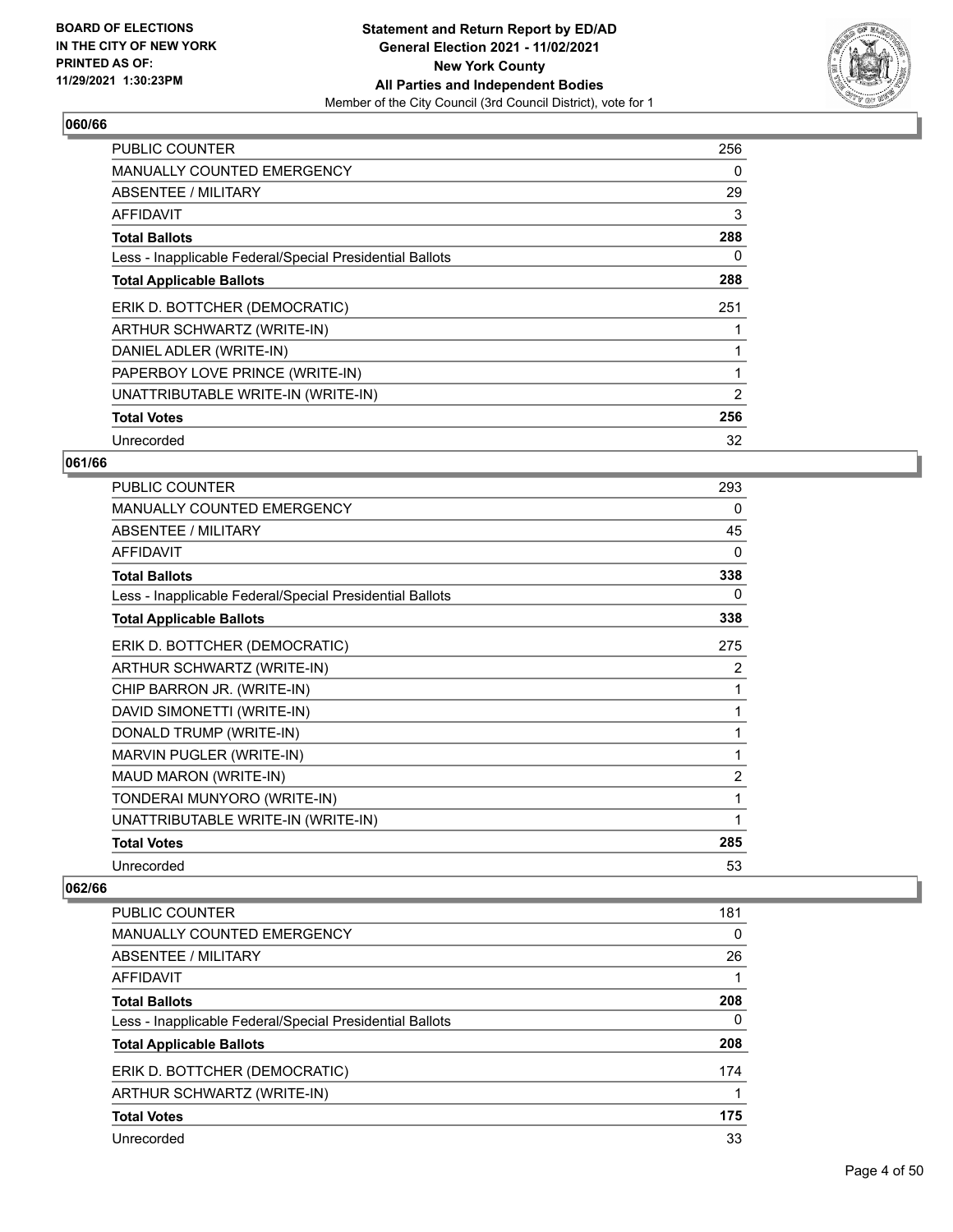

| <b>PUBLIC COUNTER</b>                                    | 194 |
|----------------------------------------------------------|-----|
| <b>MANUALLY COUNTED EMERGENCY</b>                        | 0   |
| ABSENTEE / MILITARY                                      | 43  |
| AFFIDAVIT                                                | 3   |
| <b>Total Ballots</b>                                     | 240 |
| Less - Inapplicable Federal/Special Presidential Ballots | 0   |
| <b>Total Applicable Ballots</b>                          | 240 |
| ERIK D. BOTTCHER (DEMOCRATIC)                            | 191 |
| COREY JOHNSON (WRITE-IN)                                 |     |
| <b>GEORGE C. THOMAS (WRITE-IN)</b>                       |     |
| LESLIE BOGHOSIAN MURPHY (WRITE-IN)                       |     |
| RICH CECAPPOLO (WRITE-IN)                                |     |
| STEPHEN DAVIS (WRITE-IN)                                 | 1   |
| <b>Total Votes</b>                                       | 196 |
| Unrecorded                                               | 44  |

# **066/66**

| PUBLIC COUNTER                                           | 163 |
|----------------------------------------------------------|-----|
| <b>MANUALLY COUNTED EMERGENCY</b>                        | 0   |
| ABSENTEE / MILITARY                                      | 23  |
| <b>AFFIDAVIT</b>                                         | 0   |
| <b>Total Ballots</b>                                     | 186 |
| Less - Inapplicable Federal/Special Presidential Ballots | 0   |
| <b>Total Applicable Ballots</b>                          | 186 |
| ERIK D. BOTTCHER (DEMOCRATIC)                            | 155 |
| <b>GASTON TORRES DIMANT (WRITE-IN)</b>                   |     |
| UNATTRIBUTABLE WRITE-IN (WRITE-IN)                       |     |
| <b>Total Votes</b>                                       | 157 |
| Unrecorded                                               | 29  |

| <b>PUBLIC COUNTER</b>                                    | 166            |
|----------------------------------------------------------|----------------|
| MANUALLY COUNTED EMERGENCY                               | 0              |
| ABSENTEE / MILITARY                                      | 14             |
| AFFIDAVIT                                                | $\overline{2}$ |
| <b>Total Ballots</b>                                     | 182            |
| Less - Inapplicable Federal/Special Presidential Ballots | 0              |
| <b>Total Applicable Ballots</b>                          | 182            |
| ERIK D. BOTTCHER (DEMOCRATIC)                            | 152            |
| ANGELINA JOLIE (WRITE-IN)                                |                |
| LESLIE BOGHOSIAN MURPHY (WRITE-IN)                       |                |
| PAUL GUILIANI (WRITE-IN)                                 |                |
| <b>Total Votes</b>                                       | 155            |
| Unrecorded                                               | 27             |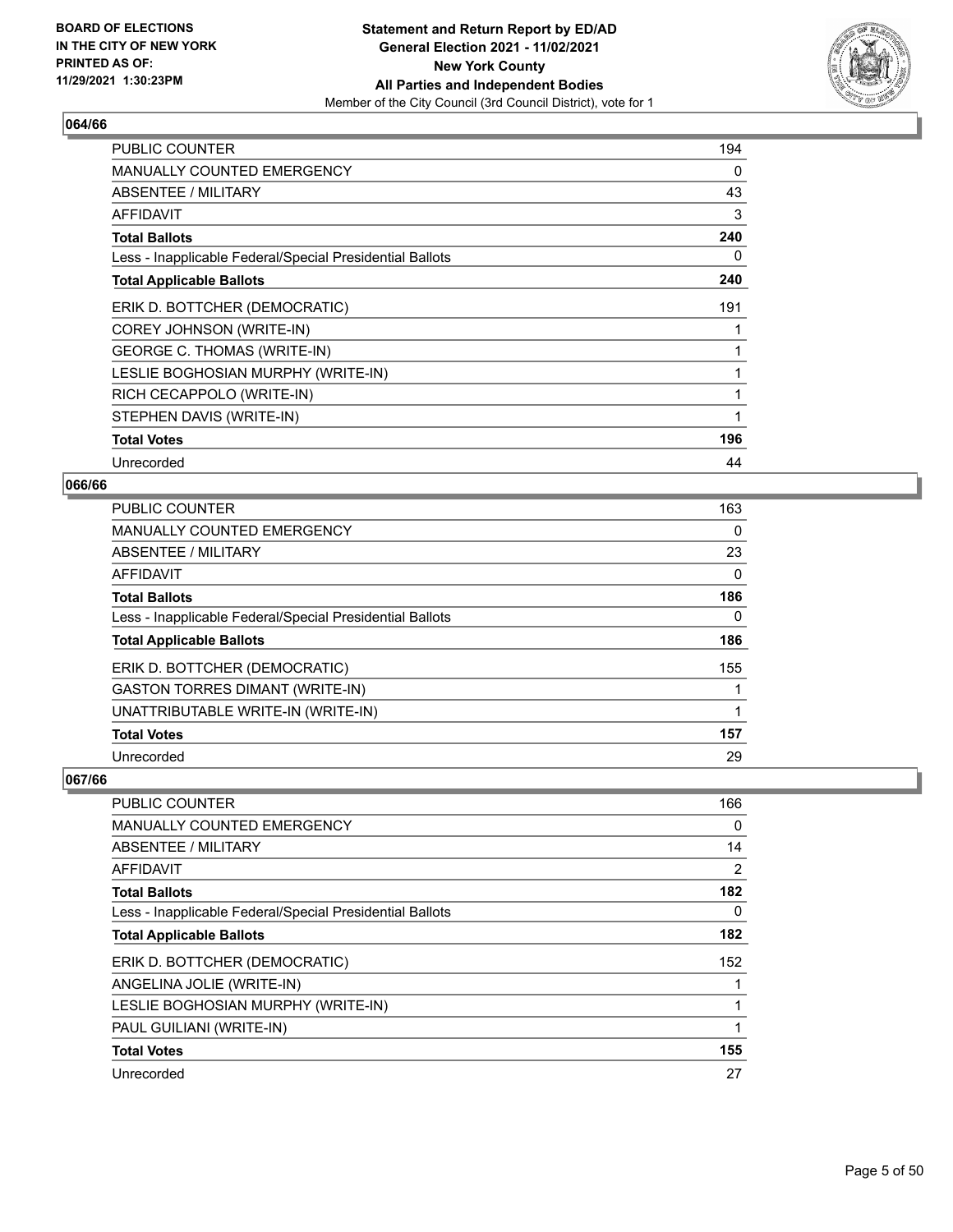

| <b>PUBLIC COUNTER</b>                                    | 277 |
|----------------------------------------------------------|-----|
| <b>MANUALLY COUNTED EMERGENCY</b>                        | 0   |
| ABSENTEE / MILITARY                                      | 28  |
| <b>AFFIDAVIT</b>                                         | 2   |
| <b>Total Ballots</b>                                     | 307 |
| Less - Inapplicable Federal/Special Presidential Ballots | 0   |
| <b>Total Applicable Ballots</b>                          | 307 |
| ERIK D. BOTTCHER (DEMOCRATIC)                            | 247 |
| FRANCIS MENTON (WRITE-IN)                                | 2   |
| MARK GJANAJ (WRITE-IN)                                   |     |
| MICHAEL ALLEGRETTI (WRITE-IN)                            |     |
| MICHAEL BLOOMBERG (WRITE-IN)                             |     |
| UNATTRIBUTABLE WRITE-IN (WRITE-IN)                       | 1   |
| <b>Total Votes</b>                                       | 253 |
| Unrecorded                                               | 54  |

#### **069/66**

| <b>PUBLIC COUNTER</b>                                    | 262 |
|----------------------------------------------------------|-----|
| <b>MANUALLY COUNTED EMERGENCY</b>                        | 0   |
| ABSENTEE / MILITARY                                      | 35  |
| AFFIDAVIT                                                | 0   |
| <b>Total Ballots</b>                                     | 297 |
| Less - Inapplicable Federal/Special Presidential Ballots | 0   |
| <b>Total Applicable Ballots</b>                          | 297 |
| ERIK D. BOTTCHER (DEMOCRATIC)                            | 236 |
| KATHLYNE PURRINI (WRITE-IN)                              |     |
| LESLIE BOGHOSIAN MURPHY (WRITE-IN)                       |     |
| LILIAN EVANS (WRITE-IN)                                  |     |
| THOMAS KENNIFF (WRITE-IN)                                |     |
| <b>Total Votes</b>                                       | 240 |
| Unrecorded                                               | 57  |

| <b>PUBLIC COUNTER</b>                                    | 60 |
|----------------------------------------------------------|----|
| <b>MANUALLY COUNTED EMERGENCY</b>                        | 0  |
| ABSENTEE / MILITARY                                      | 3  |
| AFFIDAVIT                                                | 3  |
| <b>Total Ballots</b>                                     | 66 |
| Less - Inapplicable Federal/Special Presidential Ballots | 0  |
| <b>Total Applicable Ballots</b>                          | 66 |
| ERIK D. BOTTCHER (DEMOCRATIC)                            | 55 |
| MAUD MARON (WRITE-IN)                                    |    |
| <b>Total Votes</b>                                       | 56 |
| Unrecorded                                               | 10 |
|                                                          |    |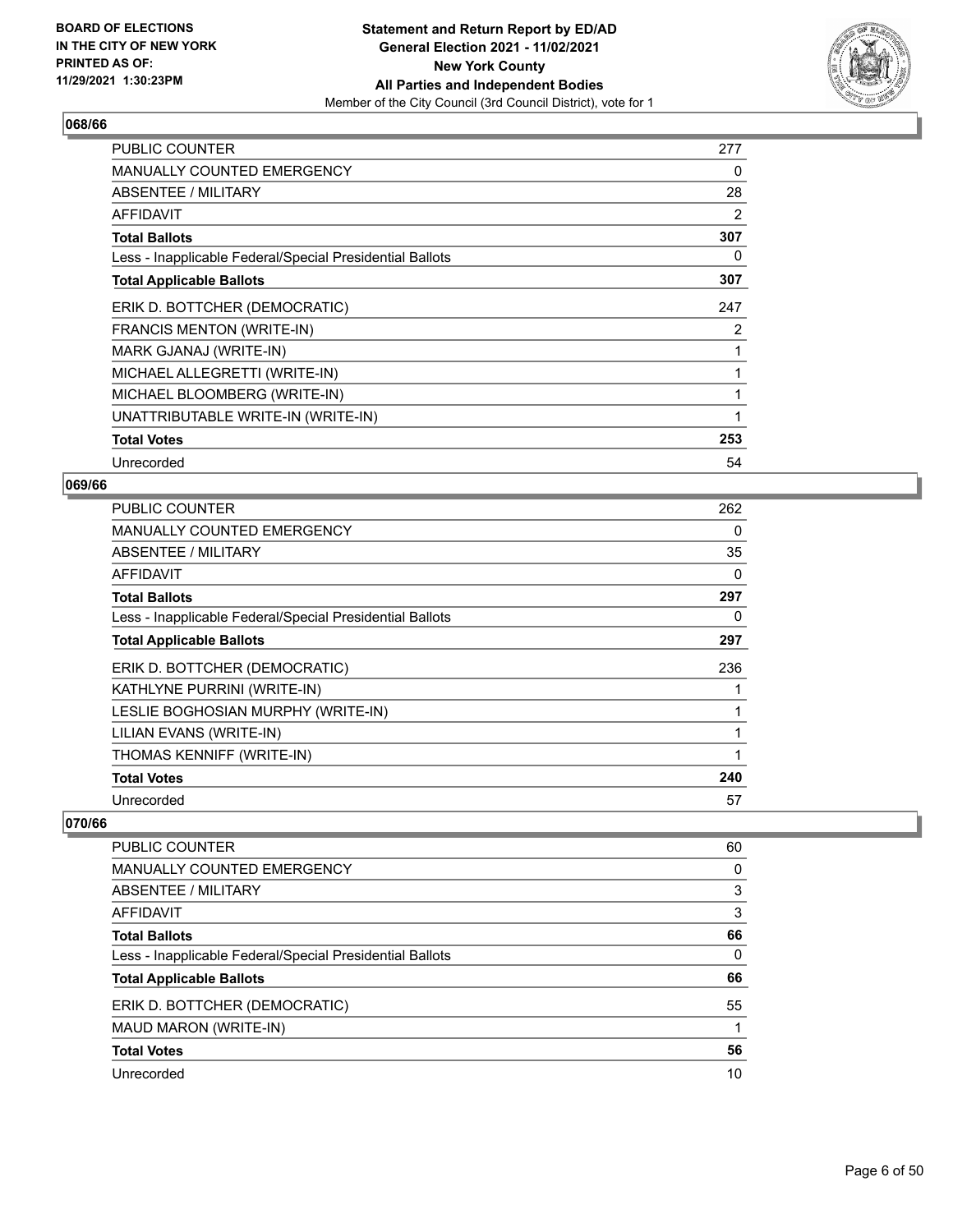

| <b>PUBLIC COUNTER</b>                                    | 241 |
|----------------------------------------------------------|-----|
| <b>MANUALLY COUNTED EMERGENCY</b>                        | 0   |
| ABSENTEE / MILITARY                                      | 36  |
| AFFIDAVIT                                                | 3   |
| <b>Total Ballots</b>                                     | 280 |
| Less - Inapplicable Federal/Special Presidential Ballots | 0   |
| <b>Total Applicable Ballots</b>                          | 280 |
| ERIK D. BOTTCHER (DEMOCRATIC)                            | 242 |
| CANDACE OWENS (WRITE-IN)                                 |     |
| <b>GEORGE SHULMAN (WRITE-IN)</b>                         |     |
| MICKI MCGEE (WRITE-IN)                                   |     |
| UNATTRIBUTABLE WRITE-IN (WRITE-IN)                       |     |
| <b>Total Votes</b>                                       | 246 |
| Unrecorded                                               | 34  |

# **072/66**

| PUBLIC COUNTER                                           | 243      |
|----------------------------------------------------------|----------|
| MANUALLY COUNTED EMERGENCY                               | 0        |
| ABSENTEE / MILITARY                                      | 17       |
| AFFIDAVIT                                                | 4        |
| <b>Total Ballots</b>                                     | 264      |
| Less - Inapplicable Federal/Special Presidential Ballots | $\Omega$ |
| <b>Total Applicable Ballots</b>                          | 264      |
| ERIK D. BOTTCHER (DEMOCRATIC)                            | 226      |
| ARTHUR SCHWARTZ (WRITE-IN)                               |          |
| FRAN LEIBOWITZ (WRITE-IN)                                |          |
| JAYA MCSHUMA (WRITE-IN)                                  | 1        |
| <b>Total Votes</b>                                       | 229      |
| Unrecorded                                               | 35       |

| PUBLIC COUNTER                                           | 243 |
|----------------------------------------------------------|-----|
| MANUALLY COUNTED EMERGENCY                               | 0   |
| ABSENTEE / MILITARY                                      | 25  |
| AFFIDAVIT                                                | 7   |
| <b>Total Ballots</b>                                     | 275 |
| Less - Inapplicable Federal/Special Presidential Ballots | 0   |
| <b>Total Applicable Ballots</b>                          | 275 |
| ERIK D. BOTTCHER (DEMOCRATIC)                            | 227 |
| ARTHUR SCHWARTZ (WRITE-IN)                               |     |
| MARK SEIDEN (WRITE-IN)                                   |     |
| UNATTRIBUTABLE WRITE-IN (WRITE-IN)                       |     |
| <b>Total Votes</b>                                       | 230 |
| Unrecorded                                               | 45  |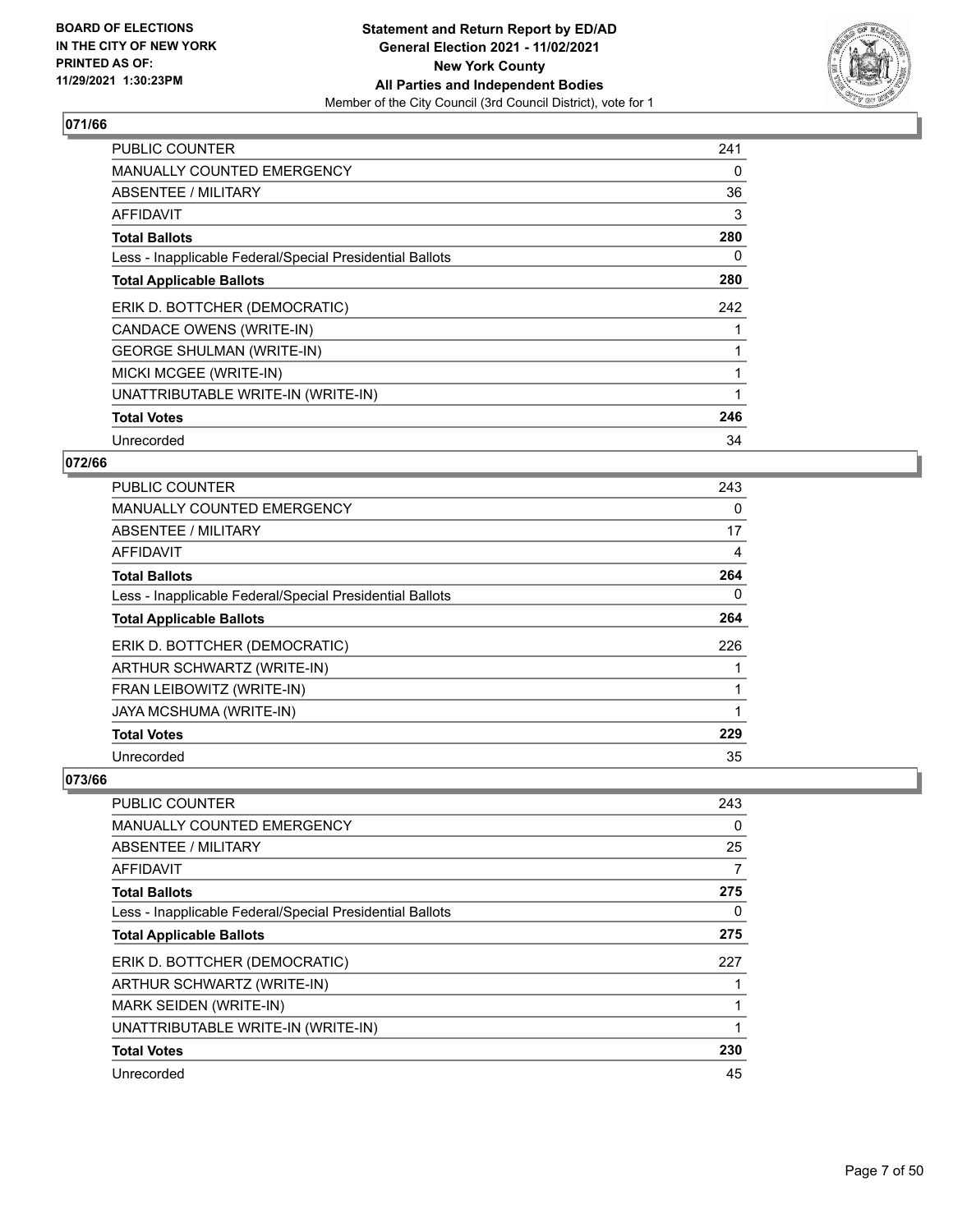

| <b>PUBLIC COUNTER</b>                                    | 220      |
|----------------------------------------------------------|----------|
| MANUALLY COUNTED EMERGENCY                               | 0        |
| ABSENTEE / MILITARY                                      | 23       |
| AFFIDAVIT                                                | $\Omega$ |
| <b>Total Ballots</b>                                     | 243      |
| Less - Inapplicable Federal/Special Presidential Ballots | 0        |
| <b>Total Applicable Ballots</b>                          | 243      |
| ERIK D. BOTTCHER (DEMOCRATIC)                            | 219      |
| FRANK ZAPPA (WRITE-IN)                                   |          |
| UNATTRIBUTABLE WRITE-IN (WRITE-IN)                       | 2        |
| <b>Total Votes</b>                                       | 222      |
| Unrecorded                                               | 21       |

#### **075/66**

| PUBLIC COUNTER                                           | 243 |
|----------------------------------------------------------|-----|
| MANUALLY COUNTED EMERGENCY                               | 0   |
| ABSENTEE / MILITARY                                      | 25  |
| AFFIDAVIT                                                |     |
| <b>Total Ballots</b>                                     | 269 |
| Less - Inapplicable Federal/Special Presidential Ballots | 0   |
| <b>Total Applicable Ballots</b>                          | 269 |
| ERIK D. BOTTCHER (DEMOCRATIC)                            | 229 |
| PHELAN FITZPATRICK (WRITE-IN)                            |     |
| RYAN KONCAR (WRITE-IN)                                   |     |
| UNATTRIBUTABLE WRITE-IN (WRITE-IN)                       |     |
| <b>Total Votes</b>                                       | 232 |
| Unrecorded                                               | 37  |

| PUBLIC COUNTER                                           | 266 |
|----------------------------------------------------------|-----|
| MANUALLY COUNTED EMERGENCY                               | 0   |
| ABSENTEE / MILITARY                                      | 27  |
| AFFIDAVIT                                                |     |
| <b>Total Ballots</b>                                     | 294 |
| Less - Inapplicable Federal/Special Presidential Ballots | 0   |
| <b>Total Applicable Ballots</b>                          | 294 |
| ERIK D. BOTTCHER (DEMOCRATIC)                            | 260 |
| CARLINA RIVERA (WRITE-IN)                                |     |
| MICHAEL STEINEN (WRITE-IN)                               |     |
| UNATTRIBUTABLE WRITE-IN (WRITE-IN)                       |     |
| <b>Total Votes</b>                                       | 263 |
| Unrecorded                                               | 31  |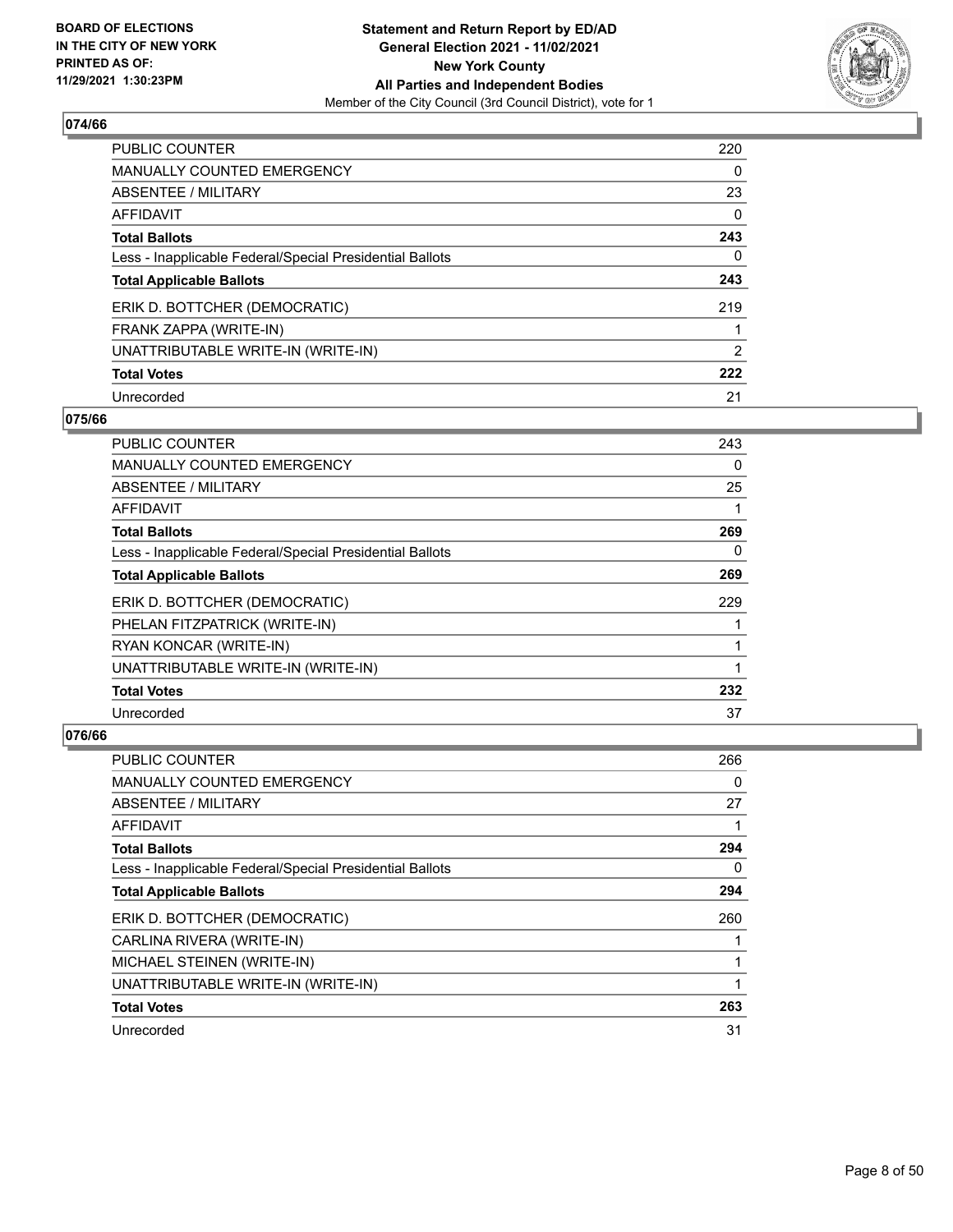

| <b>PUBLIC COUNTER</b>                                    | 262 |
|----------------------------------------------------------|-----|
| <b>MANUALLY COUNTED EMERGENCY</b>                        | 0   |
| <b>ABSENTEE / MILITARY</b>                               | 31  |
| <b>AFFIDAVIT</b>                                         | 3   |
| <b>Total Ballots</b>                                     | 296 |
| Less - Inapplicable Federal/Special Presidential Ballots | 0   |
| <b>Total Applicable Ballots</b>                          | 296 |
| ERIK D. BOTTCHER (DEMOCRATIC)                            | 248 |
| ANDREA CHAN (WRITE-IN)                                   |     |
| CURTIS A. SLIWA (WRITE-IN)                               |     |
| <b>FRANCIS MENTON (WRITE-IN)</b>                         |     |
| <b>JAMES MENTON (WRITE-IN)</b>                           |     |
| <b>Total Votes</b>                                       | 252 |
| Unrecorded                                               | 44  |

# **078/66**

| <b>PUBLIC COUNTER</b>                                    | 364      |
|----------------------------------------------------------|----------|
| MANUALLY COUNTED EMERGENCY                               | 0        |
| ABSENTEE / MILITARY                                      | 52       |
| AFFIDAVIT                                                | 2        |
| <b>Total Ballots</b>                                     | 418      |
| Less - Inapplicable Federal/Special Presidential Ballots | $\Omega$ |
| <b>Total Applicable Ballots</b>                          | 418      |
| ERIK D. BOTTCHER (DEMOCRATIC)                            | 356      |
| ADRIANA LEONE (WRITE-IN)                                 |          |
| ANDREW BERMAN (WRITE-IN)                                 |          |
| HOMER HAND (WRITE-IN)                                    | 1        |
| MICHAEL BLOOMBERG (WRITE-IN)                             |          |
| <b>Total Votes</b>                                       | 360      |
| Unrecorded                                               | 58       |

| <b>PUBLIC COUNTER</b>                                    | 306      |
|----------------------------------------------------------|----------|
| <b>MANUALLY COUNTED EMERGENCY</b>                        | 0        |
| ABSENTEE / MILITARY                                      | 24       |
| AFFIDAVIT                                                | $\Omega$ |
| <b>Total Ballots</b>                                     | 330      |
| Less - Inapplicable Federal/Special Presidential Ballots | 0        |
| <b>Total Applicable Ballots</b>                          | 330      |
| ERIK D. BOTTCHER (DEMOCRATIC)                            | 302      |
| ROLANDO ACOSTA (WRITE-IN)                                |          |
| <b>Total Votes</b>                                       | 303      |
| Unrecorded                                               | 27       |
|                                                          |          |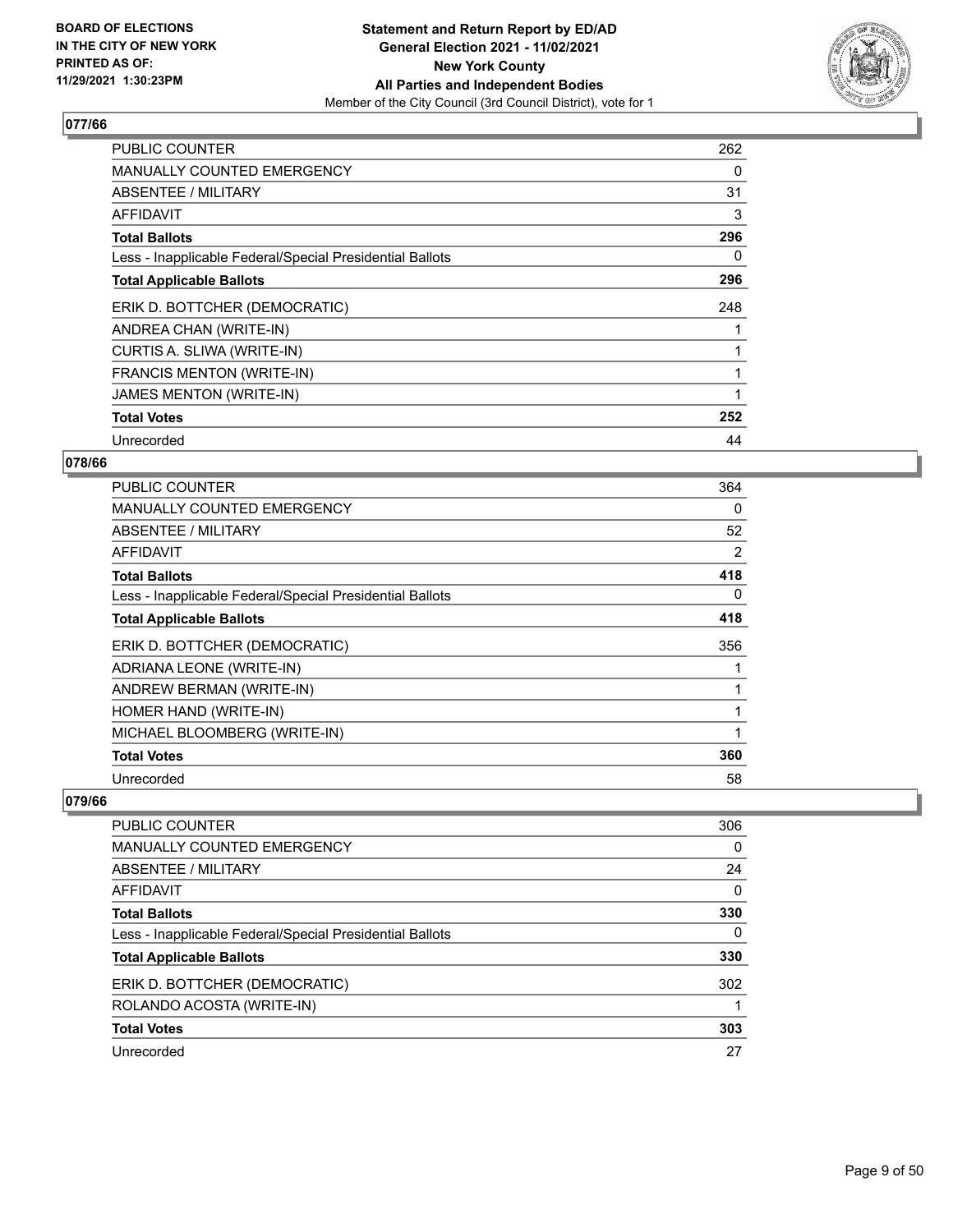

| <b>PUBLIC COUNTER</b>                                    | 310 |
|----------------------------------------------------------|-----|
| <b>MANUALLY COUNTED EMERGENCY</b>                        | 0   |
| ABSENTEE / MILITARY                                      | 41  |
| <b>AFFIDAVIT</b>                                         |     |
| <b>Total Ballots</b>                                     | 352 |
| Less - Inapplicable Federal/Special Presidential Ballots | 0   |
| <b>Total Applicable Ballots</b>                          | 352 |
| ERIK D. BOTTCHER (DEMOCRATIC)                            | 318 |
| AARON JUDGE (WRITE-IN)                                   |     |
| ARTHUR SCHWARTZ (WRITE-IN)                               |     |
| JACQUELINE TOBOROFF (WRITE-IN)                           |     |
| <b>Total Votes</b>                                       | 321 |
| Unrecorded                                               | 31  |

# **081/66**

| <b>PUBLIC COUNTER</b>                                    | 253      |
|----------------------------------------------------------|----------|
| MANUALLY COUNTED EMERGENCY                               | 0        |
| ABSENTEE / MILITARY                                      | 32       |
| AFFIDAVIT                                                | 3        |
| <b>Total Ballots</b>                                     | 288      |
| Less - Inapplicable Federal/Special Presidential Ballots | $\Omega$ |
| <b>Total Applicable Ballots</b>                          | 288      |
| ERIK D. BOTTCHER (DEMOCRATIC)                            | 250      |
| <b>Total Votes</b>                                       | 250      |
| Unrecorded                                               | 38       |

| PUBLIC COUNTER                                           | 169      |
|----------------------------------------------------------|----------|
| <b>MANUALLY COUNTED EMERGENCY</b>                        | 0        |
| ABSENTEE / MILITARY                                      | 41       |
| AFFIDAVIT                                                | $\Omega$ |
| <b>Total Ballots</b>                                     | 210      |
| Less - Inapplicable Federal/Special Presidential Ballots | $\Omega$ |
| <b>Total Applicable Ballots</b>                          | 210      |
| ERIK D. BOTTCHER (DEMOCRATIC)                            | 189      |
| BRUNO KEIJZER (WRITE-IN)                                 |          |
| DANI SCHWARTZ (WRITE-IN)                                 |          |
| <b>Total Votes</b>                                       | 191      |
| Unrecorded                                               | 19       |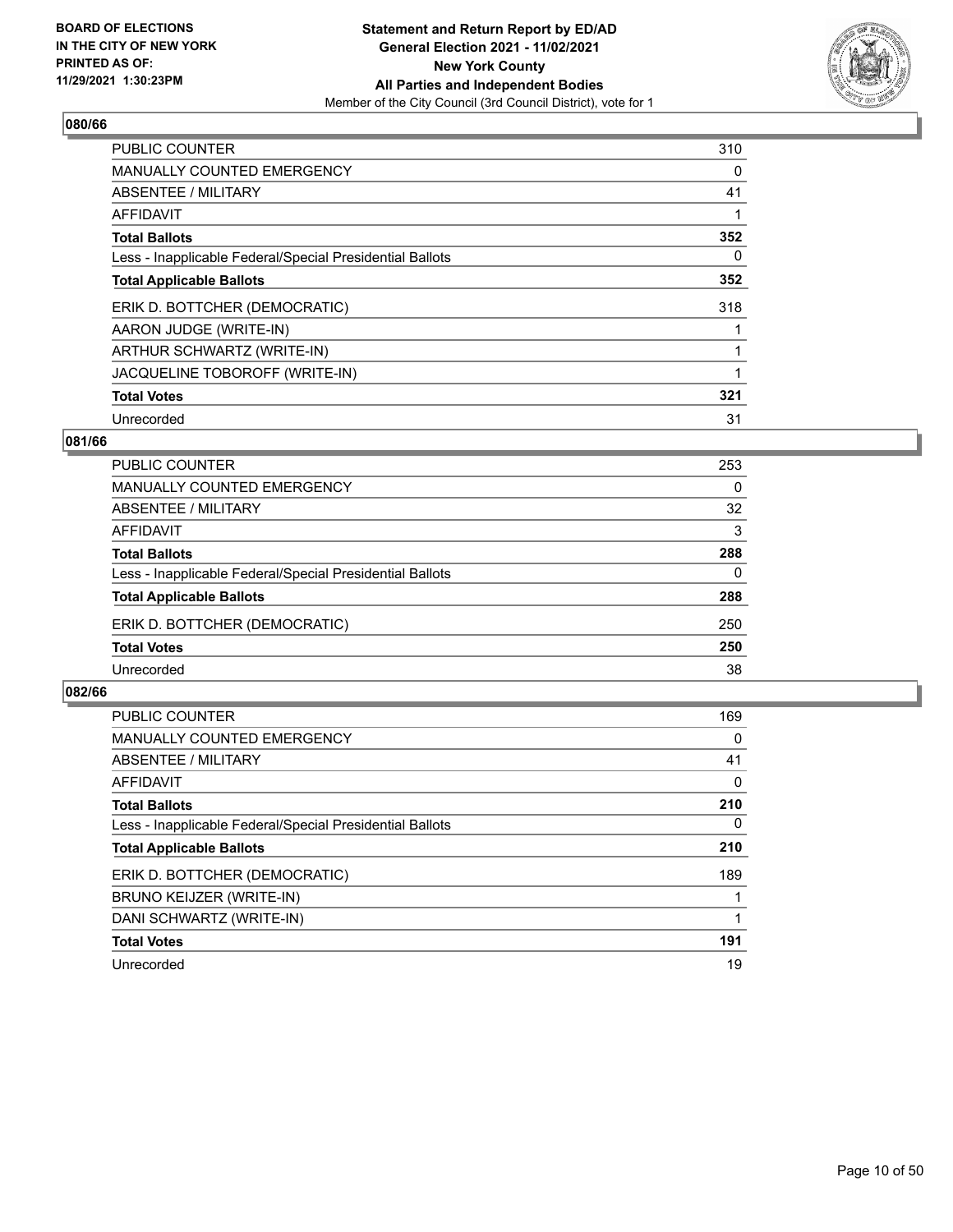

| PUBLIC COUNTER                                           | 284 |
|----------------------------------------------------------|-----|
| <b>MANUALLY COUNTED EMERGENCY</b>                        | 0   |
| ABSENTEE / MILITARY                                      | 31  |
| AFFIDAVIT                                                | 3   |
| <b>Total Ballots</b>                                     | 318 |
| Less - Inapplicable Federal/Special Presidential Ballots | 0   |
| <b>Total Applicable Ballots</b>                          | 318 |
| ERIK D. BOTTCHER (DEMOCRATIC)                            | 277 |
| UNATTRIBUTABLE WRITE-IN (WRITE-IN)                       |     |
| <b>Total Votes</b>                                       | 278 |
| Unrecorded                                               | 40  |

#### **084/66**

| <b>PUBLIC COUNTER</b>                                    | 291 |
|----------------------------------------------------------|-----|
| <b>MANUALLY COUNTED EMERGENCY</b>                        | 0   |
| ABSENTEE / MILITARY                                      | 37  |
| <b>AFFIDAVIT</b>                                         |     |
| <b>Total Ballots</b>                                     | 329 |
| Less - Inapplicable Federal/Special Presidential Ballots | 0   |
| <b>Total Applicable Ballots</b>                          | 329 |
| ERIK D. BOTTCHER (DEMOCRATIC)                            | 285 |
| BERNIE SANDERS (WRITE-IN)                                |     |
| <b>BLAINE BERTNICK (WRITE-IN)</b>                        |     |
| DANTE FITZPATRICK (WRITE-IN)                             |     |
| RAYMOND BLACK (WRITE-IN)                                 |     |
| <b>Total Votes</b>                                       | 289 |
| Unrecorded                                               | 40  |

| <b>PUBLIC COUNTER</b>                                    | 239      |
|----------------------------------------------------------|----------|
| <b>MANUALLY COUNTED EMERGENCY</b>                        | $\Omega$ |
| ABSENTEE / MILITARY                                      | 52       |
| AFFIDAVIT                                                |          |
| <b>Total Ballots</b>                                     | 292      |
| Less - Inapplicable Federal/Special Presidential Ballots | $\Omega$ |
| <b>Total Applicable Ballots</b>                          | 292      |
| ERIK D. BOTTCHER (DEMOCRATIC)                            | 253      |
| <b>Total Votes</b>                                       | 253      |
| Unrecorded                                               | 39       |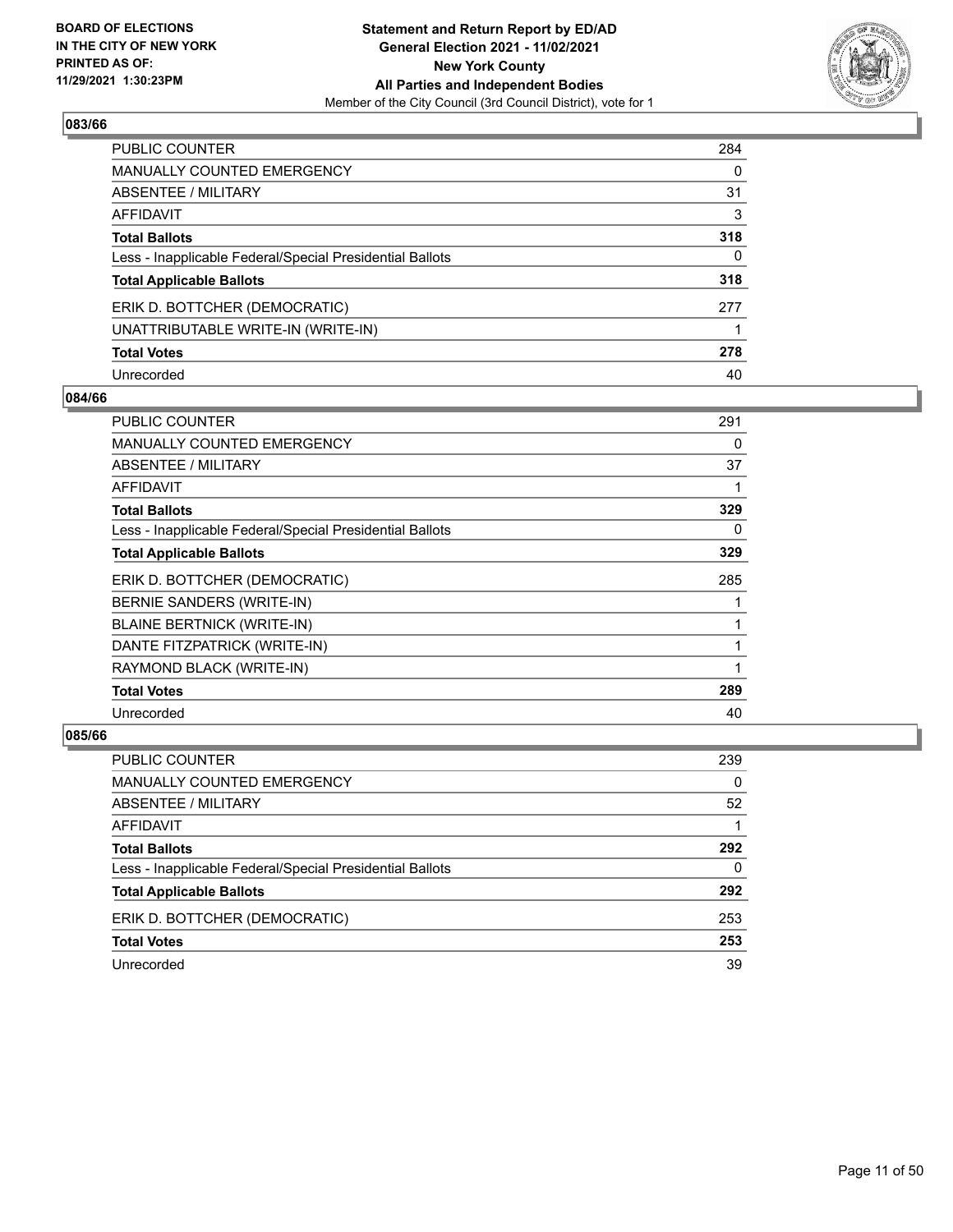

| <b>PUBLIC COUNTER</b>                                    | 287 |
|----------------------------------------------------------|-----|
| <b>MANUALLY COUNTED EMERGENCY</b>                        | 0   |
| ABSENTEE / MILITARY                                      | 26  |
| <b>AFFIDAVIT</b>                                         | 0   |
| <b>Total Ballots</b>                                     | 313 |
| Less - Inapplicable Federal/Special Presidential Ballots | 0   |
| <b>Total Applicable Ballots</b>                          | 313 |
| ERIK D. BOTTCHER (DEMOCRATIC)                            | 265 |
| MARC PIPARO (WRITE-IN)                                   |     |
| PAUL CARROLL (WRITE-IN)                                  |     |
| UNATTRIBUTABLE WRITE-IN (WRITE-IN)                       |     |
| <b>Total Votes</b>                                       | 268 |
| Unrecorded                                               | 45  |

# **087/66**

| <b>PUBLIC COUNTER</b>                                    | 348      |
|----------------------------------------------------------|----------|
| <b>MANUALLY COUNTED EMERGENCY</b>                        | $\Omega$ |
| ABSENTEE / MILITARY                                      | 66       |
| AFFIDAVIT                                                |          |
| <b>Total Ballots</b>                                     | 415      |
| Less - Inapplicable Federal/Special Presidential Ballots | $\Omega$ |
| <b>Total Applicable Ballots</b>                          | 415      |
| ERIK D. BOTTCHER (DEMOCRATIC)                            | 351      |
| UNATTRIBUTABLE WRITE-IN (WRITE-IN)                       |          |
| <b>Total Votes</b>                                       | 352      |
| Unrecorded                                               | 63       |
|                                                          |          |

| <b>PUBLIC COUNTER</b>                                    | 188 |
|----------------------------------------------------------|-----|
| <b>MANUALLY COUNTED EMERGENCY</b>                        | 0   |
| ABSENTEE / MILITARY                                      | 27  |
| <b>AFFIDAVIT</b>                                         | 0   |
| <b>Total Ballots</b>                                     | 215 |
| Less - Inapplicable Federal/Special Presidential Ballots | 0   |
| <b>Total Applicable Ballots</b>                          | 215 |
| ERIK D. BOTTCHER (DEMOCRATIC)                            | 178 |
| ALFRED E. NEUMAN (WRITE-IN)                              |     |
| ARTHUR SCHWARTZ (WRITE-IN)                               |     |
| CURTIS A. SLIWA (WRITE-IN)                               | 1   |
| LYAN CHO (WRITE-IN)                                      | 1   |
| UNATTRIBUTABLE WRITE-IN (WRITE-IN)                       | 1   |
| <b>Total Votes</b>                                       | 183 |
| Unrecorded                                               | 32  |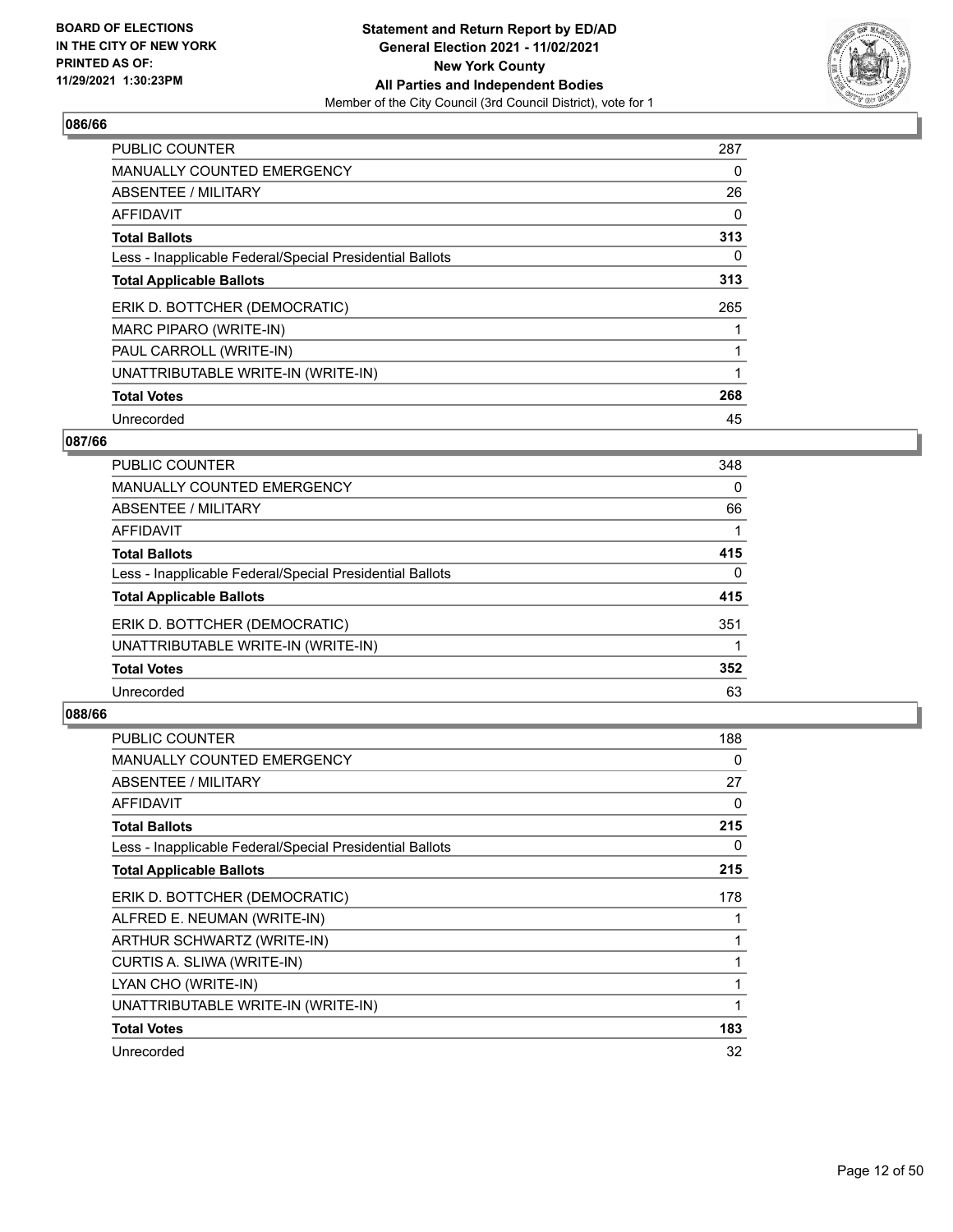

| <b>PUBLIC COUNTER</b>                                    | 228 |
|----------------------------------------------------------|-----|
| MANUALLY COUNTED EMERGENCY                               | 0   |
| <b>ABSENTEE / MILITARY</b>                               | 14  |
| <b>AFFIDAVIT</b>                                         | 5   |
| <b>Total Ballots</b>                                     | 247 |
| Less - Inapplicable Federal/Special Presidential Ballots | 0   |
| <b>Total Applicable Ballots</b>                          | 247 |
| ERIK D. BOTTCHER (DEMOCRATIC)                            | 213 |
| EDWIN DE LA CRUZ (WRITE-IN)                              | 1   |
| KATHRYN GARCIA (WRITE-IN)                                | 1   |
| KEEANGA YAMAHTTA TAYLOR (WRITE-IN)                       | 1   |
| LOUIS PULIAFITO (WRITE-IN)                               | 1   |
| RYAN MCMAHON (WRITE-IN)                                  | 1   |
| UNATTRIBUTABLE WRITE-IN (WRITE-IN)                       | 1   |
| WINSTON SMITH (WRITE-IN)                                 | 1   |
| <b>Total Votes</b>                                       | 220 |
| Unrecorded                                               | 27  |

#### **090/66**

| <b>PUBLIC COUNTER</b>                                    | 130 |
|----------------------------------------------------------|-----|
| <b>MANUALLY COUNTED EMERGENCY</b>                        | 0   |
| ABSENTEE / MILITARY                                      | 9   |
| AFFIDAVIT                                                |     |
| <b>Total Ballots</b>                                     | 140 |
| Less - Inapplicable Federal/Special Presidential Ballots | 0   |
| <b>Total Applicable Ballots</b>                          | 140 |
| ERIK D. BOTTCHER (DEMOCRATIC)                            | 119 |
| ADAM VELAZQUEZ (WRITE-IN)                                |     |
| CHARLES BRONES (WRITE-IN)                                | 1   |
| <b>Total Votes</b>                                       | 121 |
| Unrecorded                                               | 19  |
| 092/66 COMBINED into: 070/66                             |     |
| 093/66 COMBINED into: 058/66                             |     |

**095/66 COMBINED into: 058/66**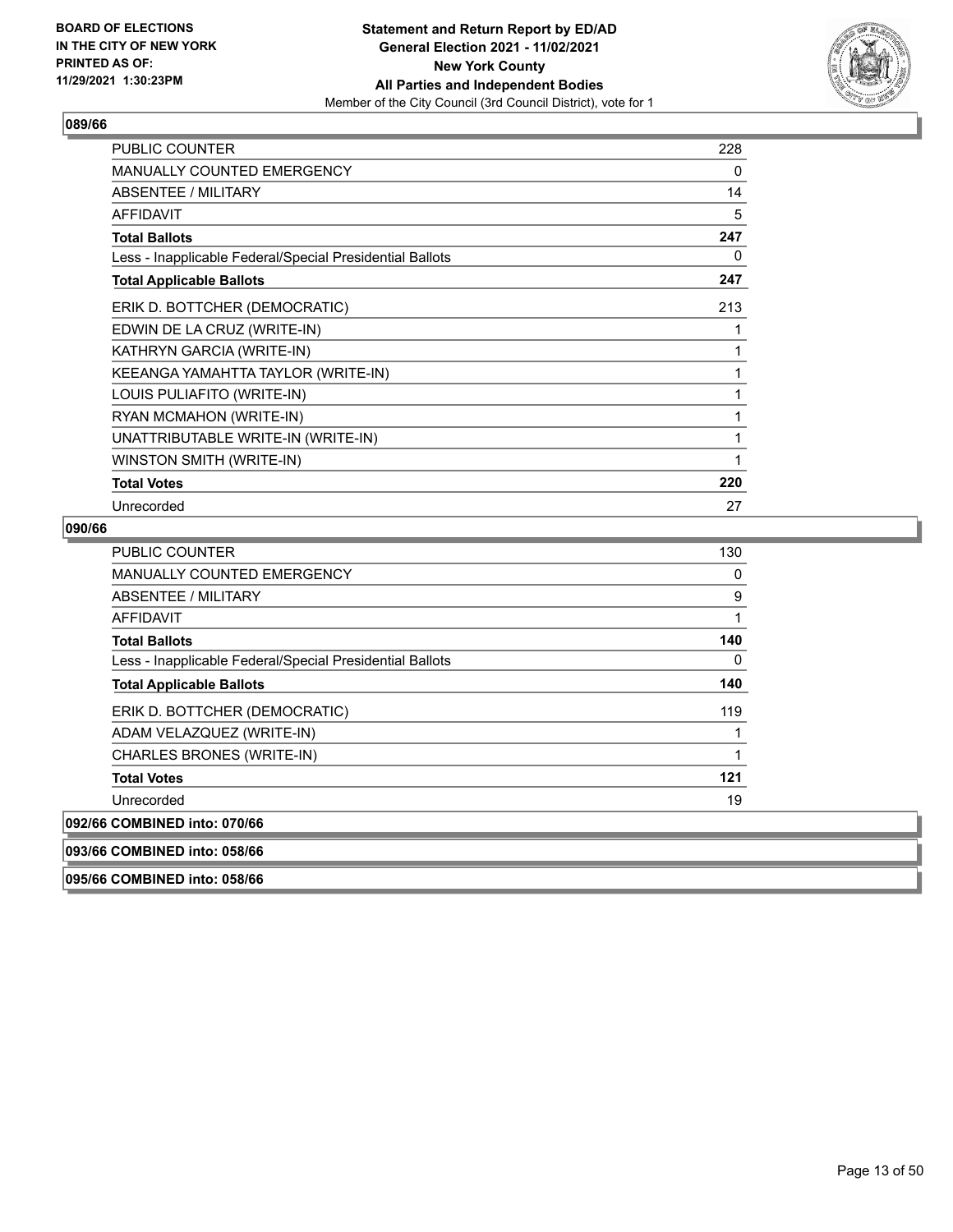

| <b>PUBLIC COUNTER</b>                                    | 175            |
|----------------------------------------------------------|----------------|
| <b>MANUALLY COUNTED EMERGENCY</b>                        | 0              |
| <b>ABSENTEE / MILITARY</b>                               | 23             |
| <b>AFFIDAVIT</b>                                         |                |
| <b>Total Ballots</b>                                     | 199            |
| Less - Inapplicable Federal/Special Presidential Ballots | 0              |
| <b>Total Applicable Ballots</b>                          | 199            |
| ERIK D. BOTTCHER (DEMOCRATIC)                            | 164            |
| <b>JASON ZEMSKY (WRITE-IN)</b>                           |                |
| JOHN REYNOLDS (WRITE-IN)                                 | $\overline{2}$ |
| LESLIE BOGHOSIAN MURPHY (WRITE-IN)                       |                |
| SCOTT STRINGER (WRITE-IN)                                | 1              |
| UNATTRIBUTABLE WRITE-IN (WRITE-IN)                       | 1              |
| UPAY KAK (WRITE-IN)                                      | 1              |
| <b>Total Votes</b>                                       | 171            |
| Unrecorded                                               | 28             |

| <b>PUBLIC COUNTER</b>                                    | 217            |
|----------------------------------------------------------|----------------|
| MANUALLY COUNTED EMERGENCY                               | 0              |
| ABSENTEE / MILITARY                                      | 14             |
| AFFIDAVIT                                                | 1              |
| <b>Total Ballots</b>                                     | 232            |
| Less - Inapplicable Federal/Special Presidential Ballots | 0              |
| <b>Total Applicable Ballots</b>                          | 232            |
| ERIK D. BOTTCHER (DEMOCRATIC)                            | 179            |
| ARTHUR SCHWARTZ (WRITE-IN)                               |                |
| JACQUELINE TOBOROFF (WRITE-IN)                           | 1              |
| MAUD MARON (WRITE-IN)                                    | 1              |
| ROSS BLUM (WRITE-IN)                                     | 1              |
| UNATTRIBUTABLE WRITE-IN (WRITE-IN)                       | $\overline{2}$ |
| <b>Total Votes</b>                                       | 185            |
| Unrecorded                                               | 47             |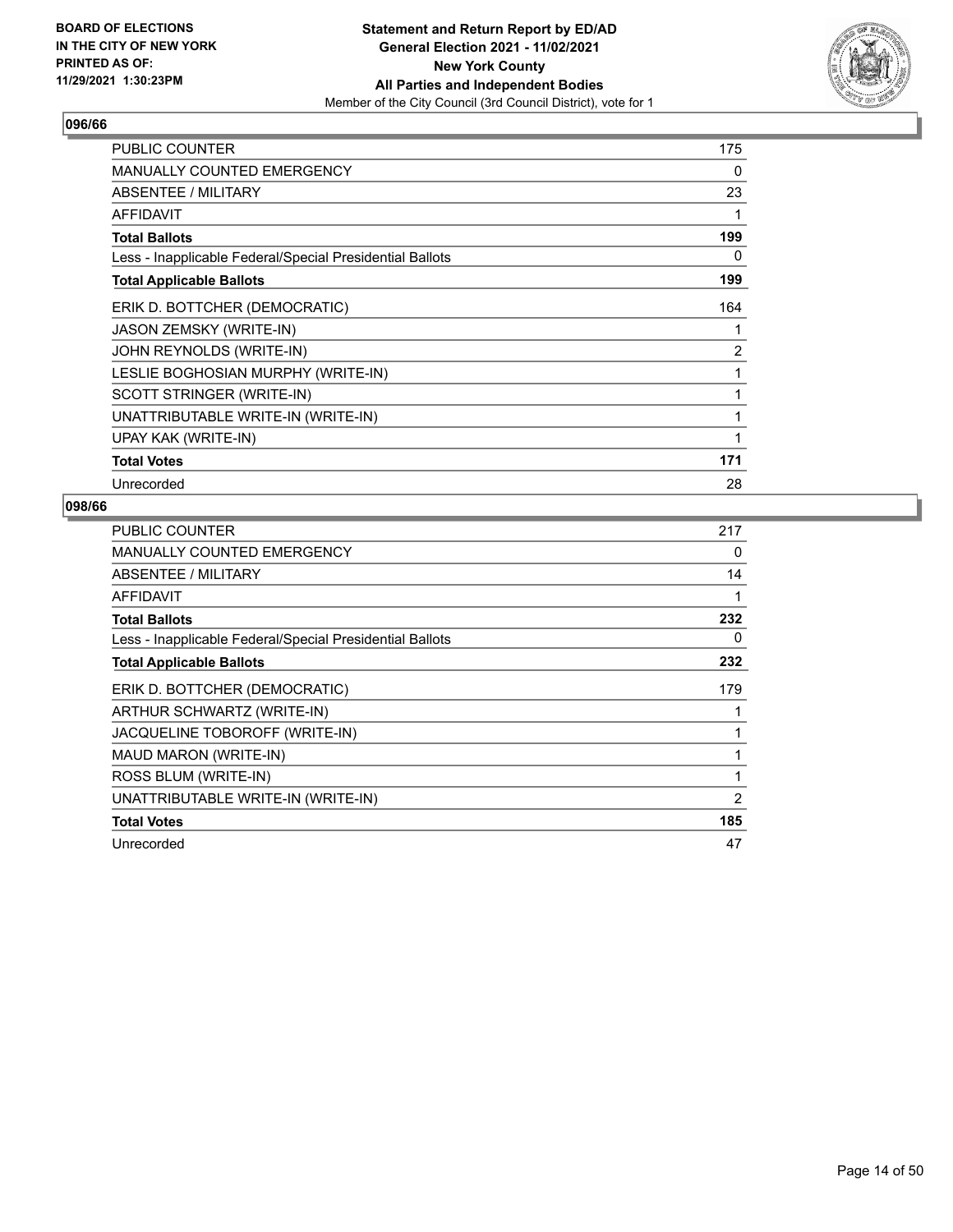

| <b>PUBLIC COUNTER</b>                                    | 176 |
|----------------------------------------------------------|-----|
| <b>MANUALLY COUNTED EMERGENCY</b>                        | 0   |
| ABSENTEE / MILITARY                                      | 13  |
| AFFIDAVIT                                                | 4   |
| <b>Total Ballots</b>                                     | 193 |
| Less - Inapplicable Federal/Special Presidential Ballots | 0   |
| <b>Total Applicable Ballots</b>                          | 193 |
| ERIK D. BOTTCHER (DEMOCRATIC)                            | 168 |
| ERIC SEIDEL (WRITE-IN)                                   |     |
| GLORIA STOGA (WRITE-IN)                                  |     |
| WILLIAM KEITOLA (WRITE-IN)                               |     |
| <b>Total Votes</b>                                       | 171 |
| Unrecorded                                               | 22  |

# **002/67**

| <b>PUBLIC COUNTER</b>                                    | 395 |
|----------------------------------------------------------|-----|
| <b>MANUALLY COUNTED EMERGENCY</b>                        | 0   |
| ABSENTEE / MILITARY                                      | 27  |
| AFFIDAVIT                                                | 4   |
| <b>Total Ballots</b>                                     | 426 |
| Less - Inapplicable Federal/Special Presidential Ballots | 0   |
| <b>Total Applicable Ballots</b>                          | 426 |
| ERIK D. BOTTCHER (DEMOCRATIC)                            | 363 |
| DIANE MORALES (WRITE-IN)                                 |     |
| ELIZABETH STAMATINA FEY (WRITE-IN)                       |     |
| <b>JUDITH BROWN (WRITE-IN)</b>                           | 1   |
| UNATTRIBUTABLE WRITE-IN (WRITE-IN)                       |     |
| <b>Total Votes</b>                                       | 367 |
| Unrecorded                                               | 59  |

| <b>PUBLIC COUNTER</b>                                    | 206 |
|----------------------------------------------------------|-----|
| <b>MANUALLY COUNTED EMERGENCY</b>                        | 0   |
| <b>ABSENTEE / MILITARY</b>                               | 8   |
| AFFIDAVIT                                                | 5   |
| <b>Total Ballots</b>                                     | 219 |
| Less - Inapplicable Federal/Special Presidential Ballots | 0   |
| <b>Total Applicable Ballots</b>                          | 219 |
| ERIK D. BOTTCHER (DEMOCRATIC)                            | 175 |
| OZER TEITELBAWN (WRITE-IN)                               |     |
| UNATTRIBUTABLE WRITE-IN (WRITE-IN)                       |     |
| <b>Total Votes</b>                                       | 177 |
| Unrecorded                                               | 42  |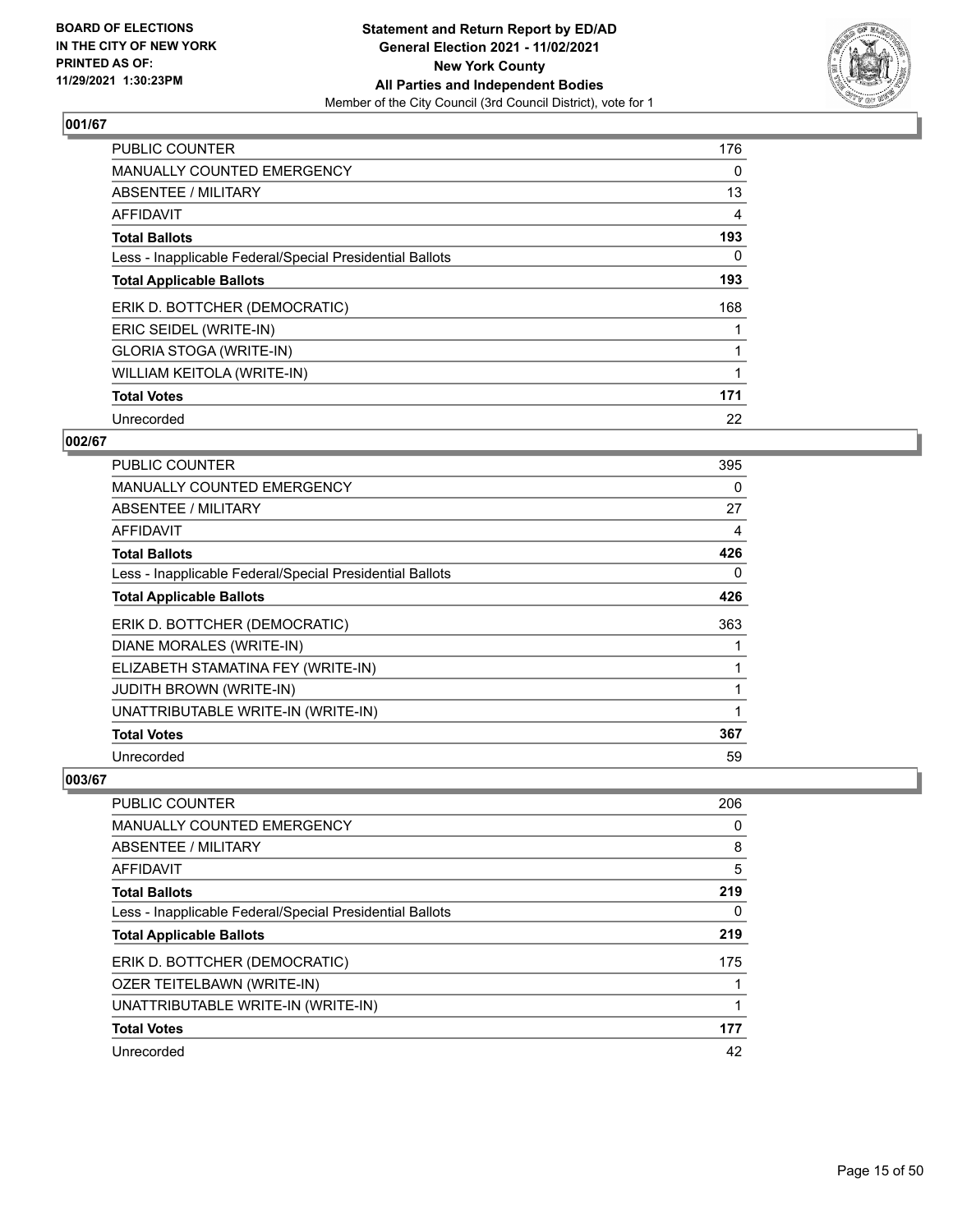

| <b>PUBLIC COUNTER</b>                                    | 157 |
|----------------------------------------------------------|-----|
| <b>MANUALLY COUNTED EMERGENCY</b>                        | 0   |
| ABSENTEE / MILITARY                                      | 8   |
| <b>AFFIDAVIT</b>                                         |     |
| <b>Total Ballots</b>                                     | 166 |
| Less - Inapplicable Federal/Special Presidential Ballots | 0   |
| <b>Total Applicable Ballots</b>                          | 166 |
| ERIK D. BOTTCHER (DEMOCRATIC)                            | 142 |
| BILL MURAWSKI (WRITE-IN)                                 |     |
| KENT GIFFORD (WRITE-IN)                                  |     |
| UNATTRIBUTABLE WRITE-IN (WRITE-IN)                       |     |
| <b>Total Votes</b>                                       | 145 |
| Unrecorded                                               | 21  |

# **005/67**

| <b>PUBLIC COUNTER</b>                                    | 248 |
|----------------------------------------------------------|-----|
| <b>MANUALLY COUNTED EMERGENCY</b>                        | 0   |
| ABSENTEE / MILITARY                                      | 14  |
| <b>AFFIDAVIT</b>                                         |     |
| <b>Total Ballots</b>                                     | 263 |
| Less - Inapplicable Federal/Special Presidential Ballots | 0   |
| <b>Total Applicable Ballots</b>                          | 263 |
| ERIK D. BOTTCHER (DEMOCRATIC)                            | 227 |
| BIFF TANNEN (WRITE-IN)                                   |     |
| MARNI HALASA (WRITE-IN)                                  |     |
| <b>Total Votes</b>                                       | 229 |
| Unrecorded                                               | 34  |

| PUBLIC COUNTER                                           | 186      |
|----------------------------------------------------------|----------|
| MANUALLY COUNTED EMERGENCY                               | $\Omega$ |
| ABSENTEE / MILITARY                                      | 19       |
| AFFIDAVIT                                                | 2        |
| <b>Total Ballots</b>                                     | 207      |
| Less - Inapplicable Federal/Special Presidential Ballots | 0        |
| <b>Total Applicable Ballots</b>                          | 207      |
| ERIK D. BOTTCHER (DEMOCRATIC)                            | 185      |
| <b>Total Votes</b>                                       | 185      |
| Unrecorded                                               | 22       |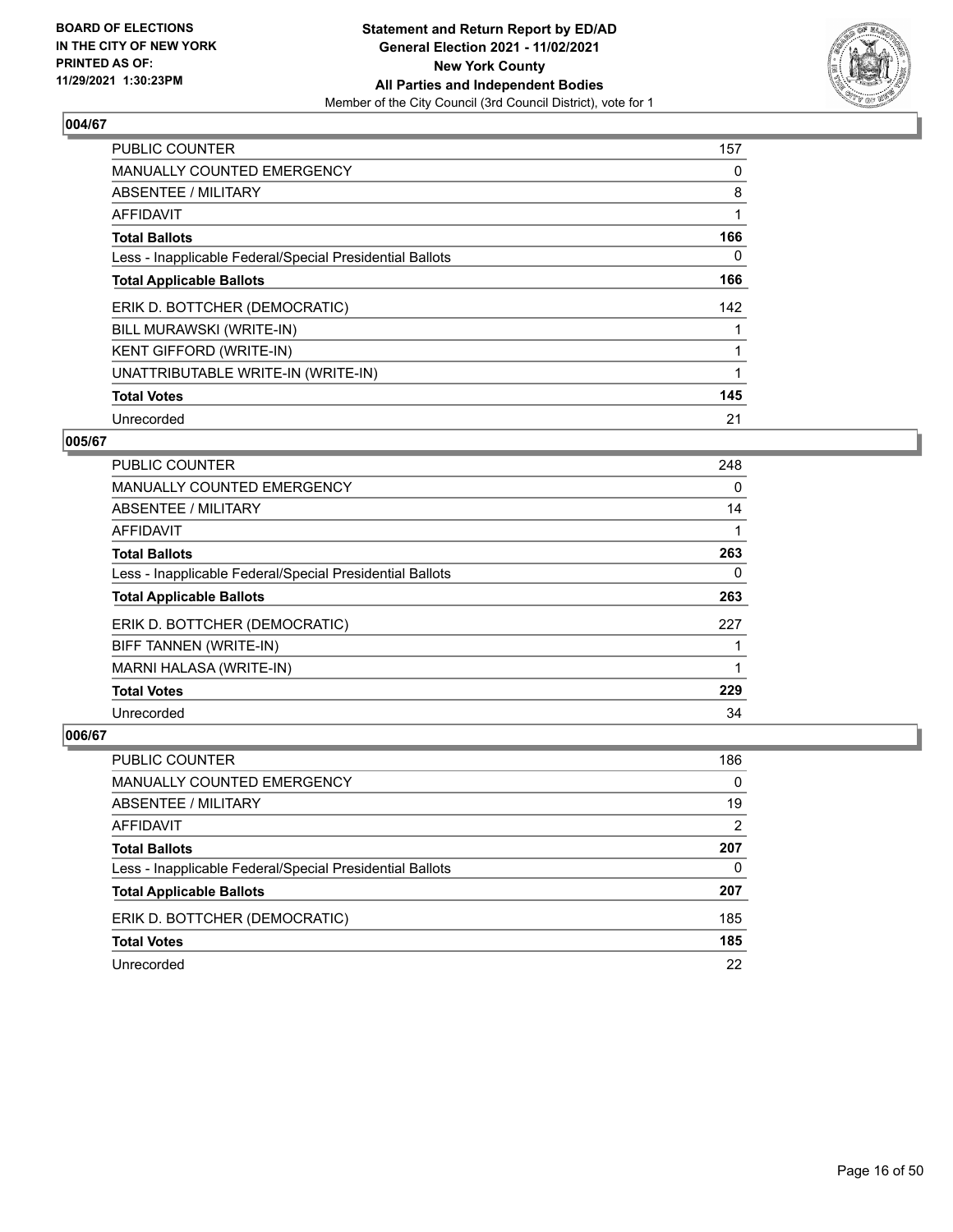

| PUBLIC COUNTER                                           | 298 |
|----------------------------------------------------------|-----|
| MANUALLY COUNTED EMERGENCY                               | 0   |
| ABSENTEE / MILITARY                                      | 28  |
| AFFIDAVIT                                                | 4   |
| Total Ballots                                            | 330 |
| Less - Inapplicable Federal/Special Presidential Ballots | 0   |
| <b>Total Applicable Ballots</b>                          | 330 |
| ERIK D. BOTTCHER (DEMOCRATIC)                            | 291 |
| UNATTRIBUTABLE WRITE-IN (WRITE-IN)                       |     |
| <b>Total Votes</b>                                       | 292 |
| Unrecorded                                               | 38  |

#### **009/67**

| PUBLIC COUNTER                                           | 178 |
|----------------------------------------------------------|-----|
| <b>MANUALLY COUNTED EMERGENCY</b>                        | 0   |
| ABSENTEE / MILITARY                                      | 50  |
| AFFIDAVIT                                                | 4   |
| <b>Total Ballots</b>                                     | 232 |
| Less - Inapplicable Federal/Special Presidential Ballots | 0   |
| <b>Total Applicable Ballots</b>                          | 232 |
| ERIK D. BOTTCHER (DEMOCRATIC)                            | 189 |
| CHRISTOPHER FRATT (WRITE-IN)                             |     |
| GREGORY DEAN NEUMUNZ (WRITE-IN)                          |     |
| UNATTRIBUTABLE WRITE-IN (WRITE-IN)                       |     |
| <b>Total Votes</b>                                       | 192 |
| Unrecorded                                               | 40  |

| <b>PUBLIC COUNTER</b>                                    | 261 |
|----------------------------------------------------------|-----|
| MANUALLY COUNTED EMERGENCY                               | 0   |
| ABSENTEE / MILITARY                                      | 37  |
| AFFIDAVIT                                                | 1   |
| <b>Total Ballots</b>                                     | 299 |
| Less - Inapplicable Federal/Special Presidential Ballots | 0   |
| <b>Total Applicable Ballots</b>                          | 299 |
| ERIK D. BOTTCHER (DEMOCRATIC)                            | 235 |
| DAO YIN (WRITE-IN)                                       |     |
| DONALD TRUMP (WRITE-IN)                                  | 1   |
| HILLARY CLINTON (WRITE-IN)                               | 1   |
| LESLIE BOGHOSIAN MURPHY (WRITE-IN)                       | 5   |
| UNATTRIBUTABLE WRITE-IN (WRITE-IN)                       | 1   |
| <b>Total Votes</b>                                       | 244 |
| Unrecorded                                               | 55  |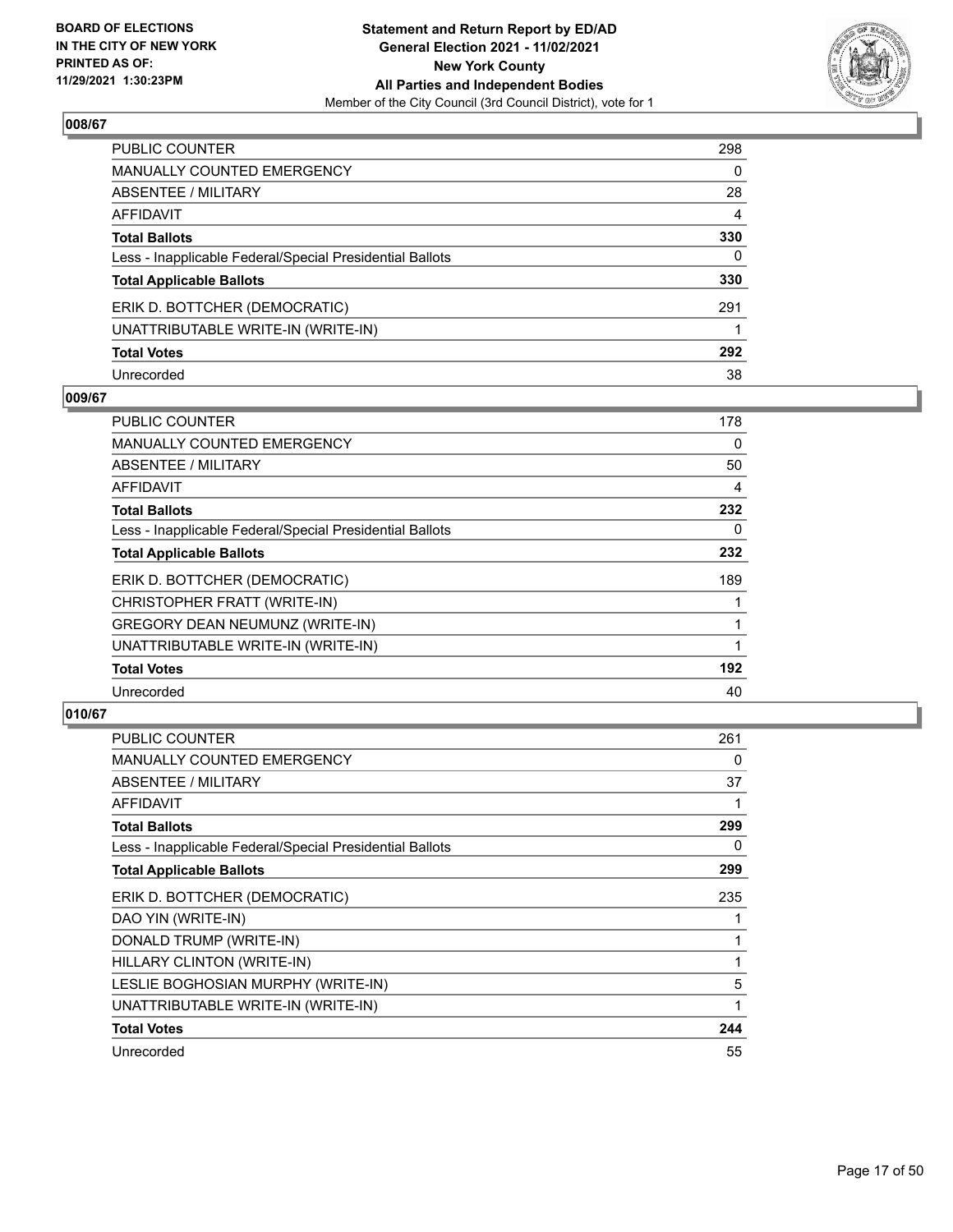

| PUBLIC COUNTER                                           | 75       |
|----------------------------------------------------------|----------|
| MANUALLY COUNTED EMERGENCY                               | 0        |
| ABSENTEE / MILITARY                                      | 16       |
| <b>AFFIDAVIT</b>                                         | 3        |
| <b>Total Ballots</b>                                     | 94       |
| Less - Inapplicable Federal/Special Presidential Ballots | $\Omega$ |
| <b>Total Applicable Ballots</b>                          | 94       |
| ERIK D. BOTTCHER (DEMOCRATIC)                            | 68       |
| STEPHEN MCALLISTER (WRITE-IN)                            |          |
| UNATTRIBUTABLE WRITE-IN (WRITE-IN)                       |          |
| <b>Total Votes</b>                                       | 70       |
| Unrecorded                                               | 24       |

# **013/67**

| <b>PUBLIC COUNTER</b>                                    | 241 |
|----------------------------------------------------------|-----|
| MANUALLY COUNTED EMERGENCY                               | 0   |
| ABSENTEE / MILITARY                                      | 26  |
| AFFIDAVIT                                                | 4   |
| <b>Total Ballots</b>                                     | 271 |
| Less - Inapplicable Federal/Special Presidential Ballots | 0   |
| <b>Total Applicable Ballots</b>                          | 271 |
| ERIK D. BOTTCHER (DEMOCRATIC)                            | 223 |
| <b>COSTA MERGES (WRITE-IN)</b>                           | 1   |
| CURTIS A. SLIWA (WRITE-IN)                               | 2   |
| TIM S. WESSMAN (WRITE-IN)                                | 1   |
| UNATTRIBUTABLE WRITE-IN (WRITE-IN)                       | 1   |
| <b>Total Votes</b>                                       | 228 |
| Unrecorded                                               | 43  |

| <b>PUBLIC COUNTER</b>                                    | 216 |
|----------------------------------------------------------|-----|
| MANUALLY COUNTED EMERGENCY                               | 0   |
| <b>ABSENTEE / MILITARY</b>                               | 37  |
| <b>AFFIDAVIT</b>                                         | 1   |
| <b>Total Ballots</b>                                     | 254 |
| Less - Inapplicable Federal/Special Presidential Ballots | 0   |
| <b>Total Applicable Ballots</b>                          | 254 |
| ERIK D. BOTTCHER (DEMOCRATIC)                            | 209 |
| FAHIM ABED (WRITE-IN)                                    | 1   |
| MELISSA BELL (WRITE-IN)                                  | 1   |
| MICHAEL SPILLANE (WRITE-IN)                              | 1   |
| TARA GLOVEN (WRITE-IN)                                   | 1   |
| UNATTRIBUTABLE WRITE-IN (WRITE-IN)                       | 4   |
| <b>Total Votes</b>                                       | 217 |
| Unrecorded                                               | 37  |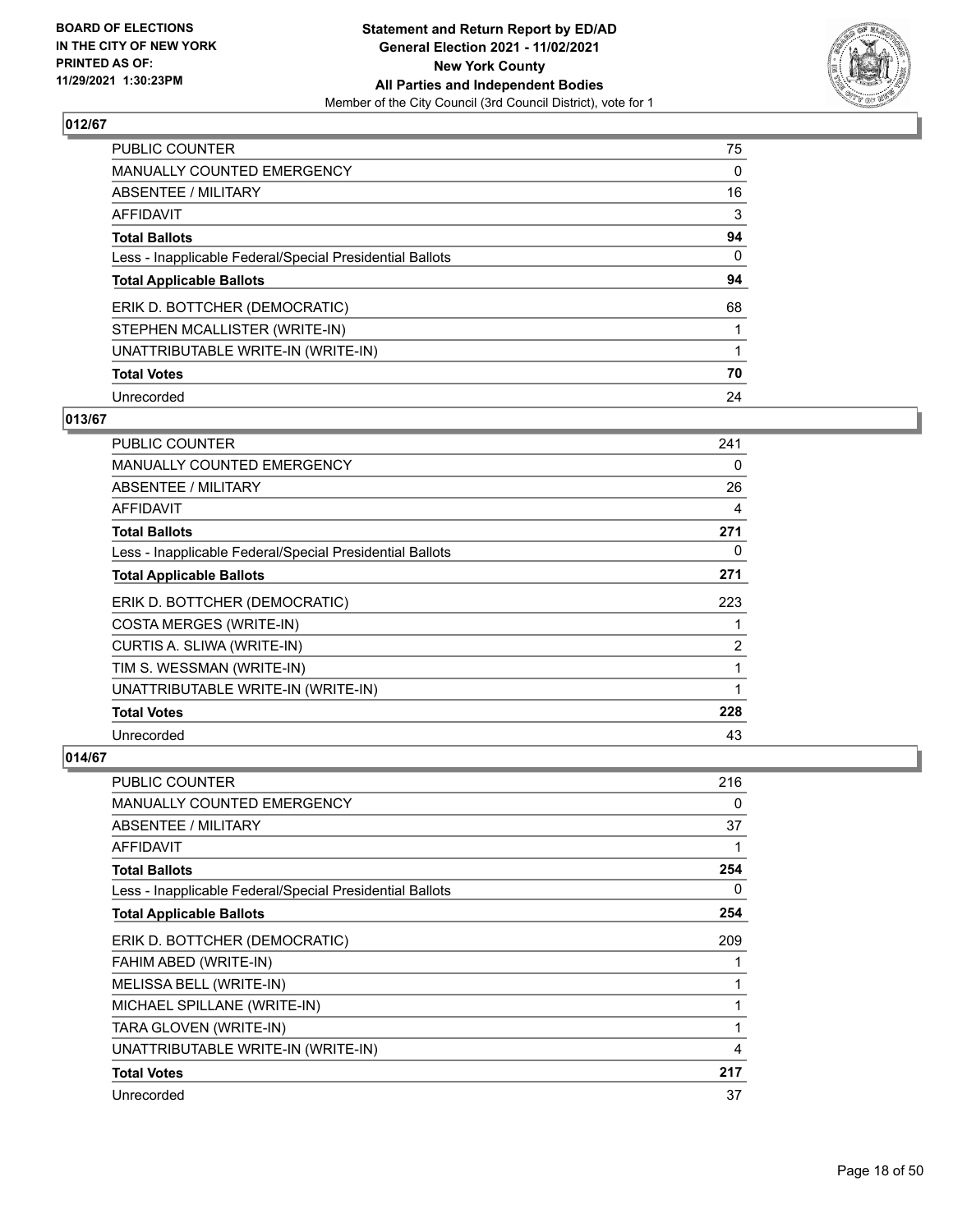

| <b>PUBLIC COUNTER</b>                                    | 276 |
|----------------------------------------------------------|-----|
| <b>MANUALLY COUNTED EMERGENCY</b>                        | 0   |
| <b>ABSENTEE / MILITARY</b>                               | 46  |
| AFFIDAVIT                                                | 4   |
| <b>Total Ballots</b>                                     | 326 |
| Less - Inapplicable Federal/Special Presidential Ballots | 0   |
| <b>Total Applicable Ballots</b>                          | 326 |
| ERIK D. BOTTCHER (DEMOCRATIC)                            | 269 |
| DONALD TRUMP (WRITE-IN)                                  |     |
| <b>GAIL BREWER (WRITE-IN)</b>                            |     |
| LESLIE BOGHOSIAN MURPHY (WRITE-IN)                       |     |
| UNATTRIBUTABLE WRITE-IN (WRITE-IN)                       |     |
| <b>Total Votes</b>                                       | 273 |
| Unrecorded                                               | 53  |

# **016/67**

| PUBLIC COUNTER                                           | 192 |
|----------------------------------------------------------|-----|
| MANUALLY COUNTED EMERGENCY                               | 0   |
| ABSENTEE / MILITARY                                      | 46  |
| AFFIDAVIT                                                |     |
| <b>Total Ballots</b>                                     | 239 |
| Less - Inapplicable Federal/Special Presidential Ballots | 0   |
| <b>Total Applicable Ballots</b>                          | 239 |
| ERIK D. BOTTCHER (DEMOCRATIC)                            | 187 |
| UNATTRIBUTABLE WRITE-IN (WRITE-IN)                       |     |
| <b>WILLIAM PEPITONE (WRITE-IN)</b>                       |     |
| <b>Total Votes</b>                                       | 189 |
| Unrecorded                                               | 50  |

| PUBLIC COUNTER                                           | 216            |
|----------------------------------------------------------|----------------|
| <b>MANUALLY COUNTED EMERGENCY</b>                        | 0              |
| ABSENTEE / MILITARY                                      | 34             |
| AFFIDAVIT                                                | 1              |
| <b>Total Ballots</b>                                     | 251            |
| Less - Inapplicable Federal/Special Presidential Ballots | 0              |
| <b>Total Applicable Ballots</b>                          | 251            |
| ERIK D. BOTTCHER (DEMOCRATIC)                            | 184            |
| ERIC ADAMS (WRITE-IN)                                    | 1              |
| JARED YOUNG (WRITE-IN)                                   | 1              |
| MICHAEL DOPPELT (WRITE-IN)                               | 1              |
| <b>ROBERT SPIKER (WRITE-IN)</b>                          | $\overline{2}$ |
| ZEEV KIRSH (WRITE-IN)                                    | 1              |
| <b>Total Votes</b>                                       | 190            |
| Unrecorded                                               | 61             |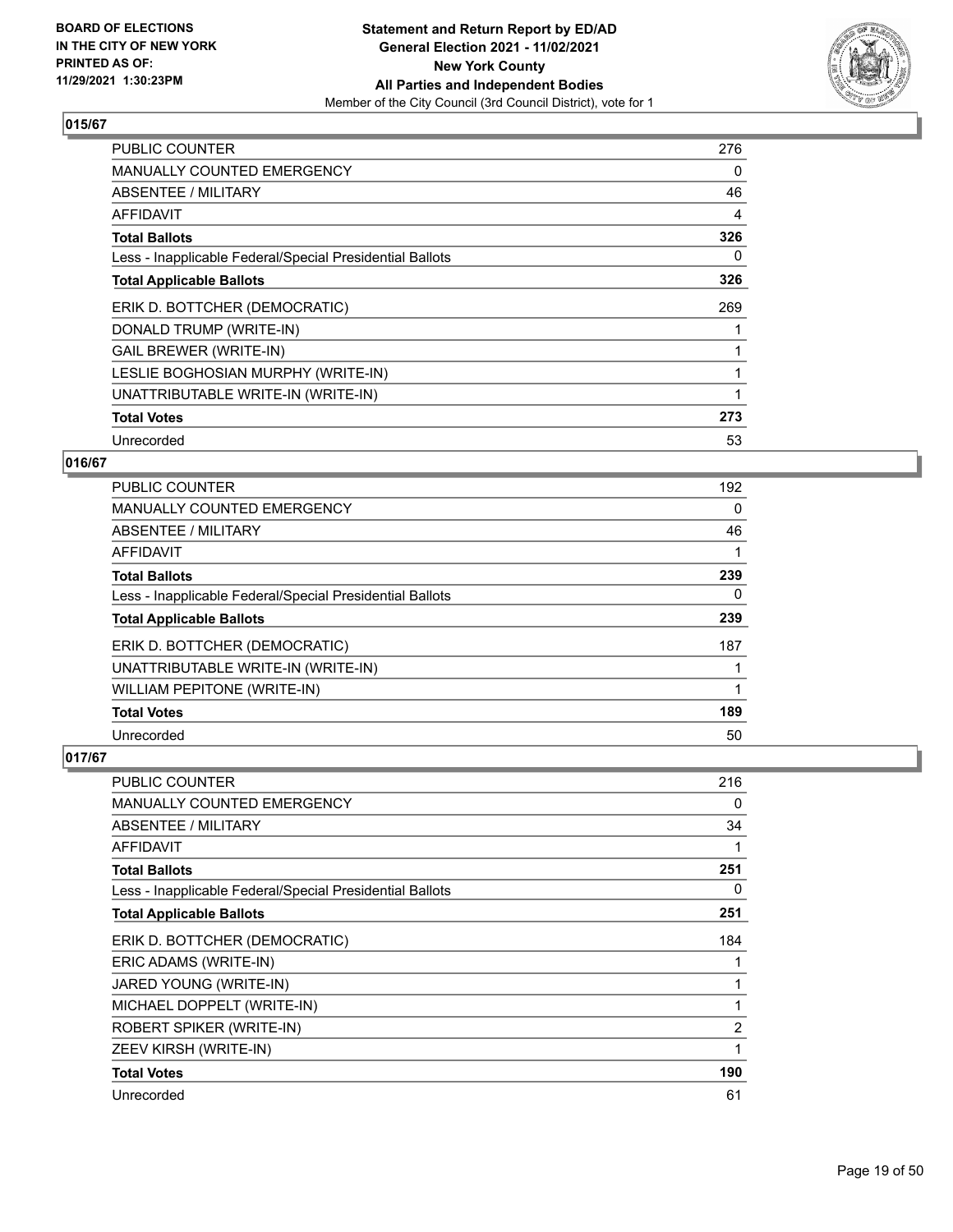

| <b>PUBLIC COUNTER</b>                                    | 297 |
|----------------------------------------------------------|-----|
| MANUALLY COUNTED EMERGENCY                               | 0   |
| ABSENTEE / MILITARY                                      | 38  |
| <b>AFFIDAVIT</b>                                         | 7   |
| <b>Total Ballots</b>                                     | 342 |
| Less - Inapplicable Federal/Special Presidential Ballots | 0   |
| <b>Total Applicable Ballots</b>                          | 342 |
| ERIK D. BOTTCHER (DEMOCRATIC)                            | 286 |
| ANASTASIA IOANNOU (WRITE-IN)                             |     |
| ARTHUR SCHWARTZ (WRITE-IN)                               |     |
| JEFFREY ALLAN ELLIS-LEE (WRITE-IN)                       |     |
| JOSEPH CZERNIAWSKI (WRITE-IN)                            |     |
| UNATTRIBUTABLE WRITE-IN (WRITE-IN)                       | 3   |
| <b>Total Votes</b>                                       | 293 |
| Unrecorded                                               | 49  |

# **022/67**

| PUBLIC COUNTER                                           | 126             |
|----------------------------------------------------------|-----------------|
| MANUALLY COUNTED EMERGENCY                               | 0               |
| ABSENTEE / MILITARY                                      | 12 <sup>°</sup> |
| AFFIDAVIT                                                | 1               |
| <b>Total Ballots</b>                                     | 139             |
| Less - Inapplicable Federal/Special Presidential Ballots | 0               |
| <b>Total Applicable Ballots</b>                          | 139             |
| ERIK D. BOTTCHER (DEMOCRATIC)                            | 112             |
| CURTIS A. SLIWA (WRITE-IN)                               |                 |
| <b>JESUS LELARD (WRITE-IN)</b>                           | 1               |
| <b>Total Votes</b>                                       | 114             |
| Unrecorded                                               | 25              |

| <b>PUBLIC COUNTER</b>                                    | 304 |
|----------------------------------------------------------|-----|
| <b>MANUALLY COUNTED EMERGENCY</b>                        | 0   |
| ABSENTEE / MILITARY                                      | 61  |
| AFFIDAVIT                                                | 5   |
| <b>Total Ballots</b>                                     | 370 |
| Less - Inapplicable Federal/Special Presidential Ballots | 0   |
| <b>Total Applicable Ballots</b>                          | 370 |
| ERIK D. BOTTCHER (DEMOCRATIC)                            | 308 |
| ANTOINETTE JONES (WRITE-IN)                              |     |
| KATE PAEK (WRITE-IN)                                     |     |
| PAUL CHAMBERLAIN (WRITE-IN)                              |     |
| RONALD REAGAN (WRITE-IN)                                 |     |
| <b>Total Votes</b>                                       | 312 |
| Unrecorded                                               | 58  |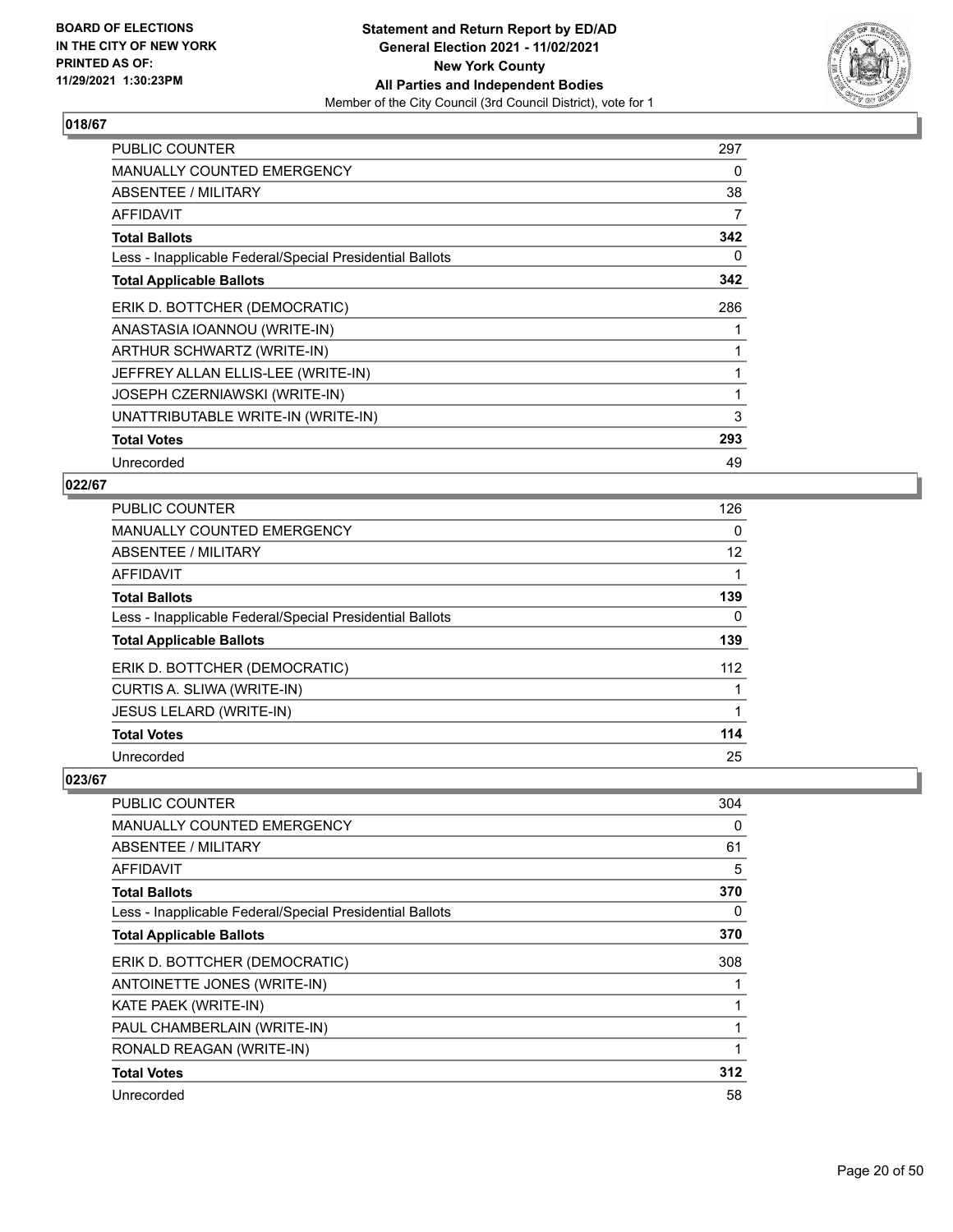

| <b>PUBLIC COUNTER</b>                                    | 256            |
|----------------------------------------------------------|----------------|
| MANUALLY COUNTED EMERGENCY                               | 0              |
| ABSENTEE / MILITARY                                      | 50             |
| AFFIDAVIT                                                | $\Omega$       |
| <b>Total Ballots</b>                                     | 306            |
| Less - Inapplicable Federal/Special Presidential Ballots | 0              |
| <b>Total Applicable Ballots</b>                          | 306            |
| ERIK D. BOTTCHER (DEMOCRATIC)                            | 244            |
| ALTHEA LAFORGUE (WRITE-IN)                               |                |
| KATHY MURRAY (WRITE-IN)                                  | 1              |
| STUART FRAAS (WRITE-IN)                                  | $\overline{2}$ |
| UNATTRIBUTABLE WRITE-IN (WRITE-IN)                       | 1              |
| WILLIAM P. SHORT III (WRITE-IN)                          | 1              |
| <b>Total Votes</b>                                       | 250            |
| Unrecorded                                               | 56             |

# **051/67**

| PUBLIC COUNTER                                           | 124      |
|----------------------------------------------------------|----------|
| <b>MANUALLY COUNTED EMERGENCY</b>                        | $\Omega$ |
| <b>ABSENTEE / MILITARY</b>                               | 15       |
| <b>AFFIDAVIT</b>                                         | $\Omega$ |
| <b>Total Ballots</b>                                     | 139      |
| Less - Inapplicable Federal/Special Presidential Ballots | $\Omega$ |
| <b>Total Applicable Ballots</b>                          | 139      |
| ERIK D. BOTTCHER (DEMOCRATIC)                            | 110      |
| CHRISTIAN ORGROSSE (WRITE-IN)                            |          |
| <b>Total Votes</b>                                       | 111      |
| Unrecorded                                               | 28       |
|                                                          |          |

| PUBLIC COUNTER                                           | 0            |
|----------------------------------------------------------|--------------|
| MANUALLY COUNTED EMERGENCY                               | $\Omega$     |
| <b>ABSENTEE / MILITARY</b>                               | $\Omega$     |
| <b>AFFIDAVIT</b>                                         | $\Omega$     |
| <b>Total Ballots</b>                                     | $\mathbf{0}$ |
| Less - Inapplicable Federal/Special Presidential Ballots | $\Omega$     |
| <b>Total Applicable Ballots</b>                          | 0            |
| ERIK D. BOTTCHER (DEMOCRATIC)                            | 0            |
| <b>Total Votes</b>                                       | $\mathbf 0$  |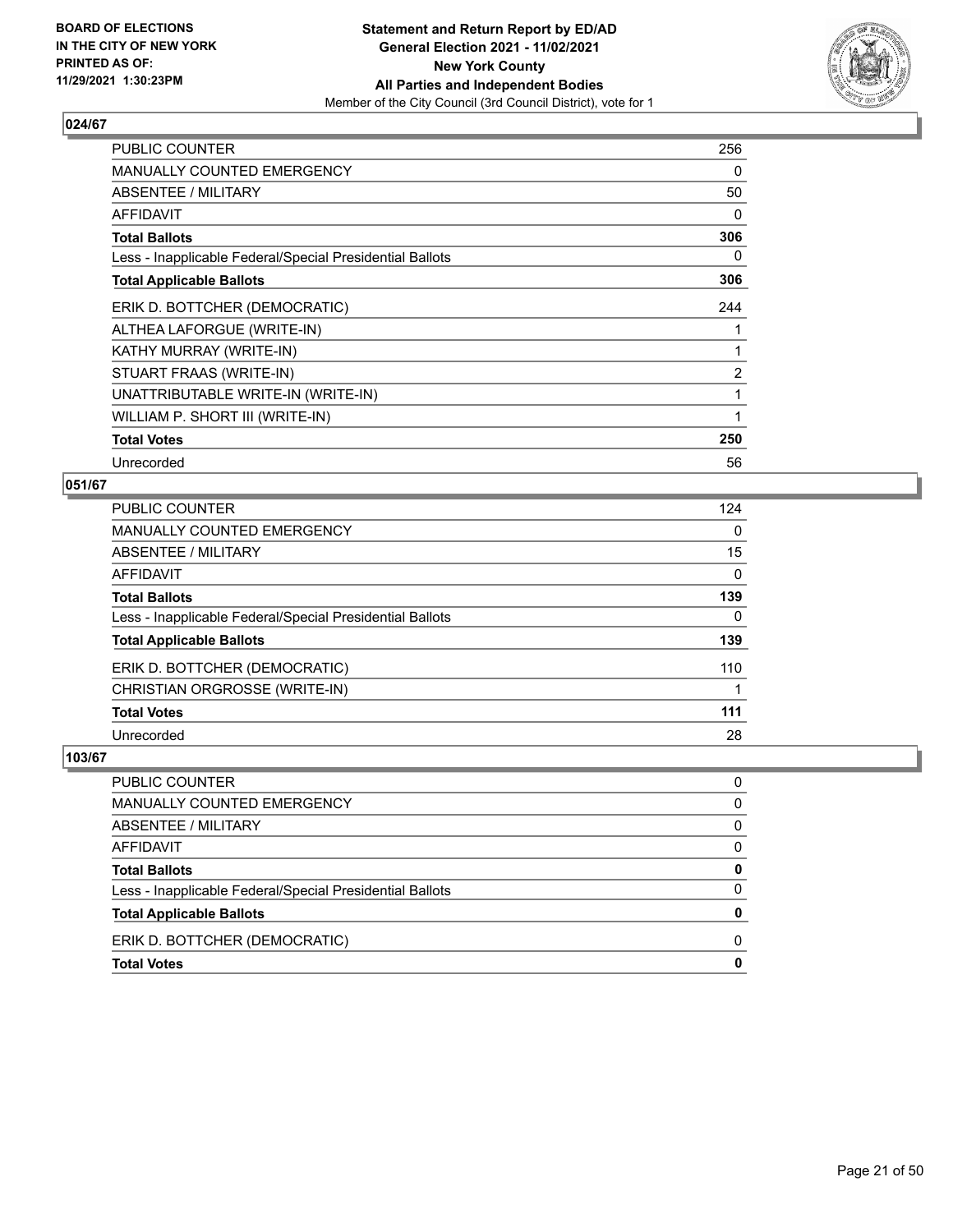

| PUBLIC COUNTER                                           | 321 |
|----------------------------------------------------------|-----|
| MANUALLY COUNTED EMERGENCY                               | 0   |
| ABSENTEE / MILITARY                                      | 41  |
| <b>AFFIDAVIT</b>                                         | 7   |
| <b>Total Ballots</b>                                     | 369 |
| Less - Inapplicable Federal/Special Presidential Ballots | 0   |
| <b>Total Applicable Ballots</b>                          | 369 |
| ERIK D. BOTTCHER (DEMOCRATIC)                            | 299 |
| ALVIN BRAGG (WRITE-IN)                                   |     |
| ILEANA RIOS (WRITE-IN)                                   |     |
| JAMES HART (WRITE-IN)                                    |     |
| RUDOLPH GIULIANI (WRITE-IN)                              | 1   |
| STEPHEN FITCH (WRITE-IN)                                 | 1   |
| UNATTRIBUTABLE WRITE-IN (WRITE-IN)                       | 2   |
| <b>Total Votes</b>                                       | 306 |
| Unrecorded                                               | 63  |

# **110/67**

| PUBLIC COUNTER                                           | 157 |
|----------------------------------------------------------|-----|
| <b>MANUALLY COUNTED EMERGENCY</b>                        | 0   |
| ABSENTEE / MILITARY                                      | 22  |
| AFFIDAVIT                                                | 2   |
| <b>Total Ballots</b>                                     | 181 |
| Less - Inapplicable Federal/Special Presidential Ballots | 0   |
| <b>Total Applicable Ballots</b>                          | 181 |
| ERIK D. BOTTCHER (DEMOCRATIC)                            | 153 |
| UNATTRIBUTABLE WRITE-IN (WRITE-IN)                       |     |
| <b>Total Votes</b>                                       | 154 |
| Unrecorded                                               | 27  |

| PUBLIC COUNTER                                           | 123      |
|----------------------------------------------------------|----------|
| MANUALLY COUNTED EMERGENCY                               | $\Omega$ |
| ABSENTEE / MILITARY                                      | 16       |
| AFFIDAVIT                                                | 3        |
| <b>Total Ballots</b>                                     | 142      |
| Less - Inapplicable Federal/Special Presidential Ballots | 0        |
| <b>Total Applicable Ballots</b>                          | 142      |
| ERIK D. BOTTCHER (DEMOCRATIC)                            | 105      |
| DONALD TRUMP (WRITE-IN)                                  |          |
| MELISSA RUSSO (WRITE-IN)                                 |          |
| UNATTRIBUTABLE WRITE-IN (WRITE-IN)                       |          |
| <b>Total Votes</b>                                       | 108      |
| Unrecorded                                               | 34       |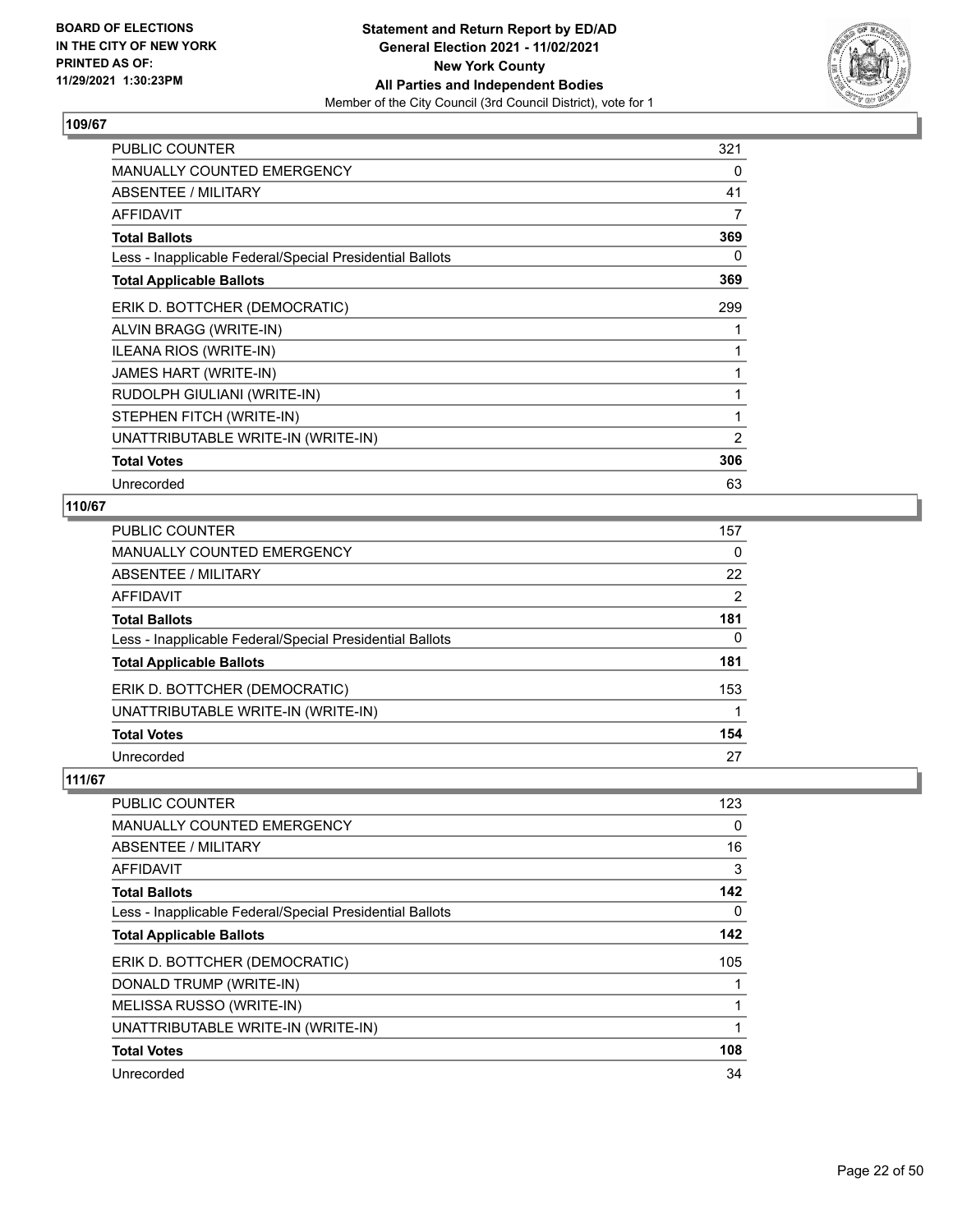

| <b>PUBLIC COUNTER</b>                                    | 124      |
|----------------------------------------------------------|----------|
| <b>MANUALLY COUNTED EMERGENCY</b>                        | $\Omega$ |
| ABSENTEE / MILITARY                                      | 17       |
| AFFIDAVIT                                                | 3        |
| <b>Total Ballots</b>                                     | 144      |
| Less - Inapplicable Federal/Special Presidential Ballots | $\Omega$ |
| <b>Total Applicable Ballots</b>                          | 144      |
| ERIK D. BOTTCHER (DEMOCRATIC)                            | 114      |
| RAPHAEL B. BERDUGO (WRITE-IN)                            |          |
| <b>Total Votes</b>                                       | 115      |
| Unrecorded                                               | 29       |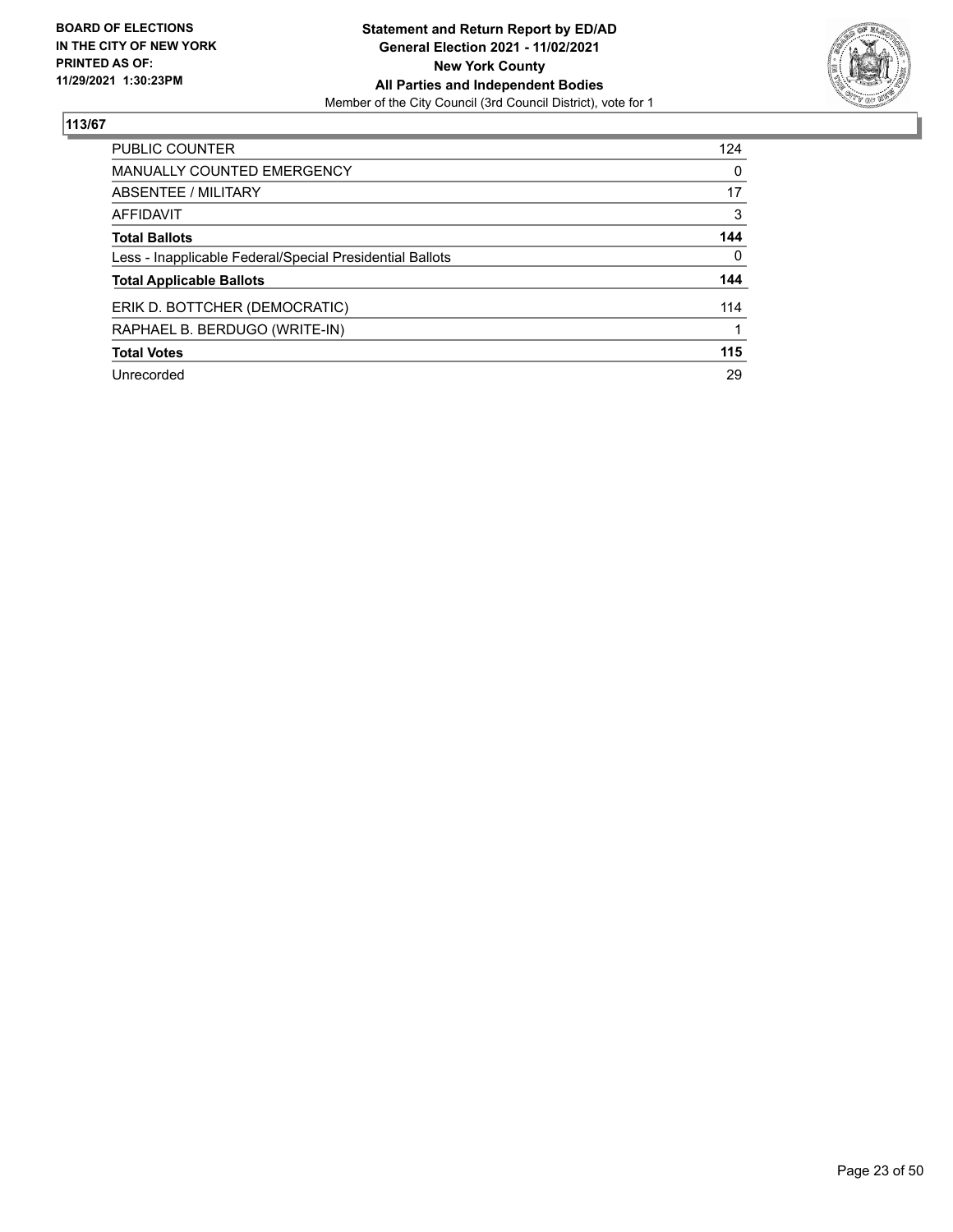

| <b>PUBLIC COUNTER</b>                                    | 283 |
|----------------------------------------------------------|-----|
| MANUALLY COUNTED EMERGENCY                               | 0   |
| ABSENTEE / MILITARY                                      | 30  |
| <b>AFFIDAVIT</b>                                         | 3   |
| <b>Total Ballots</b>                                     | 316 |
| Less - Inapplicable Federal/Special Presidential Ballots | 0   |
| <b>Total Applicable Ballots</b>                          | 316 |
| ERIK D. BOTTCHER (DEMOCRATIC)                            | 260 |
| CHARLES TALISSE (WRITE-IN)                               | 1   |
| DANIEL JONES (WRITE-IN)                                  | 1   |
| ERIC G WURTHMANN (WRITE-IN)                              | 1   |
| JAMES CALIMANO (WRITE-IN)                                | 1   |
| LESLIE BOGHOSIAN MURPHY (WRITE-IN)                       | 2   |
| NICK ULLO (WRITE-IN)                                     | 1   |
| TIMOTHY JOYCE (WRITE-IN)                                 | 1   |
| <b>Total Votes</b>                                       | 268 |
| Unrecorded                                               | 48  |

# **002/75**

| PUBLIC COUNTER                                           | 268            |
|----------------------------------------------------------|----------------|
| MANUALLY COUNTED EMERGENCY                               | 0              |
| ABSENTEE / MILITARY                                      | 60             |
| AFFIDAVIT                                                | $\overline{2}$ |
| <b>Total Ballots</b>                                     | 330            |
| Less - Inapplicable Federal/Special Presidential Ballots | 0              |
| <b>Total Applicable Ballots</b>                          | 330            |
| ERIK D. BOTTCHER (DEMOCRATIC)                            | 298            |
| UNATTRIBUTABLE WRITE-IN (WRITE-IN)                       |                |
| <b>Total Votes</b>                                       | 299            |
| Unrecorded                                               | 31             |

| <b>PUBLIC COUNTER</b>                                    | 148      |
|----------------------------------------------------------|----------|
| <b>MANUALLY COUNTED EMERGENCY</b>                        | 0        |
| ABSENTEE / MILITARY                                      | 18       |
| AFFIDAVIT                                                | 2        |
| <b>Total Ballots</b>                                     | 168      |
| Less - Inapplicable Federal/Special Presidential Ballots | $\Omega$ |
| <b>Total Applicable Ballots</b>                          | 168      |
| ERIK D. BOTTCHER (DEMOCRATIC)                            | 151      |
| ANTHONY WEINER (WRITE-IN)                                |          |
| UNATTRIBUTABLE WRITE-IN (WRITE-IN)                       |          |
| WILFRED CODRINGTON (WRITE-IN)                            | 1        |
| <b>Total Votes</b>                                       | 154      |
| Unrecorded                                               | 14       |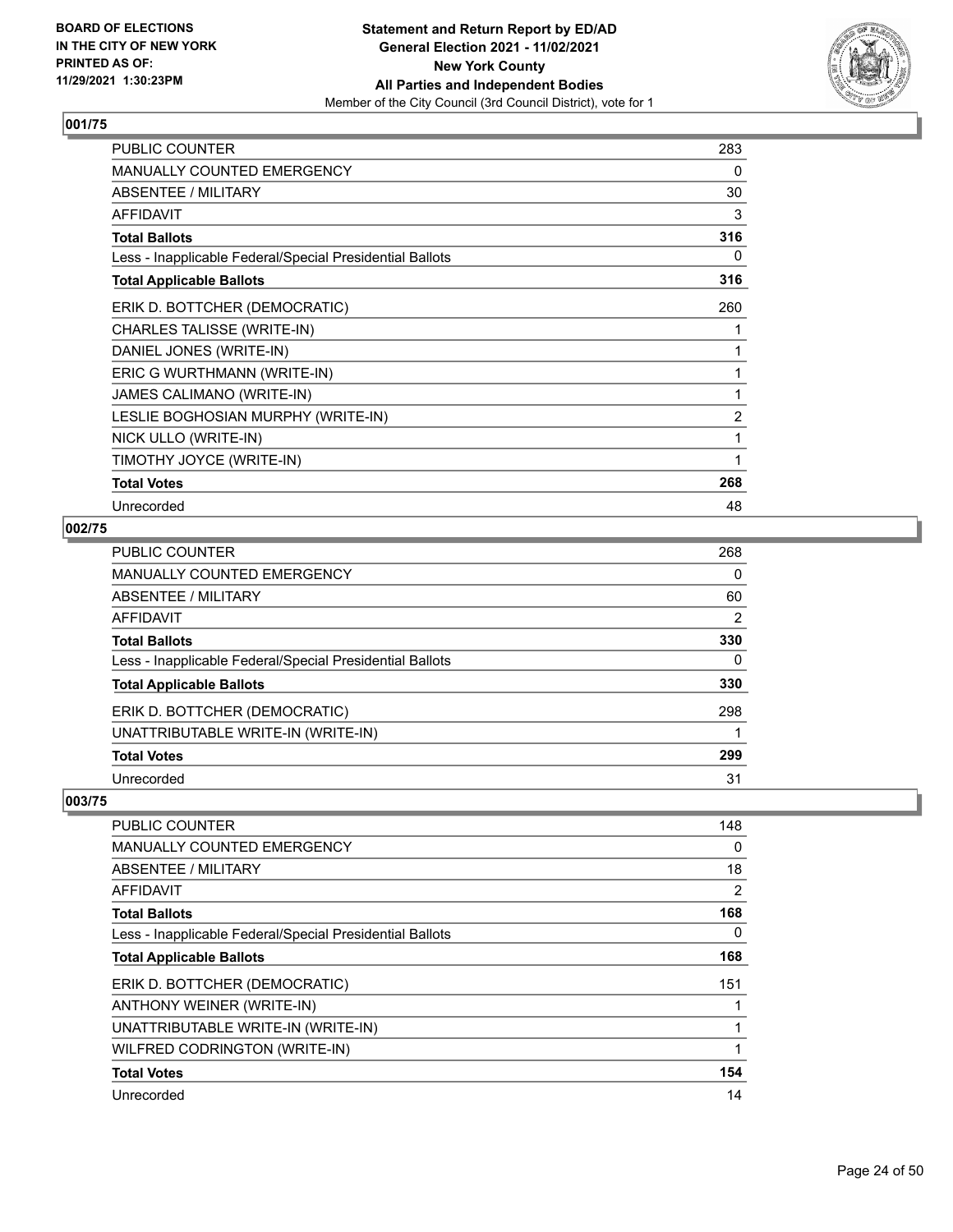

| <b>PUBLIC COUNTER</b>                                    | 244 |
|----------------------------------------------------------|-----|
| <b>MANUALLY COUNTED EMERGENCY</b>                        | 0   |
| ABSENTEE / MILITARY                                      | 31  |
| AFFIDAVIT                                                |     |
| <b>Total Ballots</b>                                     | 276 |
| Less - Inapplicable Federal/Special Presidential Ballots | 0   |
| <b>Total Applicable Ballots</b>                          | 276 |
| ERIK D. BOTTCHER (DEMOCRATIC)                            | 229 |
| JANET SZEIMAN (WRITE-IN)                                 |     |
| LESLIE BOGHOSIAN MURPHY (WRITE-IN)                       |     |
| <b>Total Votes</b>                                       | 231 |
| Unrecorded                                               | 45  |

#### **005/75**

| PUBLIC COUNTER                                           | 141      |
|----------------------------------------------------------|----------|
| <b>MANUALLY COUNTED EMERGENCY</b>                        | $\Omega$ |
| ABSENTEE / MILITARY                                      | 13       |
| AFFIDAVIT                                                | $\Omega$ |
| <b>Total Ballots</b>                                     | 154      |
| Less - Inapplicable Federal/Special Presidential Ballots | $\Omega$ |
| <b>Total Applicable Ballots</b>                          | 154      |
| ERIK D. BOTTCHER (DEMOCRATIC)                            | 136      |
| <b>Total Votes</b>                                       | 136      |
| Unrecorded                                               | 18       |

| <b>PUBLIC COUNTER</b>                                    | 346 |
|----------------------------------------------------------|-----|
| <b>MANUALLY COUNTED EMERGENCY</b>                        | 0   |
| <b>ABSENTEE / MILITARY</b>                               | 47  |
| <b>AFFIDAVIT</b>                                         | 4   |
| <b>Total Ballots</b>                                     | 397 |
| Less - Inapplicable Federal/Special Presidential Ballots | 0   |
| <b>Total Applicable Ballots</b>                          | 397 |
| ERIK D. BOTTCHER (DEMOCRATIC)                            | 321 |
| ELAINE FLORIO (WRITE-IN)                                 |     |
| ELIOT SPITZER (WRITE-IN)                                 |     |
| HANNAH SINENSKY (WRITE-IN)                               |     |
| <b>JOSEPH CARACCIO (WRITE-IN)</b>                        |     |
| SHERIFF JAMAL JOHNSON (WRITE-IN)                         | 1   |
| UNATTRIBUTABLE WRITE-IN (WRITE-IN)                       | 2   |
| <b>Total Votes</b>                                       | 328 |
| Unrecorded                                               | 69  |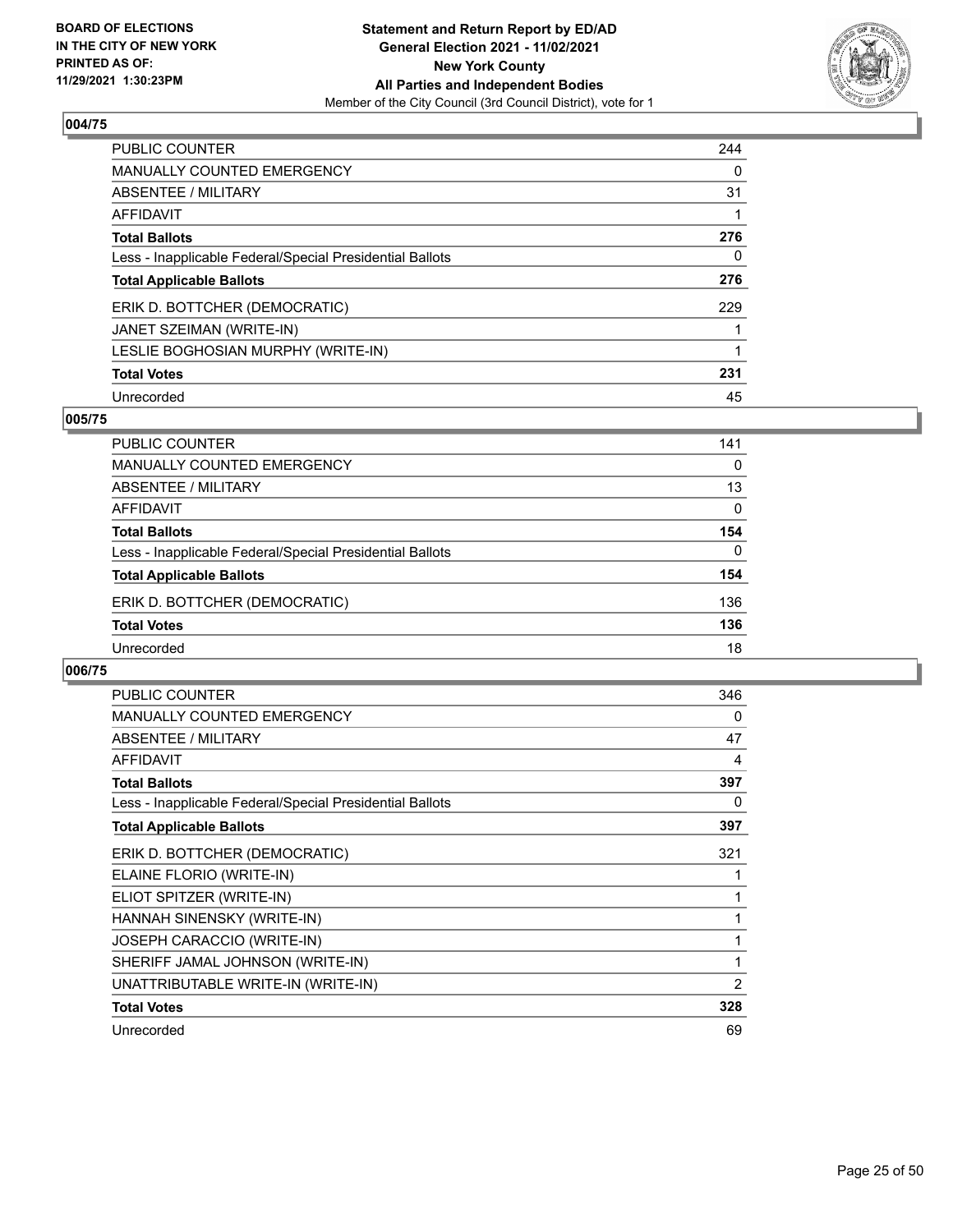

| <b>PUBLIC COUNTER</b>                                    | 260 |
|----------------------------------------------------------|-----|
| <b>MANUALLY COUNTED EMERGENCY</b>                        | 0   |
| ABSENTEE / MILITARY                                      | 36  |
| AFFIDAVIT                                                | 0   |
| <b>Total Ballots</b>                                     | 296 |
| Less - Inapplicable Federal/Special Presidential Ballots | 0   |
| <b>Total Applicable Ballots</b>                          | 296 |
| ERIK D. BOTTCHER (DEMOCRATIC)                            | 257 |
| CARSON KINCAID (WRITE-IN)                                |     |
| CRAIG SLUTZKIN (WRITE-IN)                                |     |
| THOMAS EDWARD BRADY (WRITE-IN)                           |     |
| THOMAS KENNIFF (WRITE-IN)                                |     |
| UNATTRIBUTABLE WRITE-IN (WRITE-IN)                       | 2   |
| <b>Total Votes</b>                                       | 263 |
| Unrecorded                                               | 33  |

# **009/75**

| PUBLIC COUNTER                                           | 310 |
|----------------------------------------------------------|-----|
| <b>MANUALLY COUNTED EMERGENCY</b>                        | 0   |
| <b>ABSENTEE / MILITARY</b>                               | 21  |
| AFFIDAVIT                                                | 7   |
| <b>Total Ballots</b>                                     | 338 |
| Less - Inapplicable Federal/Special Presidential Ballots | 0   |
| <b>Total Applicable Ballots</b>                          | 338 |
| ERIK D. BOTTCHER (DEMOCRATIC)                            | 287 |
| JACQUELINE TOBOROFF (WRITE-IN)                           | 2   |
| MARC WEISS (WRITE-IN)                                    |     |
| UNATTRIBUTABLE WRITE-IN (WRITE-IN)                       |     |
| <b>Total Votes</b>                                       | 291 |
| Unrecorded                                               | 47  |

| PUBLIC COUNTER                                           | 235           |
|----------------------------------------------------------|---------------|
| <b>MANUALLY COUNTED EMERGENCY</b>                        | 0             |
| ABSENTEE / MILITARY                                      | 42            |
| AFFIDAVIT                                                | $\mathcal{P}$ |
| <b>Total Ballots</b>                                     | 279           |
| Less - Inapplicable Federal/Special Presidential Ballots | 0             |
| <b>Total Applicable Ballots</b>                          | 279           |
| ERIK D. BOTTCHER (DEMOCRATIC)                            | 242           |
| <b>Total Votes</b>                                       | 242           |
| Unrecorded                                               | 37            |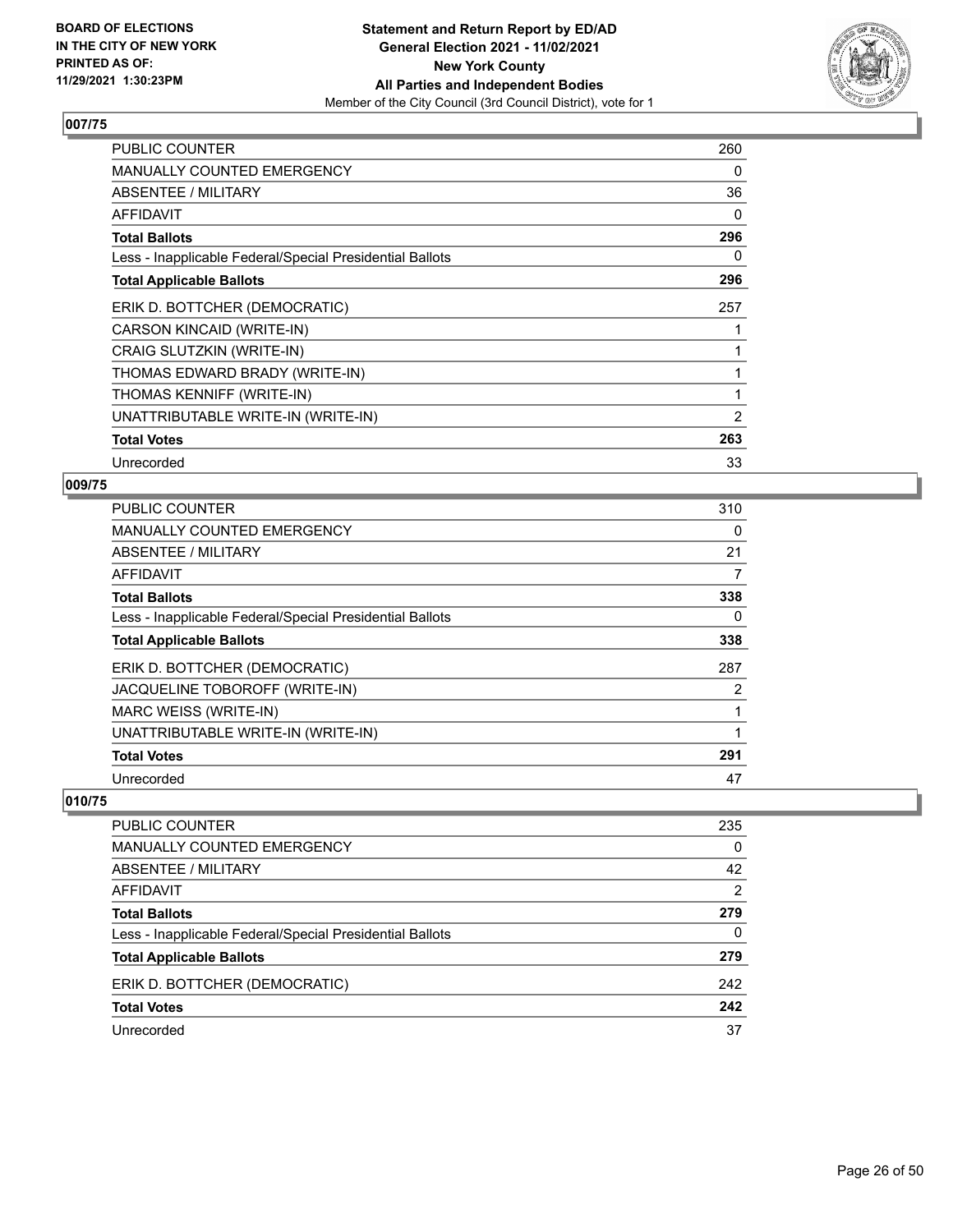

| PUBLIC COUNTER                                           | 188 |
|----------------------------------------------------------|-----|
| <b>MANUALLY COUNTED EMERGENCY</b>                        | 0   |
| ABSENTEE / MILITARY                                      | 30  |
| AFFIDAVIT                                                |     |
| <b>Total Ballots</b>                                     | 219 |
| Less - Inapplicable Federal/Special Presidential Ballots | 0   |
| <b>Total Applicable Ballots</b>                          | 219 |
| ERIK D. BOTTCHER (DEMOCRATIC)                            | 194 |
| MICHAEL BLOOMBERG (WRITE-IN)                             |     |
| <b>Total Votes</b>                                       | 195 |
| Unrecorded                                               | 24  |

## **012/75**

| PUBLIC COUNTER                                           | 161      |
|----------------------------------------------------------|----------|
| <b>MANUALLY COUNTED EMERGENCY</b>                        | 0        |
| ABSENTEE / MILITARY                                      | 10       |
| AFFIDAVIT                                                |          |
| <b>Total Ballots</b>                                     | 172      |
| Less - Inapplicable Federal/Special Presidential Ballots | $\Omega$ |
| <b>Total Applicable Ballots</b>                          | 172      |
| ERIK D. BOTTCHER (DEMOCRATIC)                            | 128      |
| ERIC JOYNER (WRITE-IN)                                   |          |
| <b>Total Votes</b>                                       | 129      |
| Unrecorded                                               | 43       |

| <b>PUBLIC COUNTER</b>                                    | 205 |
|----------------------------------------------------------|-----|
| <b>MANUALLY COUNTED EMERGENCY</b>                        | 0   |
| ABSENTEE / MILITARY                                      | 22  |
| <b>AFFIDAVIT</b>                                         | 2   |
| <b>Total Ballots</b>                                     | 229 |
| Less - Inapplicable Federal/Special Presidential Ballots | 0   |
| <b>Total Applicable Ballots</b>                          | 229 |
| ERIK D. BOTTCHER (DEMOCRATIC)                            | 178 |
| ARNALDO C. ALBORNOZ (WRITE-IN)                           |     |
| <b>Total Votes</b>                                       | 179 |
| Unrecorded                                               | 50  |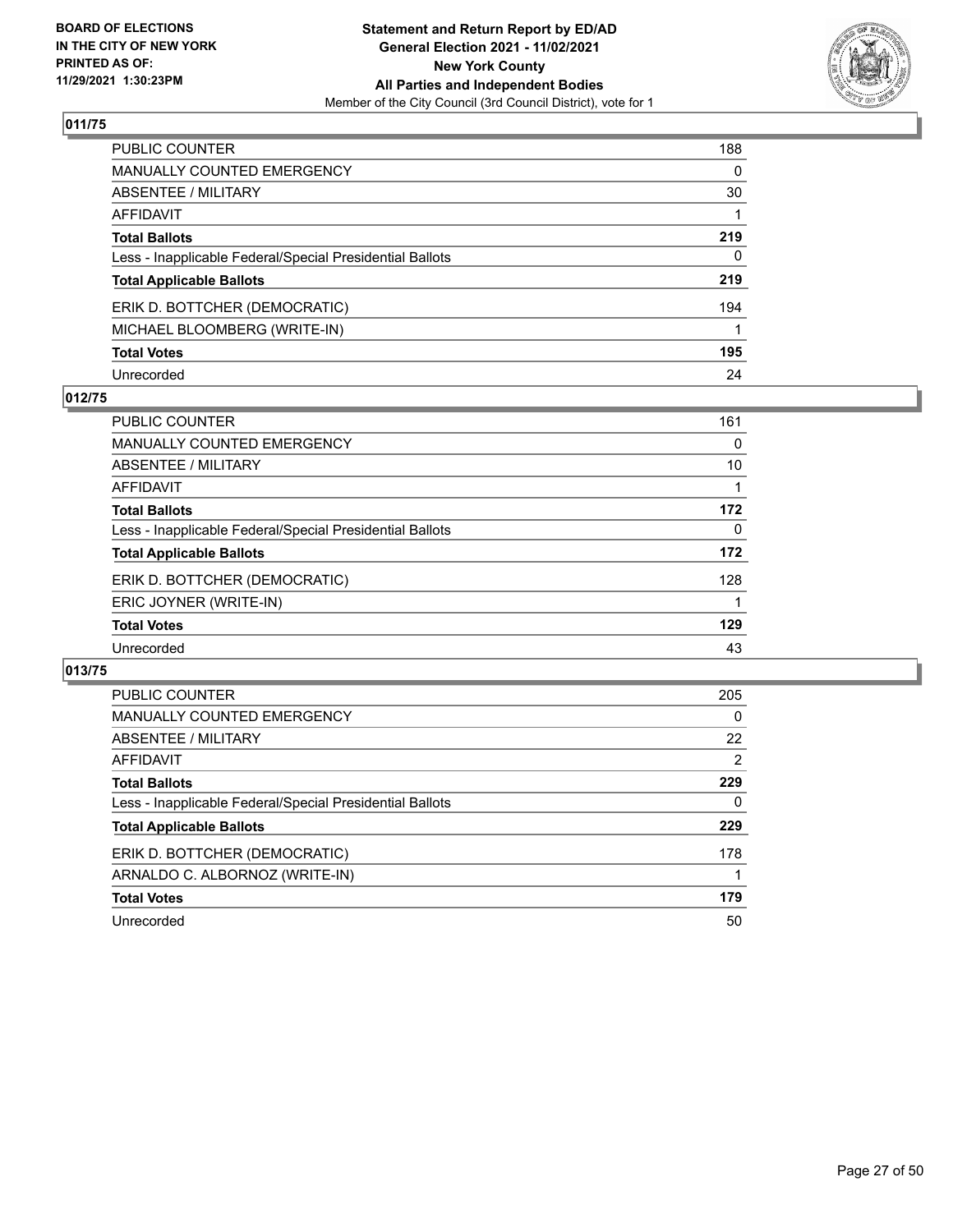

| PUBLIC COUNTER                                           | 169 |
|----------------------------------------------------------|-----|
| MANUALLY COUNTED EMERGENCY                               | 0   |
| ABSENTEE / MILITARY                                      | 10  |
| AFFIDAVIT                                                |     |
| Total Ballots                                            | 180 |
| Less - Inapplicable Federal/Special Presidential Ballots | 0   |
| <b>Total Applicable Ballots</b>                          | 180 |
| ERIK D. BOTTCHER (DEMOCRATIC)                            | 146 |
| UNATTRIBUTABLE WRITE-IN (WRITE-IN)                       |     |
| <b>Total Votes</b>                                       | 147 |
| Unrecorded                                               | 33  |

## **015/75**

| PUBLIC COUNTER                                           | 221 |
|----------------------------------------------------------|-----|
| <b>MANUALLY COUNTED EMERGENCY</b>                        | 0   |
| ABSENTEE / MILITARY                                      | 25  |
| AFFIDAVIT                                                |     |
| <b>Total Ballots</b>                                     | 247 |
| Less - Inapplicable Federal/Special Presidential Ballots | 0   |
| <b>Total Applicable Ballots</b>                          | 247 |
| ERIK D. BOTTCHER (DEMOCRATIC)                            | 221 |
| JOHN H SMITH (WRITE-IN)                                  |     |
| <b>OSCAR AYDIN (WRITE-IN)</b>                            |     |
| UNATTRIBUTABLE WRITE-IN (WRITE-IN)                       | 2   |
| <b>Total Votes</b>                                       | 225 |
| Unrecorded                                               | 22  |

| <b>PUBLIC COUNTER</b>                                    | 132      |
|----------------------------------------------------------|----------|
| MANUALLY COUNTED EMERGENCY                               | 0        |
| ABSENTEE / MILITARY                                      | 19       |
| AFFIDAVIT                                                | 0        |
| <b>Total Ballots</b>                                     | 151      |
| Less - Inapplicable Federal/Special Presidential Ballots | $\Omega$ |
| <b>Total Applicable Ballots</b>                          | 151      |
| ERIK D. BOTTCHER (DEMOCRATIC)                            | 132      |
| RONALD PICHLER (WRITE-IN)                                |          |
| UNATTRIBUTABLE WRITE-IN (WRITE-IN)                       | 2        |
| <b>Total Votes</b>                                       | 135      |
| Unrecorded                                               | 16       |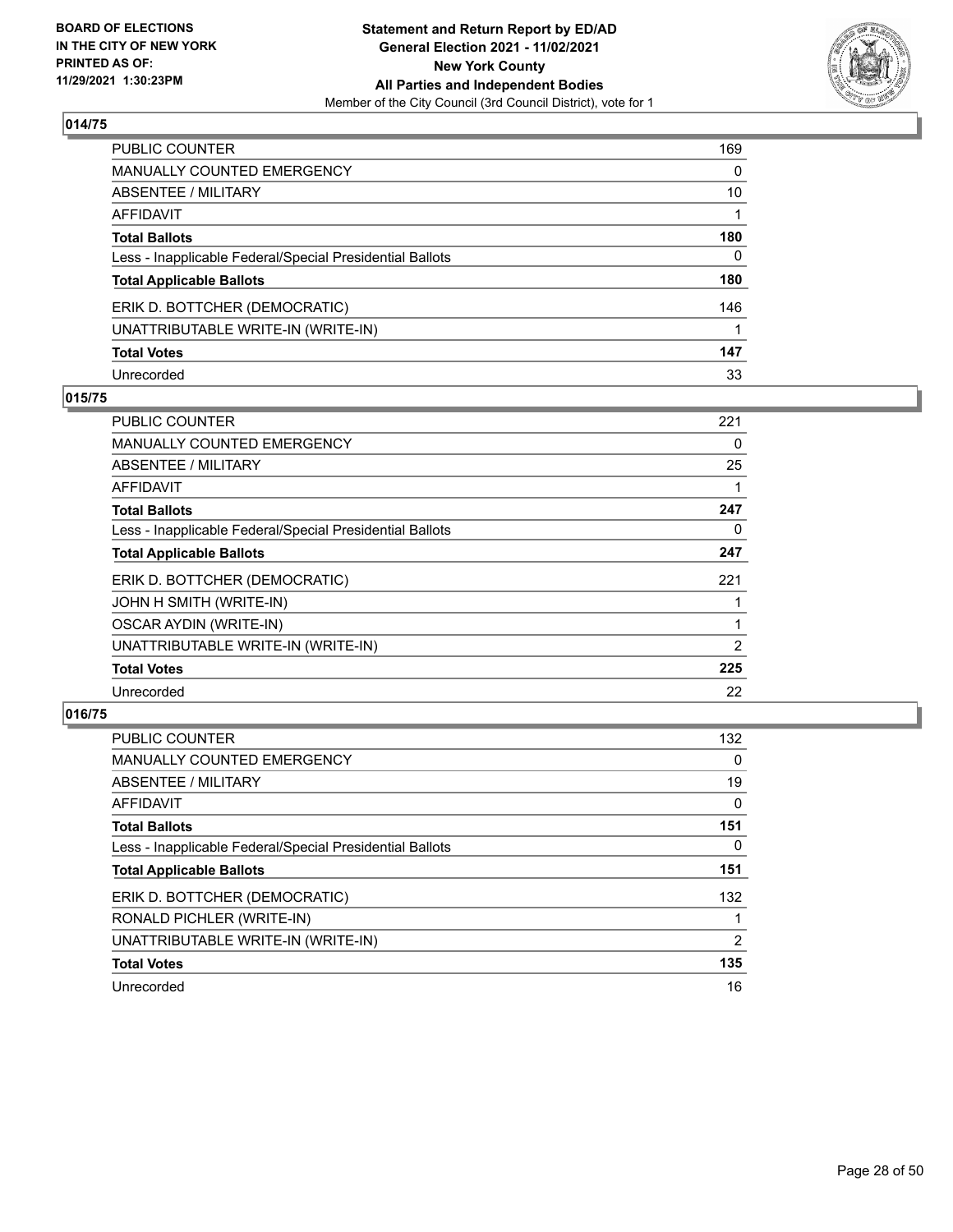

| PUBLIC COUNTER                                           | 237          |
|----------------------------------------------------------|--------------|
| <b>MANUALLY COUNTED EMERGENCY</b>                        | $\Omega$     |
| ABSENTEE / MILITARY                                      | 25           |
| AFFIDAVIT                                                | $\mathbf{0}$ |
| <b>Total Ballots</b>                                     | 262          |
| Less - Inapplicable Federal/Special Presidential Ballots | $\Omega$     |
| <b>Total Applicable Ballots</b>                          | 262          |
| ERIK D. BOTTCHER (DEMOCRATIC)                            | 238          |
| <b>Total Votes</b>                                       | 238          |
| Unrecorded                                               | 24           |

#### **018/75**

| PUBLIC COUNTER                                           | 142      |
|----------------------------------------------------------|----------|
| <b>MANUALLY COUNTED EMERGENCY</b>                        | $\Omega$ |
| ABSENTEE / MILITARY                                      | 10       |
| <b>AFFIDAVIT</b>                                         | $\Omega$ |
| <b>Total Ballots</b>                                     | 152      |
| Less - Inapplicable Federal/Special Presidential Ballots | $\Omega$ |
| <b>Total Applicable Ballots</b>                          | 152      |
| ERIK D. BOTTCHER (DEMOCRATIC)                            | 140      |
| COREY JOHNSON (WRITE-IN)                                 |          |
| SUSAN SCHOEN (WRITE-IN)                                  | 1        |
| UNATTRIBUTABLE WRITE-IN (WRITE-IN)                       | 2        |
| <b>Total Votes</b>                                       | 144      |
| Unrecorded                                               | 8        |
|                                                          |          |

| <b>PUBLIC COUNTER</b>                                    | 186      |
|----------------------------------------------------------|----------|
| MANUALLY COUNTED EMERGENCY                               | $\Omega$ |
| ABSENTEE / MILITARY                                      | 15       |
| AFFIDAVIT                                                | 2        |
| <b>Total Ballots</b>                                     | 203      |
| Less - Inapplicable Federal/Special Presidential Ballots | $\Omega$ |
| <b>Total Applicable Ballots</b>                          | 203      |
| ERIK D. BOTTCHER (DEMOCRATIC)                            | 176      |
| <b>HERBERT FIELDS (WRITE-IN)</b>                         |          |
| <b>Total Votes</b>                                       | 177      |
| Unrecorded                                               | 26       |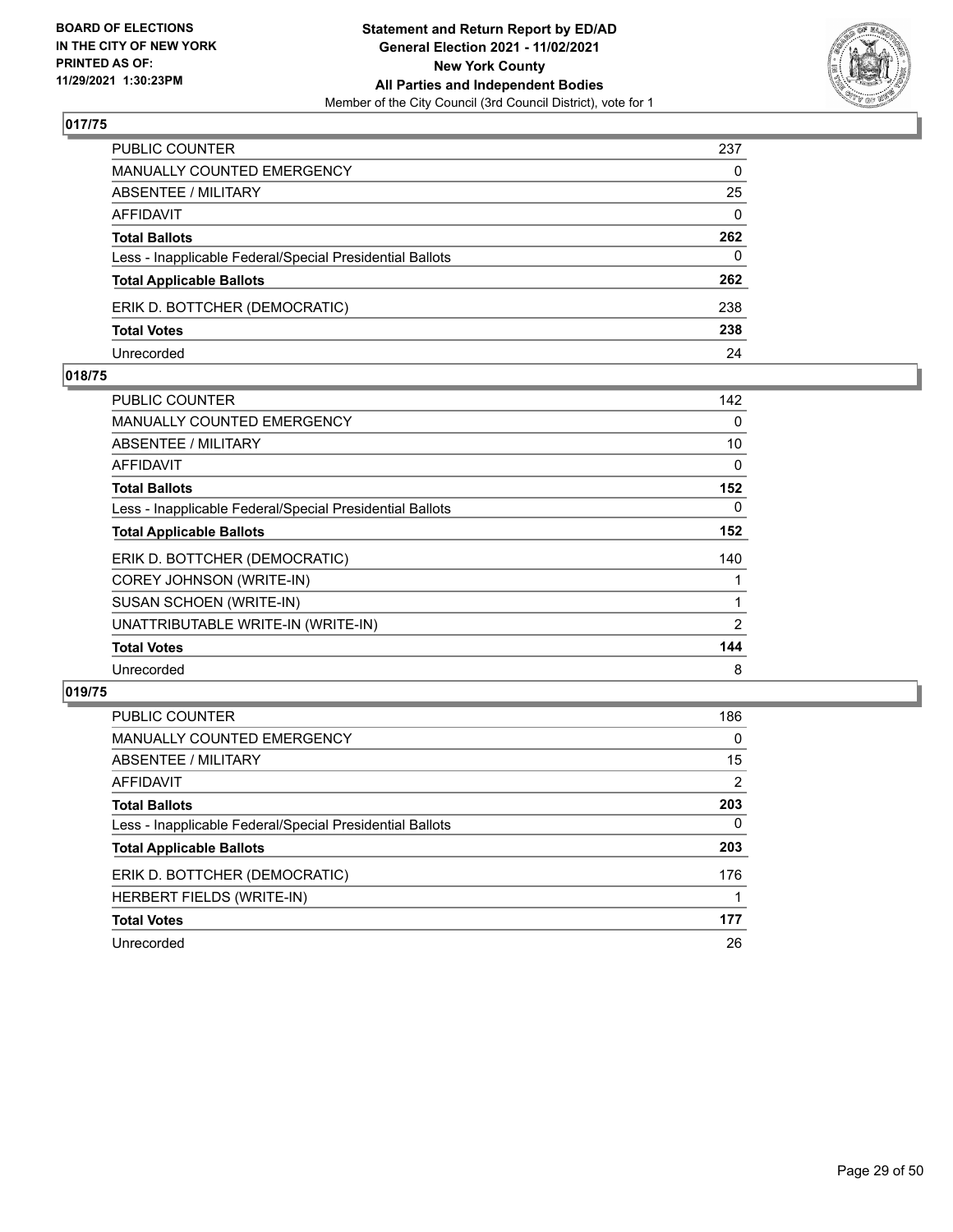

| PUBLIC COUNTER                                           | 256 |
|----------------------------------------------------------|-----|
| MANUALLY COUNTED EMERGENCY                               | 0   |
| ABSENTEE / MILITARY                                      | 32  |
| AFFIDAVIT                                                |     |
| Total Ballots                                            | 289 |
| Less - Inapplicable Federal/Special Presidential Ballots | 0   |
| <b>Total Applicable Ballots</b>                          | 289 |
| ERIK D. BOTTCHER (DEMOCRATIC)                            | 270 |
| MURIEL PILNER (WRITE-IN)                                 |     |
| <b>Total Votes</b>                                       | 271 |
| Unrecorded                                               | 18  |

## **021/75**

| <b>PUBLIC COUNTER</b>                                    | 201 |
|----------------------------------------------------------|-----|
| MANUALLY COUNTED EMERGENCY                               | 0   |
| ABSENTEE / MILITARY                                      | 26  |
| <b>AFFIDAVIT</b>                                         |     |
| <b>Total Ballots</b>                                     | 228 |
| Less - Inapplicable Federal/Special Presidential Ballots | 0   |
| <b>Total Applicable Ballots</b>                          | 228 |
| ERIK D. BOTTCHER (DEMOCRATIC)                            | 205 |
| MICHAEL LEYDEN (WRITE-IN)                                |     |
| UNATTRIBUTABLE WRITE-IN (WRITE-IN)                       |     |
| <b>Total Votes</b>                                       | 207 |
| Unrecorded                                               | 21  |

| <b>PUBLIC COUNTER</b>                                    | 227      |
|----------------------------------------------------------|----------|
| <b>MANUALLY COUNTED EMERGENCY</b>                        | 0        |
| ABSENTEE / MILITARY                                      | 27       |
| AFFIDAVIT                                                | 4        |
| <b>Total Ballots</b>                                     | 258      |
| Less - Inapplicable Federal/Special Presidential Ballots | $\Omega$ |
| <b>Total Applicable Ballots</b>                          | 258      |
| ERIK D. BOTTCHER (DEMOCRATIC)                            | 227      |
| JOEY DLUZAK (WRITE-IN)                                   |          |
| UNATTRIBUTABLE WRITE-IN (WRITE-IN)                       | 2        |
| <b>Total Votes</b>                                       | 230      |
| Unrecorded                                               | 28       |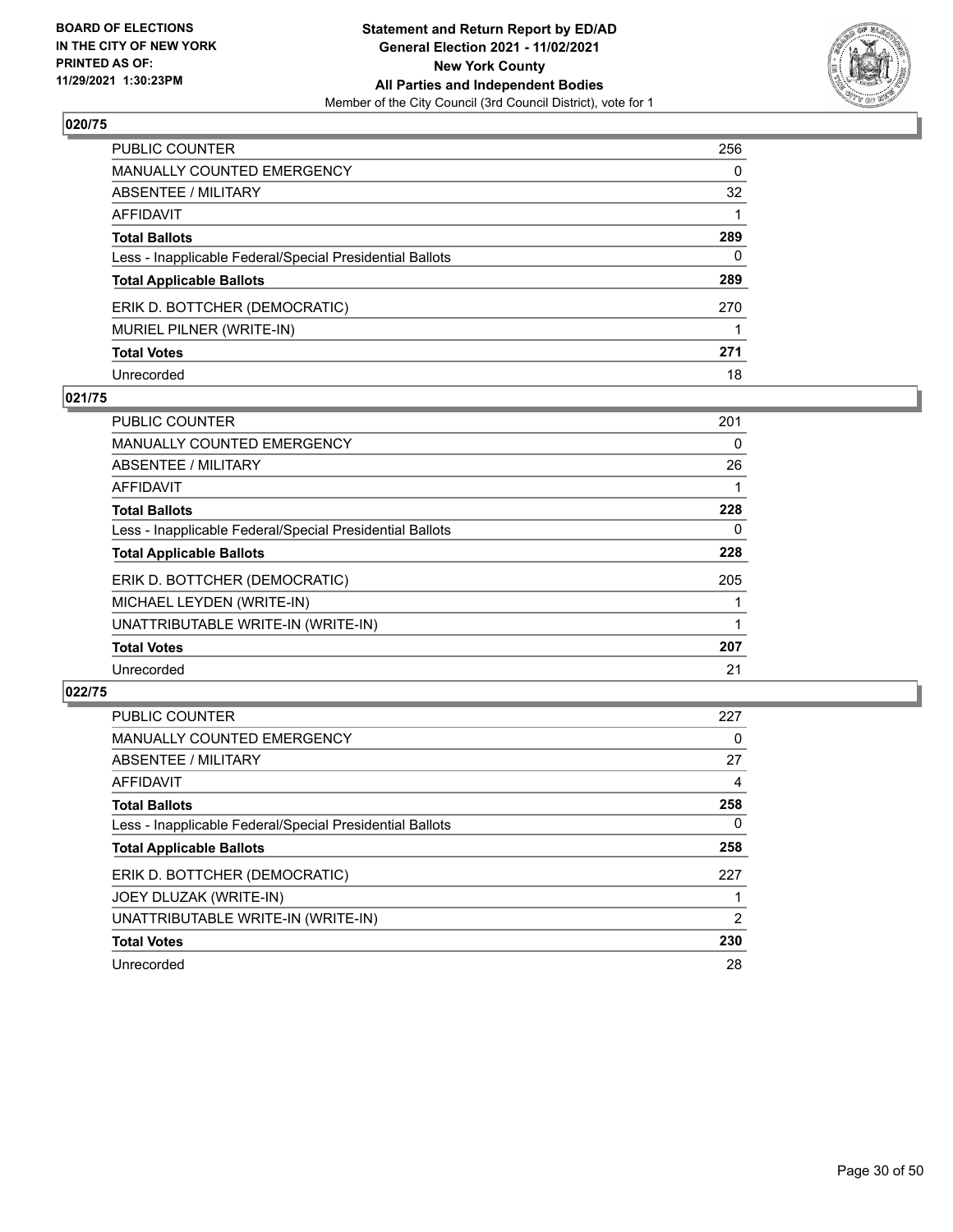

| PUBLIC COUNTER                                           | 305      |
|----------------------------------------------------------|----------|
| MANUALLY COUNTED EMERGENCY                               | 0        |
| ABSENTEE / MILITARY                                      | 50       |
| AFFIDAVIT                                                | $\Omega$ |
| Total Ballots                                            | 355      |
| Less - Inapplicable Federal/Special Presidential Ballots | 0        |
| <b>Total Applicable Ballots</b>                          | 355      |
| ERIK D. BOTTCHER (DEMOCRATIC)                            | 327      |
| ARMOND WHITE (WRITE-IN)                                  |          |
| <b>Total Votes</b>                                       | 328      |
| Unrecorded                                               | 27       |

#### **024/75**

| PUBLIC COUNTER                                           | 169      |
|----------------------------------------------------------|----------|
| <b>MANUALLY COUNTED EMERGENCY</b>                        | $\Omega$ |
| ABSENTEE / MILITARY                                      | 23       |
| AFFIDAVIT                                                |          |
| <b>Total Ballots</b>                                     | 193      |
| Less - Inapplicable Federal/Special Presidential Ballots | $\Omega$ |
| <b>Total Applicable Ballots</b>                          | 193      |
| ERIK D. BOTTCHER (DEMOCRATIC)                            | 177      |
| RICHARD E. STONE (WRITE-IN)                              |          |
| <b>Total Votes</b>                                       | 178      |
| Unrecorded                                               | 15       |

| <b>PUBLIC COUNTER</b>                                    | 279 |
|----------------------------------------------------------|-----|
| <b>MANUALLY COUNTED EMERGENCY</b>                        | 0   |
| ABSENTEE / MILITARY                                      | 48  |
| <b>AFFIDAVIT</b>                                         |     |
| <b>Total Ballots</b>                                     | 328 |
| Less - Inapplicable Federal/Special Presidential Ballots | 0   |
| <b>Total Applicable Ballots</b>                          | 328 |
| ERIK D. BOTTCHER (DEMOCRATIC)                            | 310 |
| UNATTRIBUTABLE WRITE-IN (WRITE-IN)                       | 3   |
| <b>Total Votes</b>                                       | 313 |
| Unrecorded                                               | 15  |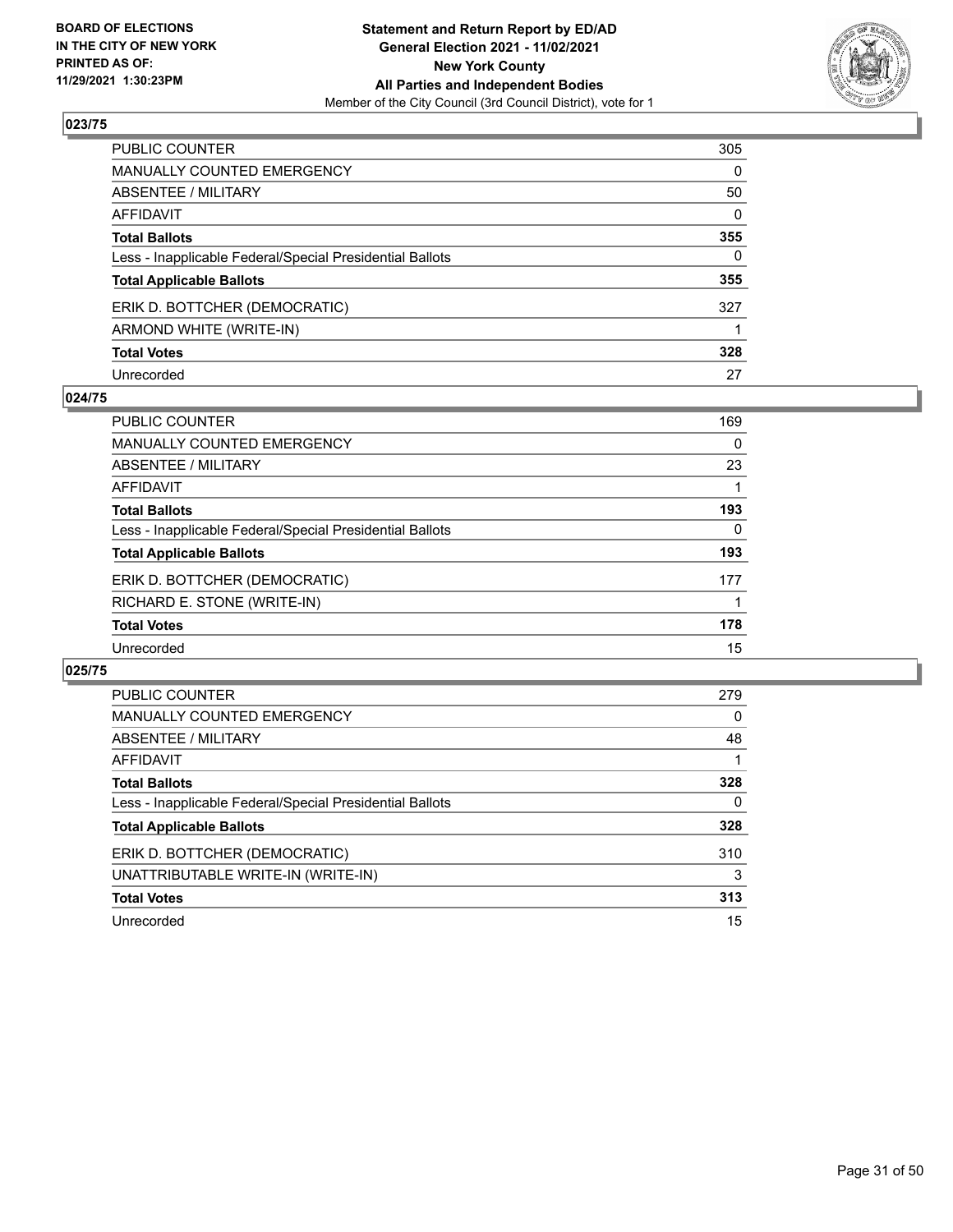

| <b>PUBLIC COUNTER</b>                                    | 183 |
|----------------------------------------------------------|-----|
| MANUALLY COUNTED EMERGENCY                               | 0   |
| ABSENTEE / MILITARY                                      | 23  |
| AFFIDAVIT                                                | 3   |
| <b>Total Ballots</b>                                     | 209 |
| Less - Inapplicable Federal/Special Presidential Ballots | 0   |
| <b>Total Applicable Ballots</b>                          | 209 |
| ERIK D. BOTTCHER (DEMOCRATIC)                            | 183 |
| PHILIP SANDSTROM (WRITE-IN)                              |     |
| UNATTRIBUTABLE WRITE-IN (WRITE-IN)                       | 3   |
| <b>Total Votes</b>                                       | 187 |
| Unrecorded                                               | 22  |

#### **027/75**

| <b>PUBLIC COUNTER</b>                                    | 124 |
|----------------------------------------------------------|-----|
| <b>MANUALLY COUNTED EMERGENCY</b>                        | 0   |
| ABSENTEE / MILITARY                                      | 19  |
| <b>AFFIDAVIT</b>                                         | 3   |
| <b>Total Ballots</b>                                     | 146 |
| Less - Inapplicable Federal/Special Presidential Ballots | 0   |
| <b>Total Applicable Ballots</b>                          | 146 |
| ERIK D. BOTTCHER (DEMOCRATIC)                            | 120 |
| DANA A. PRICE, ESQ. (WRITE-IN)                           |     |
| <b>Total Votes</b>                                       | 121 |
| Unrecorded                                               | 25  |

| <b>PUBLIC COUNTER</b>                                    | 261 |
|----------------------------------------------------------|-----|
| <b>MANUALLY COUNTED EMERGENCY</b>                        | 0   |
| ABSENTEE / MILITARY                                      | 34  |
| AFFIDAVIT                                                | 3   |
| <b>Total Ballots</b>                                     | 298 |
| Less - Inapplicable Federal/Special Presidential Ballots | 0   |
| <b>Total Applicable Ballots</b>                          | 298 |
| ERIK D. BOTTCHER (DEMOCRATIC)                            | 240 |
| SAMUEL ALITO (WRITE-IN)                                  |     |
| UNATTRIBUTABLE WRITE-IN (WRITE-IN)                       | 2   |
| <b>Total Votes</b>                                       | 243 |
| Unrecorded                                               | 55  |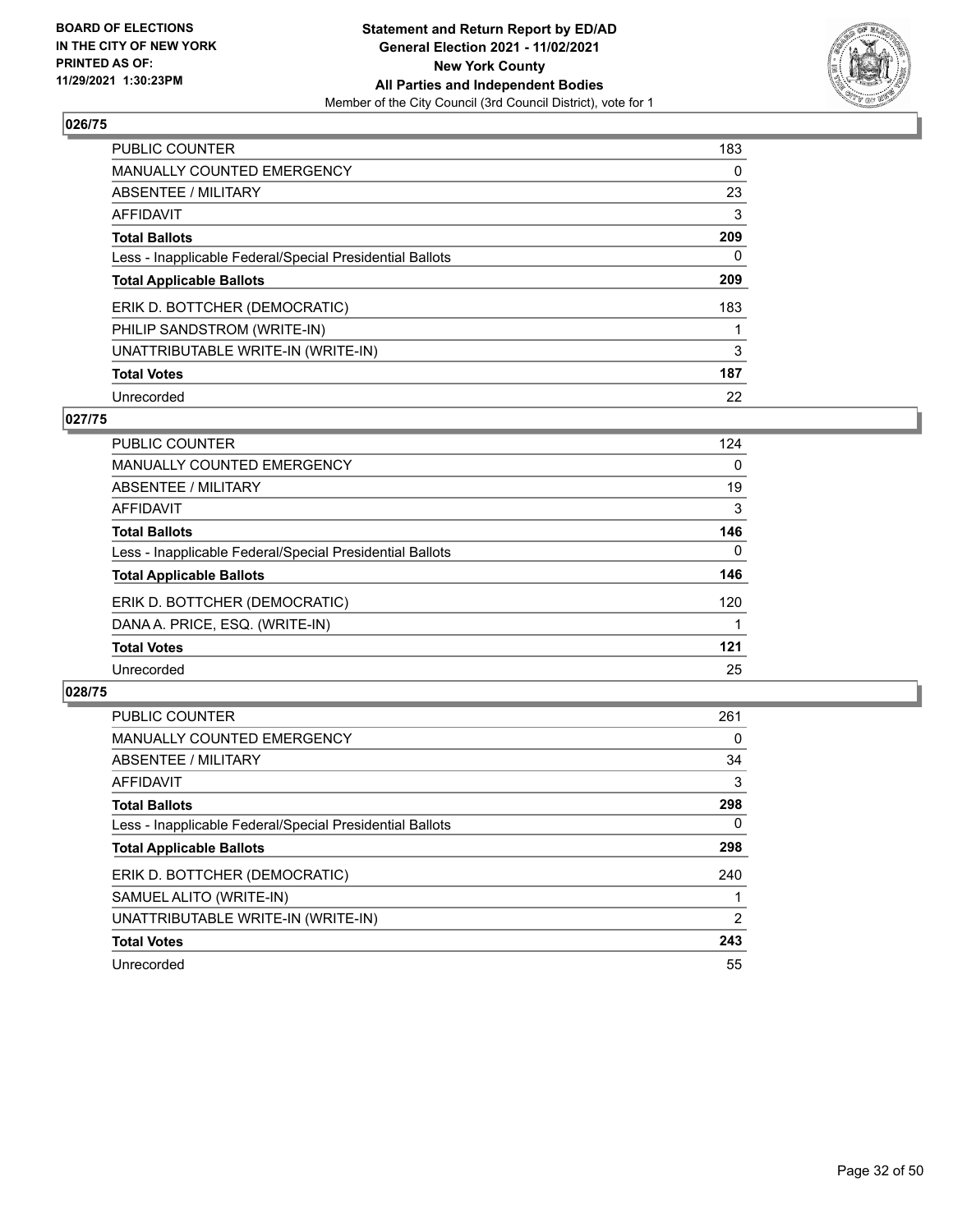

| PUBLIC COUNTER                                           | 176      |
|----------------------------------------------------------|----------|
| <b>MANUALLY COUNTED EMERGENCY</b>                        | $\Omega$ |
| ABSENTEE / MILITARY                                      | 28       |
| AFFIDAVIT                                                | $\Omega$ |
| <b>Total Ballots</b>                                     | 204      |
| Less - Inapplicable Federal/Special Presidential Ballots | 0        |
| <b>Total Applicable Ballots</b>                          | 204      |
| ERIK D. BOTTCHER (DEMOCRATIC)                            | 165      |
| DONALD TRUMP (WRITE-IN)                                  |          |
| UNATTRIBUTABLE WRITE-IN (WRITE-IN)                       |          |
| <b>Total Votes</b>                                       | 167      |
| Unrecorded                                               | 37       |

## **035/75**

| <b>PUBLIC COUNTER</b>                                    | 100 |
|----------------------------------------------------------|-----|
| <b>MANUALLY COUNTED EMERGENCY</b>                        | 0   |
| ABSENTEE / MILITARY                                      | 12  |
| <b>AFFIDAVIT</b>                                         | 2   |
| <b>Total Ballots</b>                                     | 114 |
| Less - Inapplicable Federal/Special Presidential Ballots | 0   |
| <b>Total Applicable Ballots</b>                          | 114 |
| ERIK D. BOTTCHER (DEMOCRATIC)                            | 86  |
| BRETT JOSEPH (WRITE-IN)                                  | 1   |
| RICHARD SMIT (WRITE-IN)                                  |     |
| UNATTRIBUTABLE WRITE-IN (WRITE-IN)                       | 2   |
| WILLIAM A. PEPITONE (WRITE-IN)                           | 1   |
| <b>Total Votes</b>                                       | 91  |
| Unrecorded                                               | 23  |

| <b>PUBLIC COUNTER</b>                                    | 191      |
|----------------------------------------------------------|----------|
| <b>MANUALLY COUNTED EMERGENCY</b>                        | $\Omega$ |
| ABSENTEE / MILITARY                                      | 35       |
| AFFIDAVIT                                                | 0        |
| <b>Total Ballots</b>                                     | 226      |
| Less - Inapplicable Federal/Special Presidential Ballots | 0        |
| <b>Total Applicable Ballots</b>                          | 226      |
| ERIK D. BOTTCHER (DEMOCRATIC)                            | 203      |
| <b>Total Votes</b>                                       | 203      |
| Unrecorded                                               | 23       |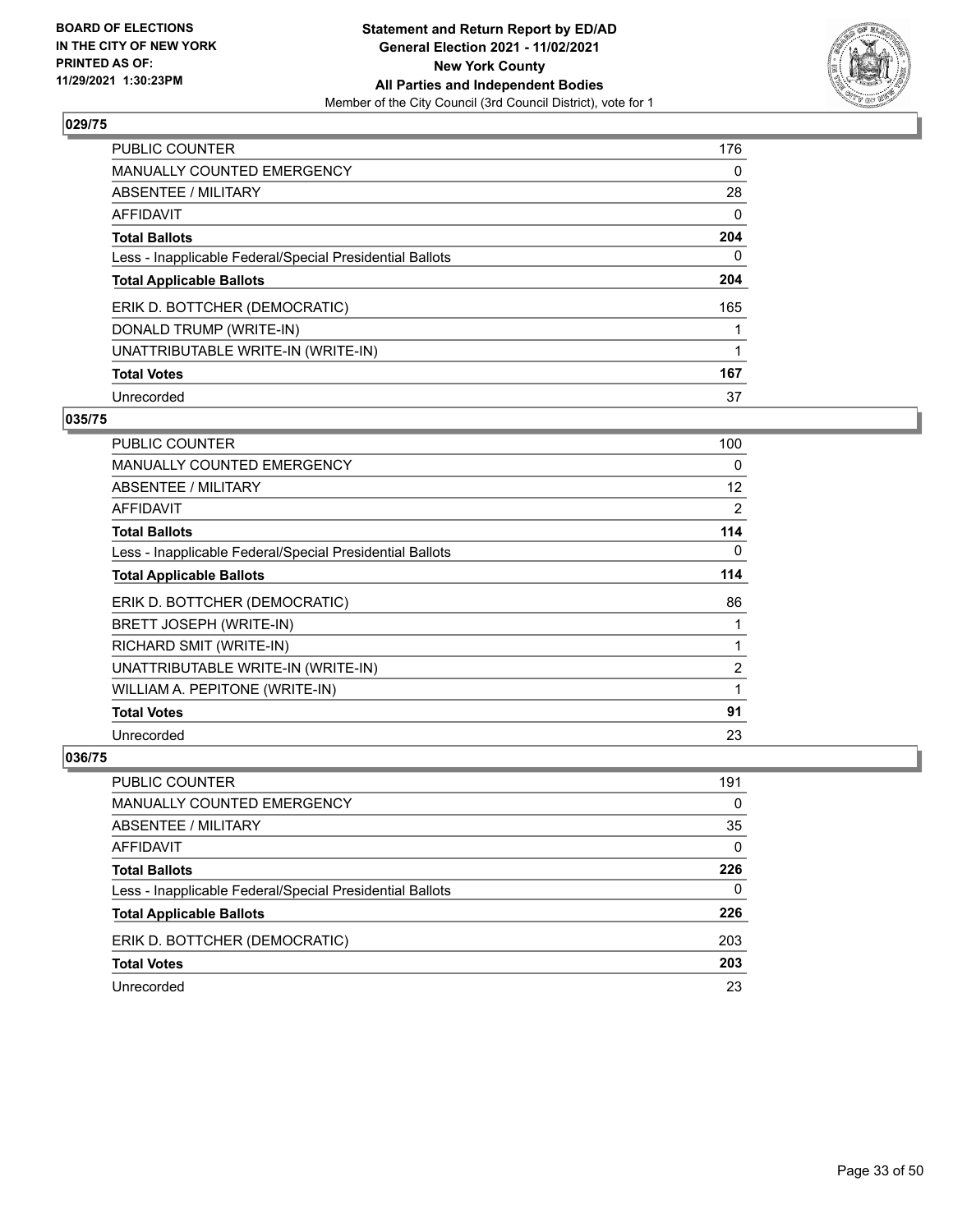

| <b>PUBLIC COUNTER</b>                                    | 256 |
|----------------------------------------------------------|-----|
| <b>MANUALLY COUNTED EMERGENCY</b>                        | 0   |
| ABSENTEE / MILITARY                                      | 34  |
| <b>AFFIDAVIT</b>                                         | 2   |
| <b>Total Ballots</b>                                     | 292 |
| Less - Inapplicable Federal/Special Presidential Ballots | 0   |
| <b>Total Applicable Ballots</b>                          | 292 |
| ERIK D. BOTTCHER (DEMOCRATIC)                            | 236 |
| <b>BEN SHAPIRO (WRITE-IN)</b>                            |     |
| LESLIE MURPHY (WRITE-IN)                                 |     |
| ULRIC MCCALLUM (WRITE-IN)                                |     |
| <b>Total Votes</b>                                       | 239 |
| Unrecorded                                               | 53  |

# **038/75**

| <b>PUBLIC COUNTER</b>                                    | 233 |
|----------------------------------------------------------|-----|
| <b>MANUALLY COUNTED EMERGENCY</b>                        | 0   |
| <b>ABSENTEE / MILITARY</b>                               | 26  |
| <b>AFFIDAVIT</b>                                         | 0   |
| <b>Total Ballots</b>                                     | 259 |
| Less - Inapplicable Federal/Special Presidential Ballots | 0   |
| <b>Total Applicable Ballots</b>                          | 259 |
| ERIK D. BOTTCHER (DEMOCRATIC)                            | 198 |
| BEVERLY H. KOLBER (WRITE-IN)                             |     |
| BRETT FIRBER (WRITE-IN)                                  |     |
| <b>JULIET GERMANOTTA (WRITE-IN)</b>                      |     |
| MAROVI HALASA (WRITE-IN)                                 | 1   |
| NORMAN SIEGEL (WRITE-IN)                                 | 1   |
| UNATTRIBUTABLE WRITE-IN (WRITE-IN)                       |     |
| <b>Total Votes</b>                                       | 204 |
| Unrecorded                                               | 55  |

| <b>PUBLIC COUNTER</b>                                    | 193 |
|----------------------------------------------------------|-----|
| <b>MANUALLY COUNTED EMERGENCY</b>                        | 0   |
| ABSENTEE / MILITARY                                      | 20  |
| AFFIDAVIT                                                | 1   |
| <b>Total Ballots</b>                                     | 214 |
| Less - Inapplicable Federal/Special Presidential Ballots | 0   |
| <b>Total Applicable Ballots</b>                          | 214 |
| ERIK D. BOTTCHER (DEMOCRATIC)                            | 190 |
| HENRY ARTIS (WRITE-IN)                                   |     |
| <b>Total Votes</b>                                       | 191 |
| Unrecorded                                               | 23  |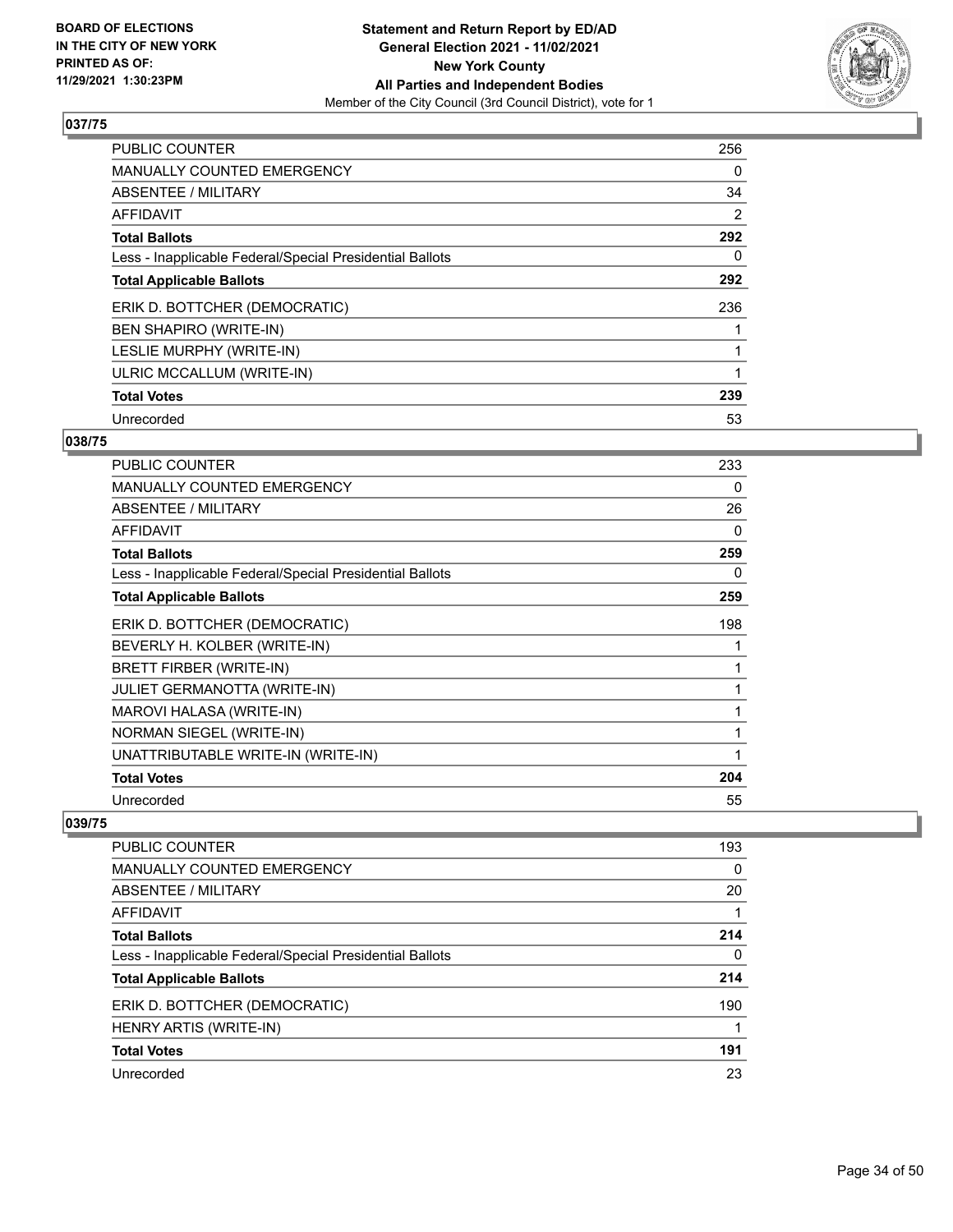

| <b>PUBLIC COUNTER</b>                                    | 139      |
|----------------------------------------------------------|----------|
| <b>MANUALLY COUNTED EMERGENCY</b>                        | $\Omega$ |
| ABSENTEE / MILITARY                                      | 16       |
| AFFIDAVIT                                                | $\Omega$ |
| <b>Total Ballots</b>                                     | 155      |
| Less - Inapplicable Federal/Special Presidential Ballots | 0        |
| <b>Total Applicable Ballots</b>                          | 155      |
| ERIK D. BOTTCHER (DEMOCRATIC)                            | 122      |
| JOSE ANTONIO GONZALEZ JR. (WRITE-IN)                     |          |
| MARNI HALASA (WRITE-IN)                                  |          |
| <b>Total Votes</b>                                       | 124      |
| Unrecorded                                               | 31       |

#### **041/75**

| <b>PUBLIC COUNTER</b>                                    | 160      |
|----------------------------------------------------------|----------|
| <b>MANUALLY COUNTED EMERGENCY</b>                        | 0        |
| ABSENTEE / MILITARY                                      | 15       |
| <b>AFFIDAVIT</b>                                         | $\Omega$ |
| <b>Total Ballots</b>                                     | 175      |
| Less - Inapplicable Federal/Special Presidential Ballots | $\Omega$ |
| <b>Total Applicable Ballots</b>                          | 175      |
| ERIK D. BOTTCHER (DEMOCRATIC)                            | 134      |
| SHUI LEE (WRITE-IN)                                      |          |
| UNATTRIBUTABLE WRITE-IN (WRITE-IN)                       | 2        |
| <b>Total Votes</b>                                       | 137      |
| Unrecorded                                               | 38       |

| <b>PUBLIC COUNTER</b>                                    | 180 |
|----------------------------------------------------------|-----|
| <b>MANUALLY COUNTED EMERGENCY</b>                        | 0   |
| ABSENTEE / MILITARY                                      | 21  |
| <b>AFFIDAVIT</b>                                         | 0   |
| <b>Total Ballots</b>                                     | 201 |
| Less - Inapplicable Federal/Special Presidential Ballots | 0   |
| <b>Total Applicable Ballots</b>                          | 201 |
| ERIK D. BOTTCHER (DEMOCRATIC)                            | 163 |
| ALFRED E. NEUMAN (WRITE-IN)                              |     |
| BRAD HARGREAVES (WRITE-IN)                               |     |
| PHELAN FITZPATRICK (WRITE-IN)                            |     |
| <b>Total Votes</b>                                       | 166 |
| Unrecorded                                               | 35  |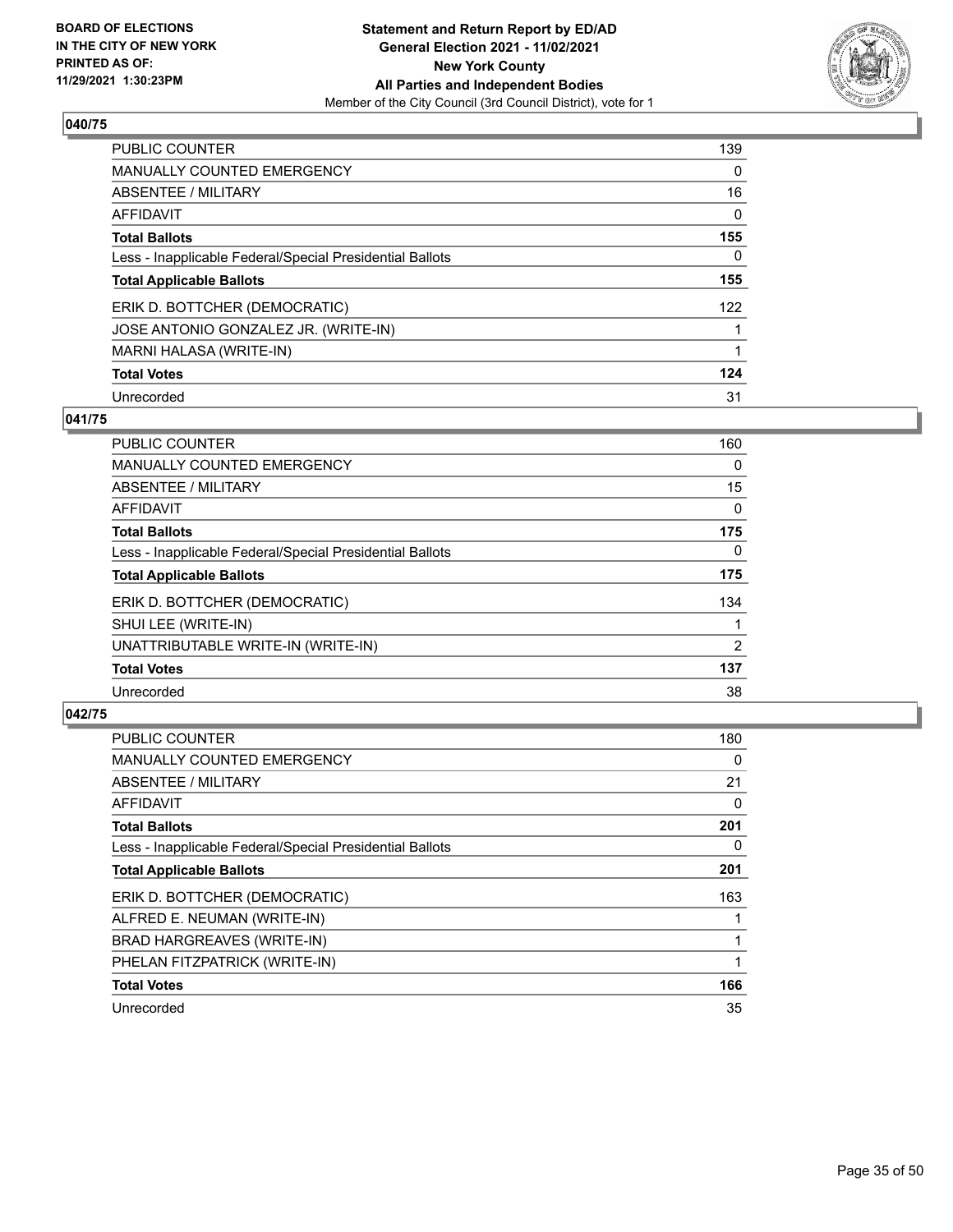

| <b>PUBLIC COUNTER</b>                                    | 462 |
|----------------------------------------------------------|-----|
| MANUALLY COUNTED EMERGENCY                               | 0   |
| ABSENTEE / MILITARY                                      | 67  |
| AFFIDAVIT                                                |     |
| <b>Total Ballots</b>                                     | 530 |
| Less - Inapplicable Federal/Special Presidential Ballots | 0   |
| <b>Total Applicable Ballots</b>                          | 530 |
| ERIK D. BOTTCHER (DEMOCRATIC)                            | 418 |
| ALEXANDRA POMERANTZ (WRITE-IN)                           |     |
| ARTHUR SCHWARTZ (WRITE-IN)                               | 3   |
| MARNI HALASA (WRITE-IN)                                  | 1   |
| UNATTRIBUTABLE WRITE-IN (WRITE-IN)                       | 2   |
| <b>Total Votes</b>                                       | 425 |
| Unrecorded                                               | 105 |

# **044/75**

| <b>PUBLIC COUNTER</b>                                    | 276 |
|----------------------------------------------------------|-----|
| <b>MANUALLY COUNTED EMERGENCY</b>                        | 0   |
| ABSENTEE / MILITARY                                      | 36  |
| AFFIDAVIT                                                |     |
| <b>Total Ballots</b>                                     | 313 |
| Less - Inapplicable Federal/Special Presidential Ballots | 0   |
| <b>Total Applicable Ballots</b>                          | 313 |
| ERIK D. BOTTCHER (DEMOCRATIC)                            | 255 |
| CATHERINE ROJAS (WRITE-IN)                               |     |
| CHARLES CASE (WRITE-IN)                                  |     |
| JORDAN AUSLANDER (WRITE-IN)                              |     |
| UNATTRIBUTABLE WRITE-IN (WRITE-IN)                       | 2   |
| <b>Total Votes</b>                                       | 260 |
| Unrecorded                                               | 53  |

| <b>PUBLIC COUNTER</b>                                    | 168      |
|----------------------------------------------------------|----------|
| <b>MANUALLY COUNTED EMERGENCY</b>                        | 0        |
| ABSENTEE / MILITARY                                      | 16       |
| <b>AFFIDAVIT</b>                                         |          |
| <b>Total Ballots</b>                                     | 185      |
| Less - Inapplicable Federal/Special Presidential Ballots | $\Omega$ |
| <b>Total Applicable Ballots</b>                          | 185      |
| ERIK D. BOTTCHER (DEMOCRATIC)                            | 140      |
| JOHN M. FINAN (WRITE-IN)                                 |          |
| LESLIE BOGHOSIAN MURPHY (WRITE-IN)                       |          |
| UNATTRIBUTABLE WRITE-IN (WRITE-IN)                       |          |
| <b>Total Votes</b>                                       | 143      |
| Unrecorded                                               | 42       |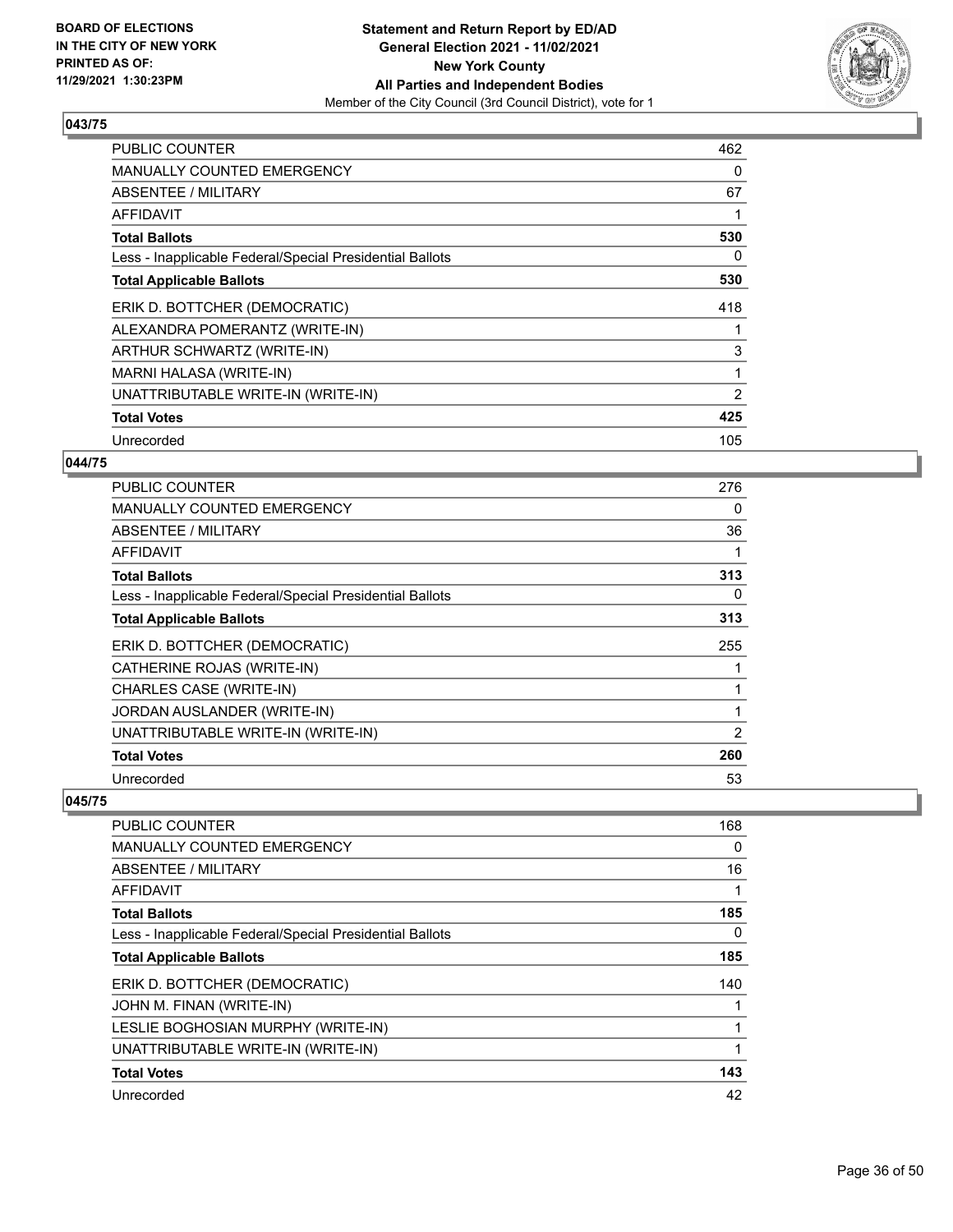

| PUBLIC COUNTER                                           | 59       |
|----------------------------------------------------------|----------|
| MANUALLY COUNTED EMERGENCY                               | 0        |
| ABSENTEE / MILITARY                                      | 3        |
| <b>AFFIDAVIT</b>                                         | $\Omega$ |
| <b>Total Ballots</b>                                     | 62       |
| Less - Inapplicable Federal/Special Presidential Ballots | $\Omega$ |
| <b>Total Applicable Ballots</b>                          | 62       |
| ERIK D. BOTTCHER (DEMOCRATIC)                            | 50       |
| DANIEL J. HANGGI (WRITE-IN)                              |          |
| FERNENDO MATEO (WRITE-IN)                                |          |
| <b>Total Votes</b>                                       | 52       |
| Unrecorded                                               | 10       |

#### **047/75**

| <b>PUBLIC COUNTER</b>                                    | 149      |
|----------------------------------------------------------|----------|
| MANUALLY COUNTED EMERGENCY                               | $\Omega$ |
| ABSENTEE / MILITARY                                      | 14       |
| AFFIDAVIT                                                |          |
| <b>Total Ballots</b>                                     | 164      |
| Less - Inapplicable Federal/Special Presidential Ballots | $\Omega$ |
| <b>Total Applicable Ballots</b>                          | 164      |
| ERIK D. BOTTCHER (DEMOCRATIC)                            | 134      |
| <b>Total Votes</b>                                       | 134      |
| Unrecorded                                               | 30       |

| <b>PUBLIC COUNTER</b>                                    | 167 |
|----------------------------------------------------------|-----|
| <b>MANUALLY COUNTED EMERGENCY</b>                        | 0   |
| ABSENTEE / MILITARY                                      | 13  |
| <b>AFFIDAVIT</b>                                         | 2   |
| <b>Total Ballots</b>                                     | 182 |
| Less - Inapplicable Federal/Special Presidential Ballots | 0   |
| <b>Total Applicable Ballots</b>                          | 182 |
| ERIK D. BOTTCHER (DEMOCRATIC)                            | 160 |
| BRAD HOYLMAN (WRITE-IN)                                  |     |
| SARAH LEE (WRITE-IN)                                     |     |
| <b>Total Votes</b>                                       | 162 |
| Unrecorded                                               | 20  |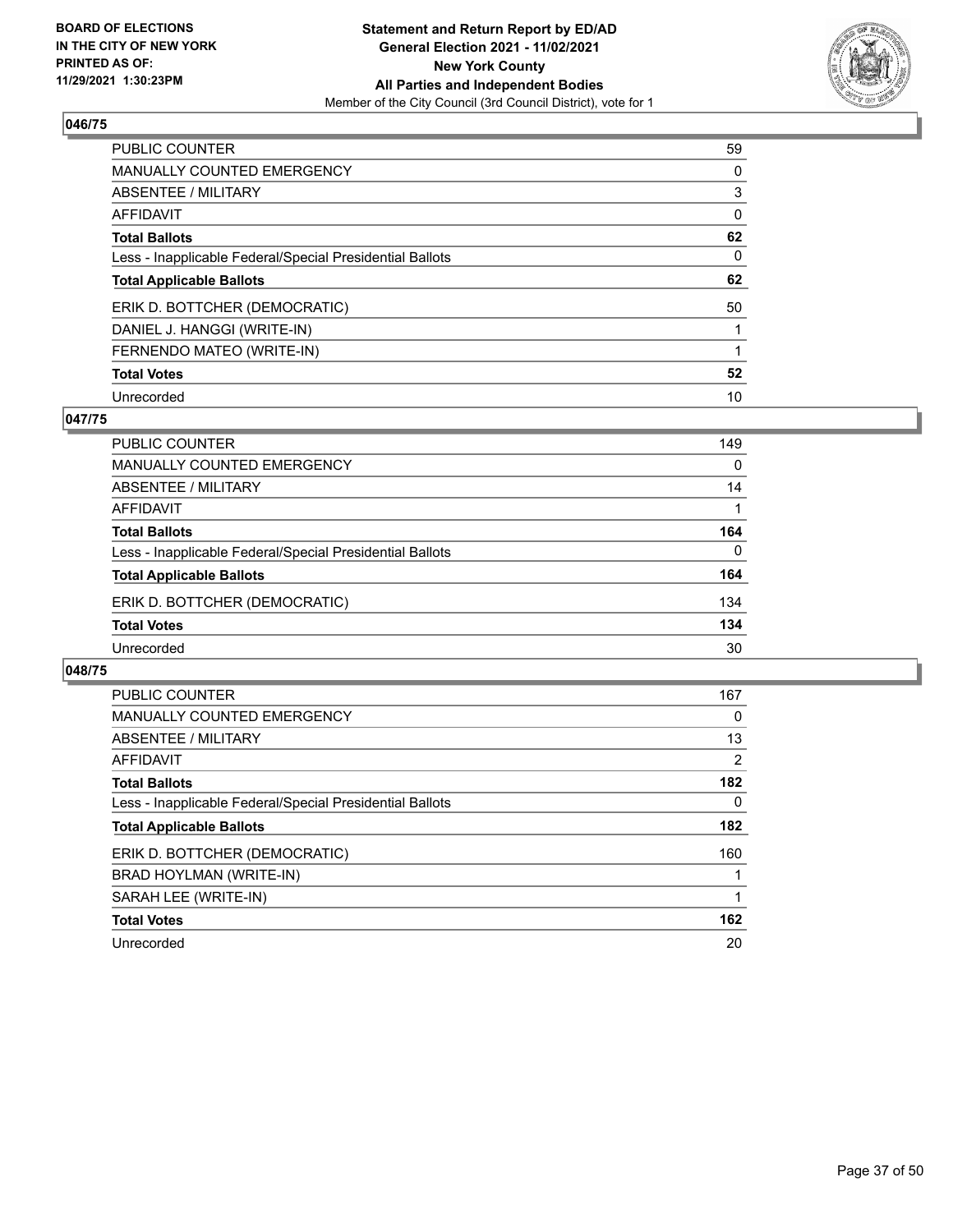

| <b>PUBLIC COUNTER</b>                                    | 217 |
|----------------------------------------------------------|-----|
| <b>MANUALLY COUNTED EMERGENCY</b>                        | 0   |
| ABSENTEE / MILITARY                                      | 24  |
| <b>AFFIDAVIT</b>                                         | 5   |
| <b>Total Ballots</b>                                     | 246 |
| Less - Inapplicable Federal/Special Presidential Ballots | 0   |
| <b>Total Applicable Ballots</b>                          | 246 |
| ERIK D. BOTTCHER (DEMOCRATIC)                            | 189 |
| ALLIE RYAN (WRITE-IN)                                    |     |
| ANDREW YANG (WRITE-IN)                                   |     |
| BRIAN JORDAN (WRITE-IN)                                  |     |
| MICHAEL E. LEWYN (WRITE-IN)                              |     |
| UNATTRIBUTABLE WRITE-IN (WRITE-IN)                       | 1   |
| <b>Total Votes</b>                                       | 194 |
| Unrecorded                                               | 52  |

# **059/75**

| PUBLIC COUNTER                                           | 277 |
|----------------------------------------------------------|-----|
| <b>MANUALLY COUNTED EMERGENCY</b>                        | 0   |
| ABSENTEE / MILITARY                                      | 35  |
| <b>AFFIDAVIT</b>                                         | 2   |
| <b>Total Ballots</b>                                     | 314 |
| Less - Inapplicable Federal/Special Presidential Ballots | 0   |
| <b>Total Applicable Ballots</b>                          | 314 |
| ERIK D. BOTTCHER (DEMOCRATIC)                            | 247 |
| COOPER HERRMAN (WRITE-IN)                                | 1   |
| ELIZABETH BUFKIN (WRITE-IN)                              | 1   |
| ERIC BUTCHER (WRITE-IN)                                  | 1   |
| NORMAN LEVINE (WRITE-IN)                                 | 1   |
| PAIGE E ANDERSON (WRITE-IN)                              | 1   |
| UNATTRIBUTABLE WRITE-IN (WRITE-IN)                       | 1   |
| <b>Total Votes</b>                                       | 253 |
| Unrecorded                                               | 61  |

| <b>PUBLIC COUNTER</b>                                    | 15       |
|----------------------------------------------------------|----------|
| <b>MANUALLY COUNTED EMERGENCY</b>                        | 0        |
| ABSENTEE / MILITARY                                      | 0        |
| AFFIDAVIT                                                |          |
| <b>Total Ballots</b>                                     | 16       |
| Less - Inapplicable Federal/Special Presidential Ballots | $\Omega$ |
| <b>Total Applicable Ballots</b>                          | 16       |
| ERIK D. BOTTCHER (DEMOCRATIC)                            | 12       |
| MAUD MARON (WRITE-IN)                                    |          |
| <b>Total Votes</b>                                       | 13       |
| Unrecorded                                               | 3        |
| 061/75 COMBINED into: 060/75                             |          |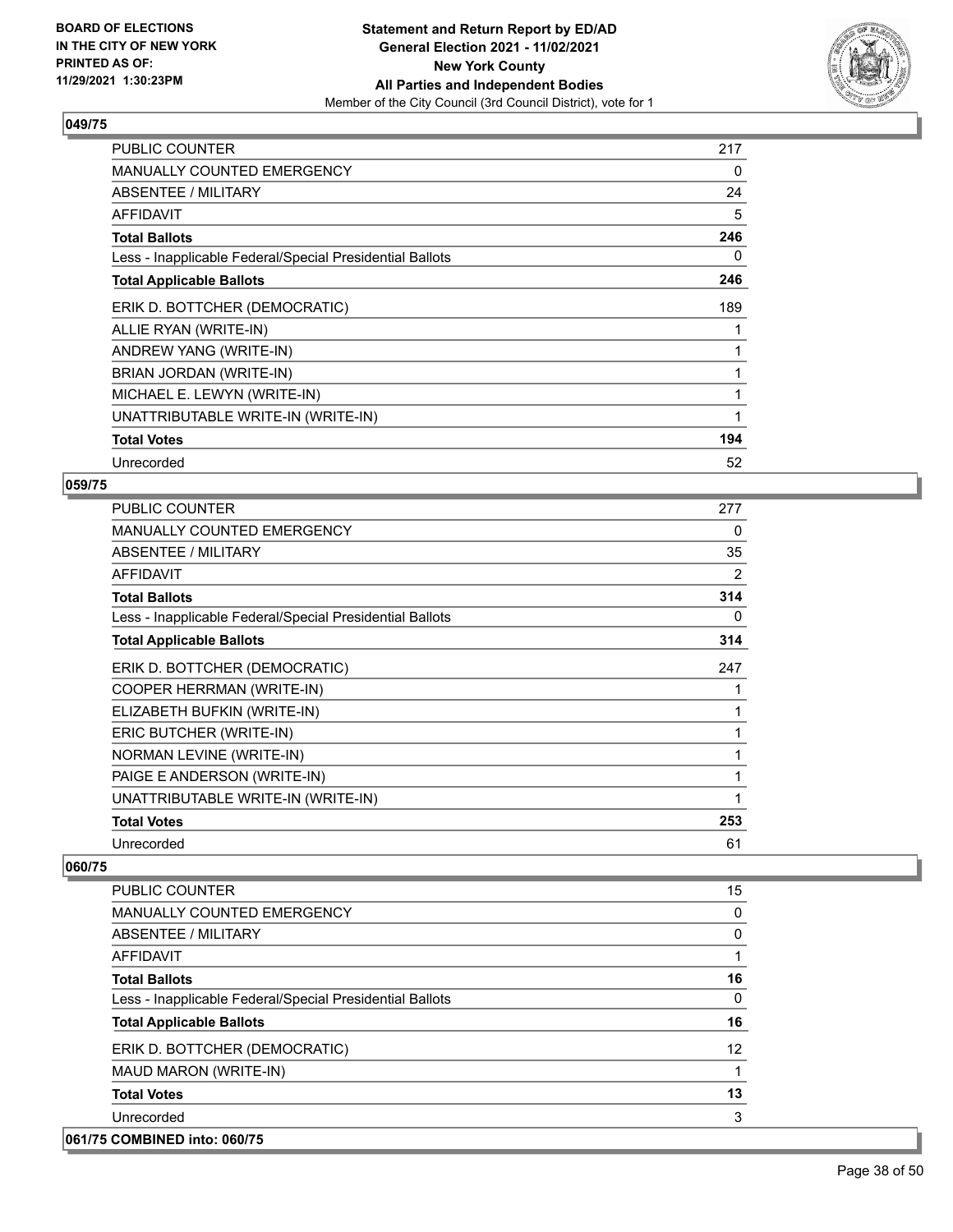

| PUBLIC COUNTER                                           | 179 |
|----------------------------------------------------------|-----|
| MANUALLY COUNTED EMERGENCY                               | 0   |
| ABSENTEE / MILITARY                                      | 33  |
| AFFIDAVIT                                                | 3   |
| <b>Total Ballots</b>                                     | 215 |
| Less - Inapplicable Federal/Special Presidential Ballots | 0   |
| <b>Total Applicable Ballots</b>                          | 215 |
| ERIK D. BOTTCHER (DEMOCRATIC)                            | 188 |
| CHARLES BOGARDZ (WRITE-IN)                               |     |
| CONNOR TINEN (WRITE-IN)                                  |     |
| MARNI HALASA (WRITE-IN)                                  |     |
| NEIL CONDON (WRITE-IN)                                   | 1   |
| NICOLE MALLIOTAKIS (WRITE-IN)                            | 1   |
| <b>Total Votes</b>                                       | 193 |
| Unrecorded                                               | 22  |

# **063/75**

| <b>PUBLIC COUNTER</b>                                    | 184            |
|----------------------------------------------------------|----------------|
| MANUALLY COUNTED EMERGENCY                               | 0              |
| ABSENTEE / MILITARY                                      | 35             |
| AFFIDAVIT                                                | 2              |
| <b>Total Ballots</b>                                     | 221            |
| Less - Inapplicable Federal/Special Presidential Ballots | 0              |
| <b>Total Applicable Ballots</b>                          | 221            |
| ERIK D. BOTTCHER (DEMOCRATIC)                            | 178            |
| JACQUELINE TOBOROFF (WRITE-IN)                           |                |
| NICOLE GILLETTE (WRITE-IN)                               |                |
| UNATTRIBUTABLE WRITE-IN (WRITE-IN)                       | $\overline{2}$ |
| <b>Total Votes</b>                                       | 182            |
| Unrecorded                                               | 39             |

| <b>PUBLIC COUNTER</b>                                    | 162            |
|----------------------------------------------------------|----------------|
| <b>MANUALLY COUNTED EMERGENCY</b>                        | $\Omega$       |
| ABSENTEE / MILITARY                                      | 27             |
| AFFIDAVIT                                                | $\overline{2}$ |
| <b>Total Ballots</b>                                     | 191            |
| Less - Inapplicable Federal/Special Presidential Ballots | 0              |
| <b>Total Applicable Ballots</b>                          | 191            |
| ERIK D. BOTTCHER (DEMOCRATIC)                            | 156            |
| ARTHUR SCHWARTZ (WRITE-IN)                               |                |
| <b>Total Votes</b>                                       | 157            |
| Unrecorded                                               | 34             |
|                                                          |                |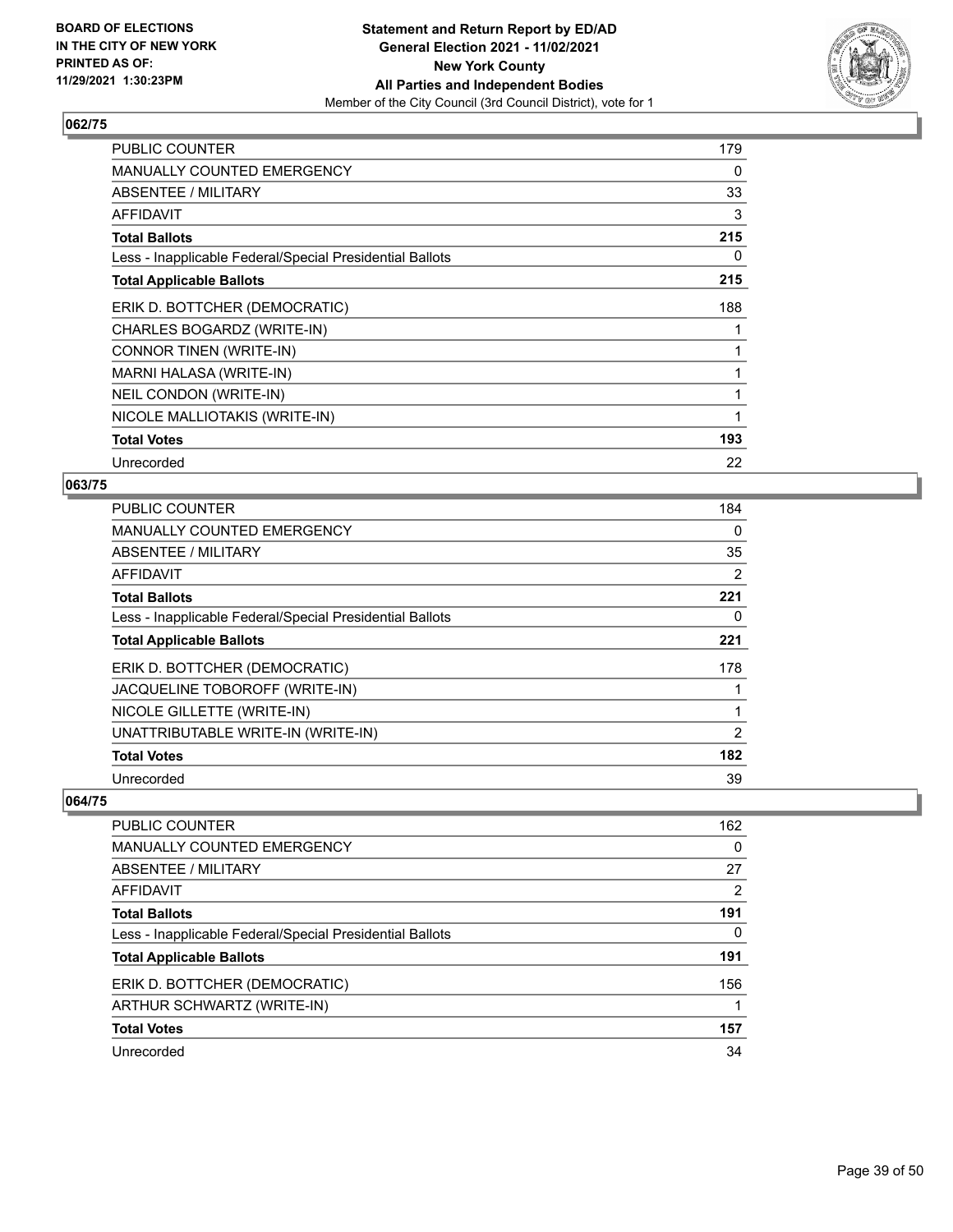

| PUBLIC COUNTER                                           | 76           |
|----------------------------------------------------------|--------------|
| MANUALLY COUNTED EMERGENCY                               | $\mathbf{0}$ |
| ABSENTEE / MILITARY                                      | 8            |
| AFFIDAVIT                                                | $\mathbf{0}$ |
| Total Ballots                                            | 84           |
| Less - Inapplicable Federal/Special Presidential Ballots | $\mathbf{0}$ |
| <b>Total Applicable Ballots</b>                          | 84           |
| ERIK D. BOTTCHER (DEMOCRATIC)                            | 71           |
| UNATTRIBUTABLE WRITE-IN (WRITE-IN)                       |              |
| <b>Total Votes</b>                                       | 72           |
| Unrecorded                                               | 12           |

#### **067/75**

| <b>PUBLIC COUNTER</b>                                    | 93             |
|----------------------------------------------------------|----------------|
| <b>MANUALLY COUNTED EMERGENCY</b>                        | $\Omega$       |
| ABSENTEE / MILITARY                                      | 14             |
| AFFIDAVIT                                                | $\overline{2}$ |
| <b>Total Ballots</b>                                     | 109            |
| Less - Inapplicable Federal/Special Presidential Ballots | $\Omega$       |
| <b>Total Applicable Ballots</b>                          | 109            |
| ERIK D. BOTTCHER (DEMOCRATIC)                            | 84             |
| UNATTRIBUTABLE WRITE-IN (WRITE-IN)                       |                |
| <b>Total Votes</b>                                       | 85             |
| Unrecorded                                               | 24             |

| <b>PUBLIC COUNTER</b>                                    | 53 |
|----------------------------------------------------------|----|
| <b>MANUALLY COUNTED EMERGENCY</b>                        | 0  |
| ABSENTEE / MILITARY                                      | 4  |
| AFFIDAVIT                                                |    |
| <b>Total Ballots</b>                                     | 58 |
| Less - Inapplicable Federal/Special Presidential Ballots | 0  |
| <b>Total Applicable Ballots</b>                          | 58 |
| ERIK D. BOTTCHER (DEMOCRATIC)                            | 41 |
| <b>Total Votes</b>                                       | 41 |
| Unrecorded                                               | 17 |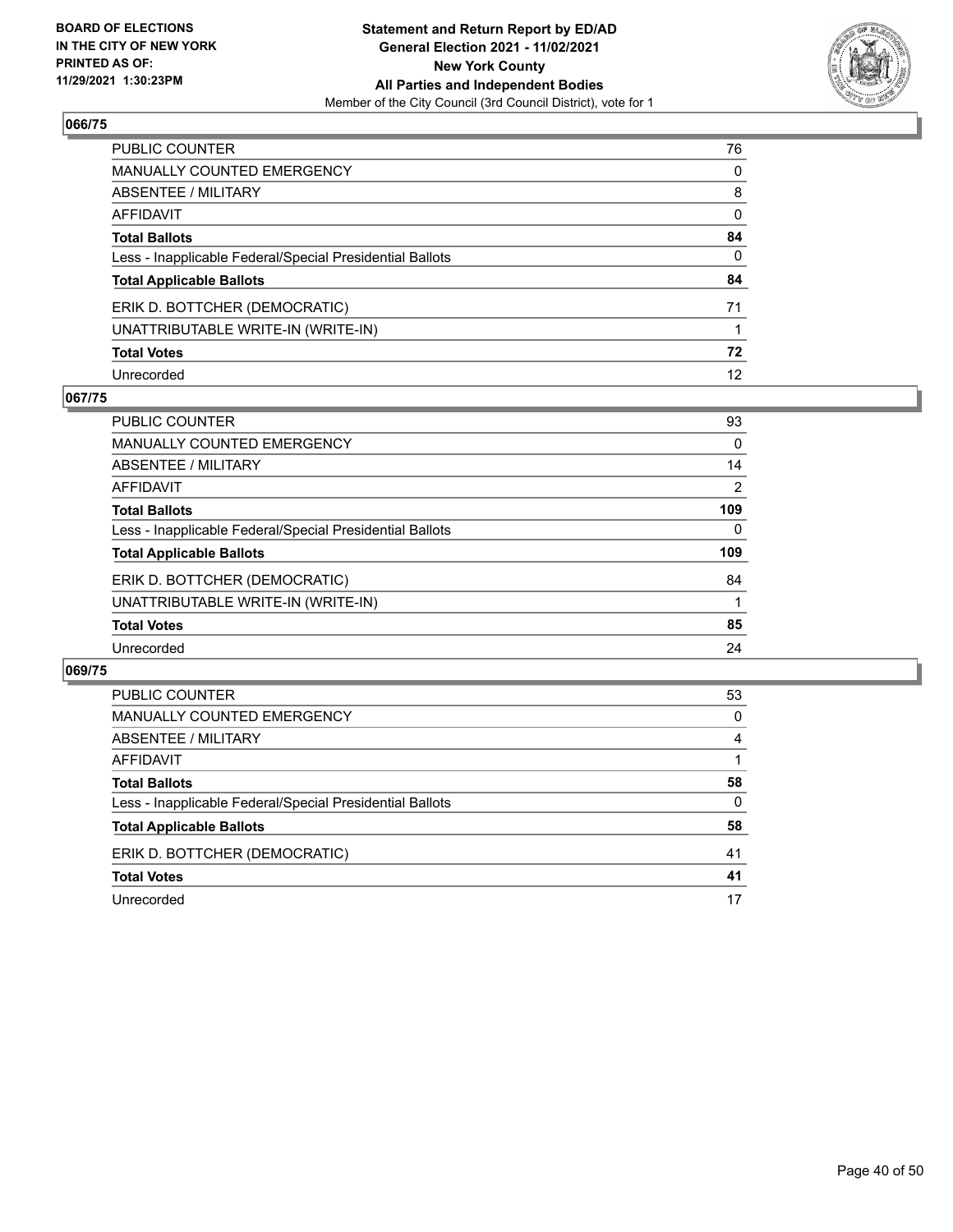

| <b>PUBLIC COUNTER</b>                                    | 255 |
|----------------------------------------------------------|-----|
| <b>MANUALLY COUNTED EMERGENCY</b>                        | 0   |
| <b>ABSENTEE / MILITARY</b>                               | 13  |
| <b>AFFIDAVIT</b>                                         | 5   |
| <b>Total Ballots</b>                                     | 273 |
| Less - Inapplicable Federal/Special Presidential Ballots | 0   |
| <b>Total Applicable Ballots</b>                          | 273 |
| ERIK D. BOTTCHER (DEMOCRATIC)                            | 231 |
| <b>ANTOINE TUCKER (WRITE-IN)</b>                         |     |
| MARSHALL JAFFE (WRITE-IN)                                |     |
| UNATTRIBUTABLE WRITE-IN (WRITE-IN)                       | 1   |
| <b>Total Votes</b>                                       | 234 |
| Unrecorded                                               | 39  |

| <b>PUBLIC COUNTER</b>                                    | 503 |
|----------------------------------------------------------|-----|
| <b>MANUALLY COUNTED EMERGENCY</b>                        | 0   |
| <b>ABSENTEE / MILITARY</b>                               | 94  |
| <b>AFFIDAVIT</b>                                         |     |
| <b>Total Ballots</b>                                     | 598 |
| Less - Inapplicable Federal/Special Presidential Ballots | 0   |
| <b>Total Applicable Ballots</b>                          | 598 |
| ERIK D. BOTTCHER (DEMOCRATIC)                            | 518 |
| ALTHEA LAFORGUE (WRITE-IN)                               | 5   |
| ARTHUR SCHWARTZ (WRITE-IN)                               | 1   |
| <b>BRIAN BIGGINS (WRITE-IN)</b>                          |     |
| JOYCE SWINGLE (WRITE-IN)                                 | 1   |
| MALLORY DANAHER (WRITE-IN)                               | 1   |
| MARRISSA REDANTY (WRITE-IN)                              |     |
| UNATTRIBUTABLE WRITE-IN (WRITE-IN)                       | 1   |
| <b>Total Votes</b>                                       | 529 |
| Unrecorded                                               | 69  |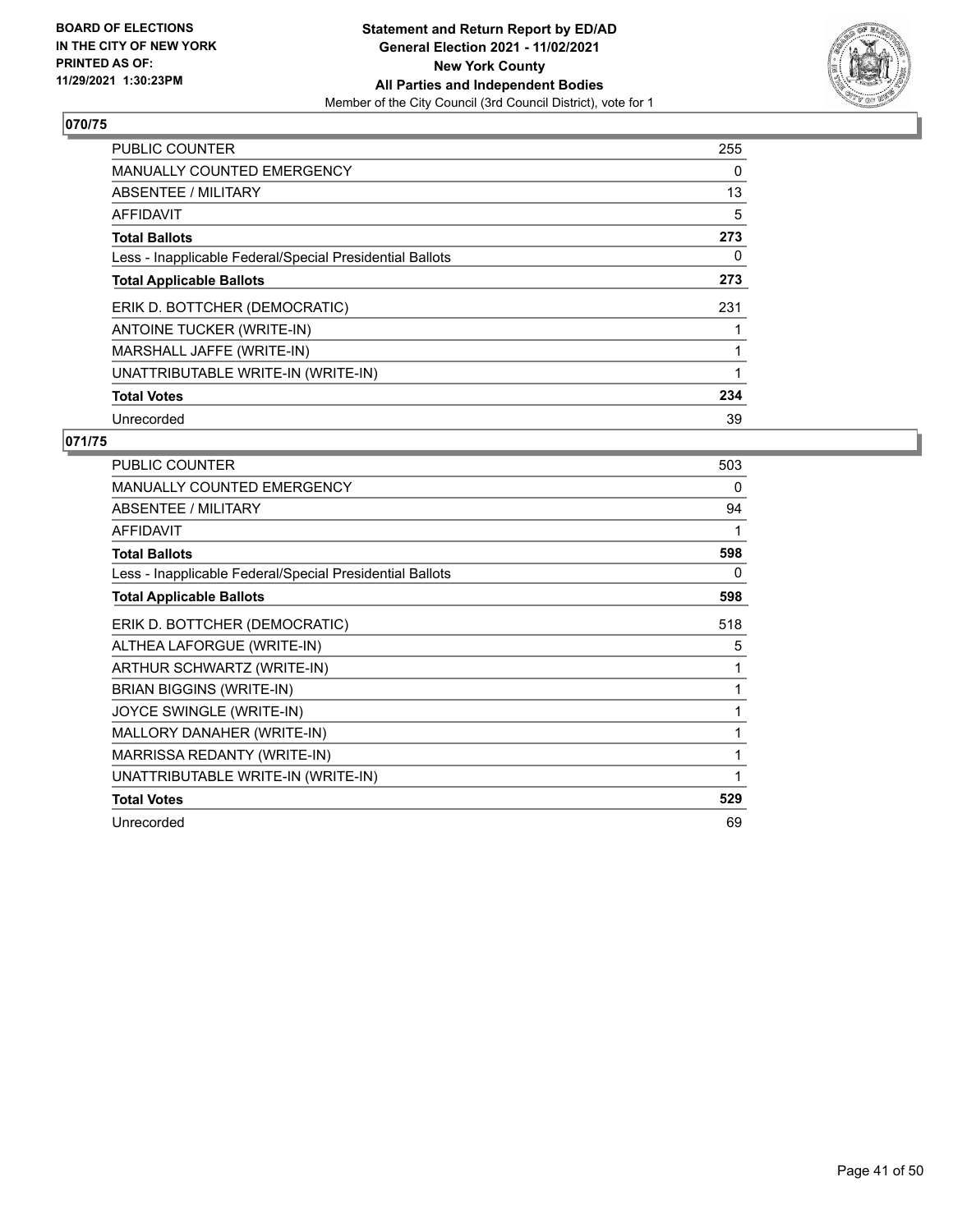

| <b>PUBLIC COUNTER</b>                                    | 566 |
|----------------------------------------------------------|-----|
| <b>MANUALLY COUNTED EMERGENCY</b>                        | 0   |
| ABSENTEE / MILITARY                                      | 68  |
| <b>AFFIDAVIT</b>                                         | 5   |
| <b>Total Ballots</b>                                     | 639 |
| Less - Inapplicable Federal/Special Presidential Ballots | 0   |
| <b>Total Applicable Ballots</b>                          | 639 |
| ERIK D. BOTTCHER (DEMOCRATIC)                            | 547 |
| ALTHEA LAFORGUE (WRITE-IN)                               |     |
| LOUIE LEONARDO (WRITE-IN)                                |     |
| LUCY MARTINEZ (WRITE-IN)                                 |     |
| PAUL REUBENS (WRITE-IN)                                  |     |
| UNATTRIBUTABLE WRITE-IN (WRITE-IN)                       | 1   |
| <b>Total Votes</b>                                       | 552 |
| Unrecorded                                               | 87  |

# **073/75**

| <b>PUBLIC COUNTER</b>                                    | 216 |
|----------------------------------------------------------|-----|
| <b>MANUALLY COUNTED EMERGENCY</b>                        | 0   |
| ABSENTEE / MILITARY                                      | 31  |
| AFFIDAVIT                                                | 5   |
| <b>Total Ballots</b>                                     | 252 |
| Less - Inapplicable Federal/Special Presidential Ballots | 0   |
| <b>Total Applicable Ballots</b>                          | 252 |
| ERIK D. BOTTCHER (DEMOCRATIC)                            | 203 |
| CATHERINE WILSON (WRITE-IN)                              | 1   |
| CURTIS A. SLIWA (WRITE-IN)                               | 1   |
| JEANNIE V. MONTE (WRITE-IN)                              | 1   |
| ROBERT HARVATH (WRITE-IN)                                | 1   |
| UNATTRIBUTABLE WRITE-IN (WRITE-IN)                       | 1   |
| <b>Total Votes</b>                                       | 208 |
| Unrecorded                                               | 44  |
|                                                          |     |

| <b>PUBLIC COUNTER</b>                                    | 134 |
|----------------------------------------------------------|-----|
| <b>MANUALLY COUNTED EMERGENCY</b>                        | 0   |
| ABSENTEE / MILITARY                                      | 17  |
| <b>AFFIDAVIT</b>                                         |     |
| <b>Total Ballots</b>                                     | 152 |
| Less - Inapplicable Federal/Special Presidential Ballots | 0   |
| <b>Total Applicable Ballots</b>                          | 152 |
| ERIK D. BOTTCHER (DEMOCRATIC)                            | 119 |
| CURTIS A. SLIWA (WRITE-IN)                               |     |
| JEFFREY DUBLINER (WRITE-IN)                              |     |
| UNATTRIBUTABLE WRITE-IN (WRITE-IN)                       |     |
| <b>Total Votes</b>                                       | 122 |
| Unrecorded                                               | 30  |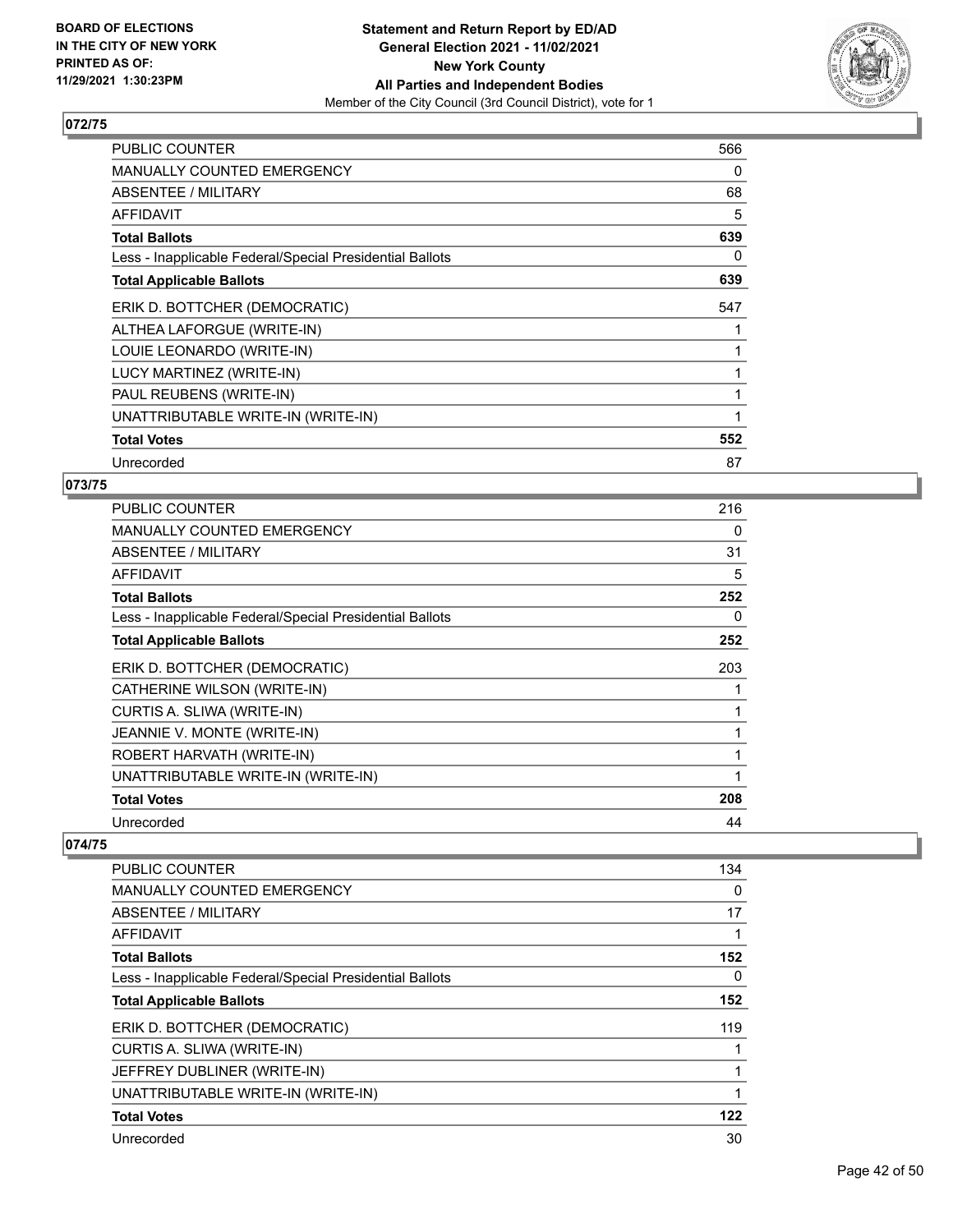

| PUBLIC COUNTER                                           | 108 |
|----------------------------------------------------------|-----|
| MANUALLY COUNTED EMERGENCY                               | 0   |
| ABSENTEE / MILITARY                                      | 18  |
| AFFIDAVIT                                                | 2   |
| <b>Total Ballots</b>                                     | 128 |
| Less - Inapplicable Federal/Special Presidential Ballots | 0   |
| <b>Total Applicable Ballots</b>                          | 128 |
| ERIK D. BOTTCHER (DEMOCRATIC)                            | 96  |
| ALLIE RYAN (WRITE-IN)                                    |     |
| <b>JULIE MENIN (WRITE-IN)</b>                            |     |
|                                                          |     |
| <b>Total Votes</b>                                       | 98  |

## **077/75**

| PUBLIC COUNTER                                           | 114      |
|----------------------------------------------------------|----------|
| MANUALLY COUNTED EMERGENCY                               | 0        |
| ABSENTEE / MILITARY                                      | 17       |
| AFFIDAVIT                                                | 2        |
| <b>Total Ballots</b>                                     | 133      |
| Less - Inapplicable Federal/Special Presidential Ballots | $\Omega$ |
| <b>Total Applicable Ballots</b>                          | 133      |
| ERIK D. BOTTCHER (DEMOCRATIC)                            | 110      |
| <b>Total Votes</b>                                       | 110      |
| Unrecorded                                               | 23       |
|                                                          |          |

| PUBLIC COUNTER                                           | 171 |
|----------------------------------------------------------|-----|
| <b>MANUALLY COUNTED EMERGENCY</b>                        | 0   |
| ABSENTEE / MILITARY                                      | 16  |
| AFFIDAVIT                                                |     |
| <b>Total Ballots</b>                                     | 188 |
| Less - Inapplicable Federal/Special Presidential Ballots | 0   |
| <b>Total Applicable Ballots</b>                          | 188 |
| ERIK D. BOTTCHER (DEMOCRATIC)                            | 171 |
| <b>Total Votes</b>                                       | 171 |
| Unrecorded                                               | 17  |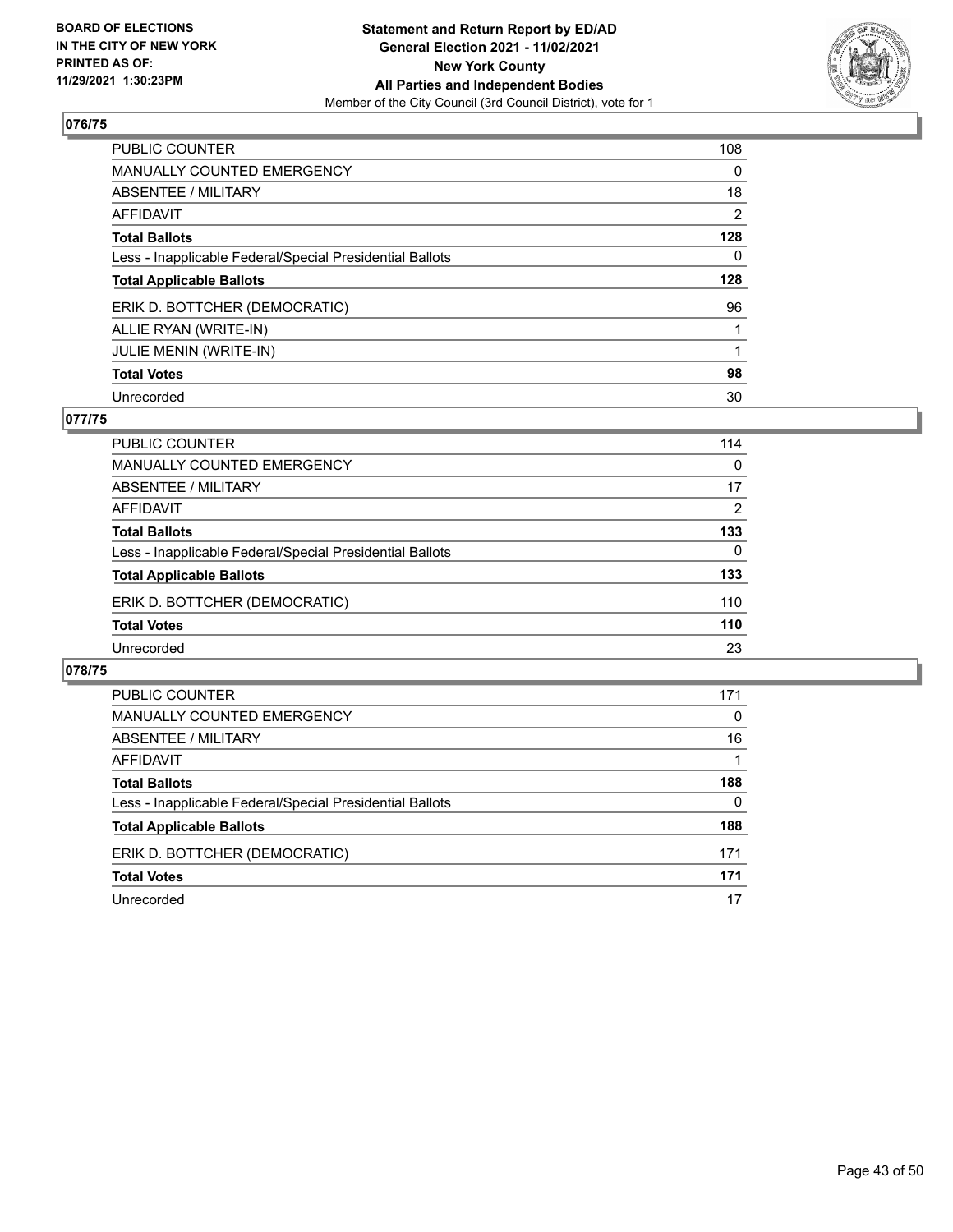

| <b>PUBLIC COUNTER</b>                                    | 194 |
|----------------------------------------------------------|-----|
| <b>MANUALLY COUNTED EMERGENCY</b>                        | 0   |
| ABSENTEE / MILITARY                                      | 25  |
| AFFIDAVIT                                                | 2   |
| <b>Total Ballots</b>                                     | 221 |
| Less - Inapplicable Federal/Special Presidential Ballots | 0   |
| <b>Total Applicable Ballots</b>                          | 221 |
| ERIK D. BOTTCHER (DEMOCRATIC)                            | 197 |
| CURTIS A. SLIWA (WRITE-IN)                               |     |
| LINCOLN ANDERSON (WRITE-IN)                              |     |
| <b>Total Votes</b>                                       | 199 |
| Unrecorded                                               | 22  |

#### **080/75**

| <b>PUBLIC COUNTER</b>                                    | 165 |
|----------------------------------------------------------|-----|
| <b>MANUALLY COUNTED EMERGENCY</b>                        | 0   |
| <b>ABSENTEE / MILITARY</b>                               | 16  |
| <b>AFFIDAVIT</b>                                         | 1   |
| <b>Total Ballots</b>                                     | 182 |
| Less - Inapplicable Federal/Special Presidential Ballots | 0   |
| <b>Total Applicable Ballots</b>                          | 182 |
| ERIK D. BOTTCHER (DEMOCRATIC)                            | 152 |
| ABDUL KENCHI (WRITE-IN)                                  | 1   |
| ALFRED E. NEUMAN (WRITE-IN)                              | 1   |
| ALTHEA LAFORGUE (WRITE-IN)                               | 1   |
| ELIZABETH BUFKIN (WRITE-IN)                              | 1   |
| JULIO CESAR SANTIAGO ESTRADA (WRITE-IN)                  | 1   |
| LESLIE BOGHOSIAN MURPHY (WRITE-IN)                       |     |
| <b>Total Votes</b>                                       | 158 |
| Unrecorded                                               | 24  |

| PUBLIC COUNTER                                           | 75       |
|----------------------------------------------------------|----------|
| <b>MANUALLY COUNTED EMERGENCY</b>                        | 0        |
| <b>ABSENTEE / MILITARY</b>                               | 6        |
| AFFIDAVIT                                                | 2        |
| <b>Total Ballots</b>                                     | 83       |
| Less - Inapplicable Federal/Special Presidential Ballots | $\Omega$ |
| <b>Total Applicable Ballots</b>                          | 83       |
| ERIK D. BOTTCHER (DEMOCRATIC)                            | 71       |
| UNATTRIBUTABLE WRITE-IN (WRITE-IN)                       |          |
| <b>Total Votes</b>                                       | 72       |
| Unrecorded                                               | 11       |
|                                                          |          |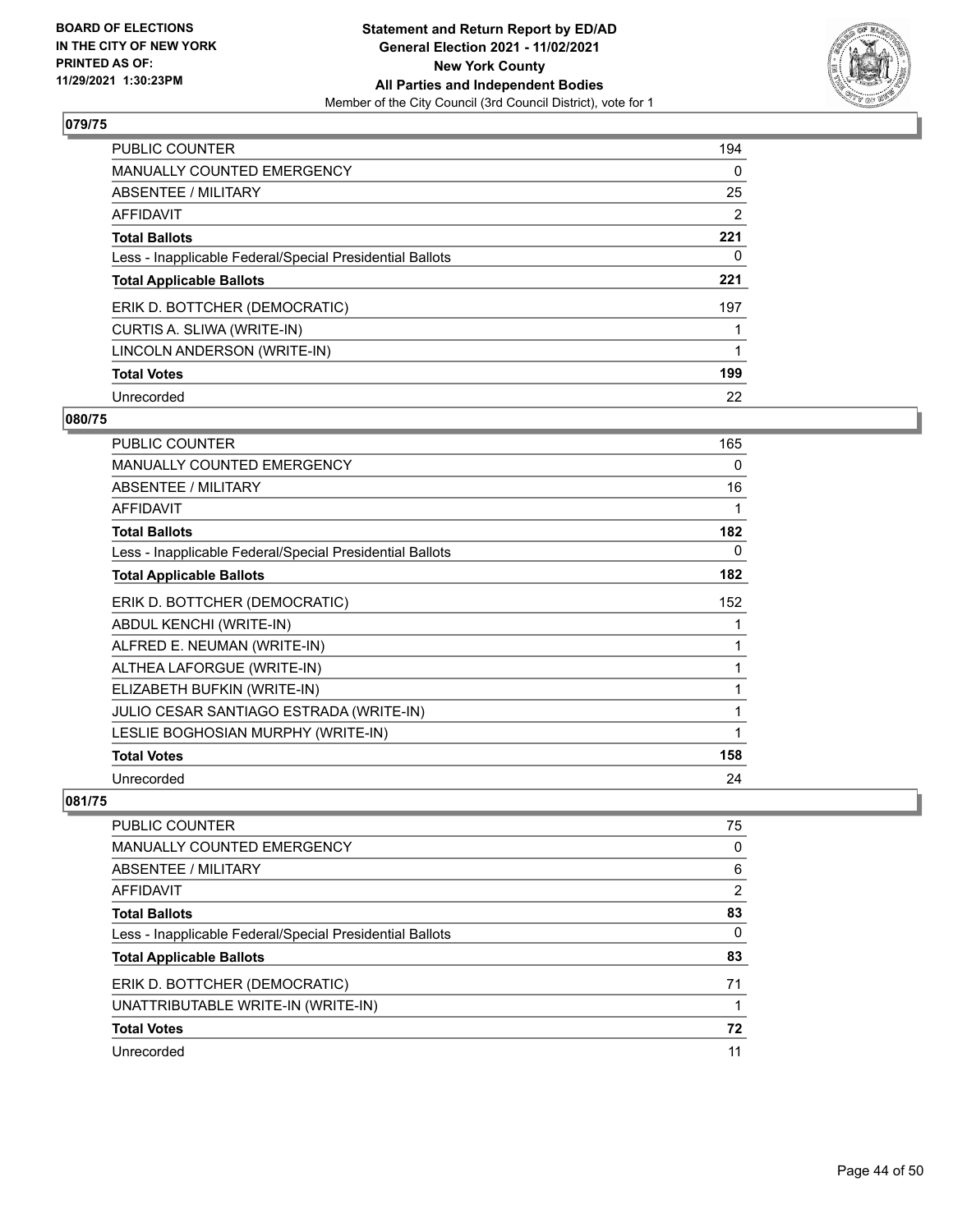

| <b>PUBLIC COUNTER</b>                                    | 195            |
|----------------------------------------------------------|----------------|
| <b>MANUALLY COUNTED EMERGENCY</b>                        | 0              |
| ABSENTEE / MILITARY                                      | 12             |
| AFFIDAVIT                                                |                |
| <b>Total Ballots</b>                                     | 208            |
| Less - Inapplicable Federal/Special Presidential Ballots | 0              |
| <b>Total Applicable Ballots</b>                          | 208            |
| ERIK D. BOTTCHER (DEMOCRATIC)                            | 169            |
| LESLIE BOGHOSIAN MURPHY (WRITE-IN)                       | 2              |
| MAUD MARON (WRITE-IN)                                    |                |
| NICHOLAS JERZE (WRITE-IN)                                |                |
| UNATTRIBUTABLE WRITE-IN (WRITE-IN)                       | $\overline{2}$ |
| <b>Total Votes</b>                                       | 175            |
| Unrecorded                                               | 33             |

# **083/75**

| <b>PUBLIC COUNTER</b>                                    | 207      |
|----------------------------------------------------------|----------|
| MANUALLY COUNTED EMERGENCY                               | $\Omega$ |
| ABSENTEE / MILITARY                                      | 14       |
| AFFIDAVIT                                                | 2        |
| <b>Total Ballots</b>                                     | 223      |
| Less - Inapplicable Federal/Special Presidential Ballots | 0        |
| <b>Total Applicable Ballots</b>                          | 223      |
| ERIK D. BOTTCHER (DEMOCRATIC)                            | 171      |
| LESLIE BOGHOSIAN MURPHY (WRITE-IN)                       |          |
| <b>Total Votes</b>                                       | 172      |
| Unrecorded                                               | 51       |

| PUBLIC COUNTER                                           | 117 |
|----------------------------------------------------------|-----|
| <b>MANUALLY COUNTED EMERGENCY</b>                        | 0   |
| ABSENTEE / MILITARY                                      | 13  |
| AFFIDAVIT                                                |     |
| <b>Total Ballots</b>                                     | 131 |
| Less - Inapplicable Federal/Special Presidential Ballots | 0   |
| <b>Total Applicable Ballots</b>                          | 131 |
| ERIK D. BOTTCHER (DEMOCRATIC)                            | 111 |
| JAMES EDWARD TOPOR (WRITE-IN)                            | 2   |
| UNATTRIBUTABLE WRITE-IN (WRITE-IN)                       |     |
| <b>Total Votes</b>                                       | 114 |
| Unrecorded                                               | 17  |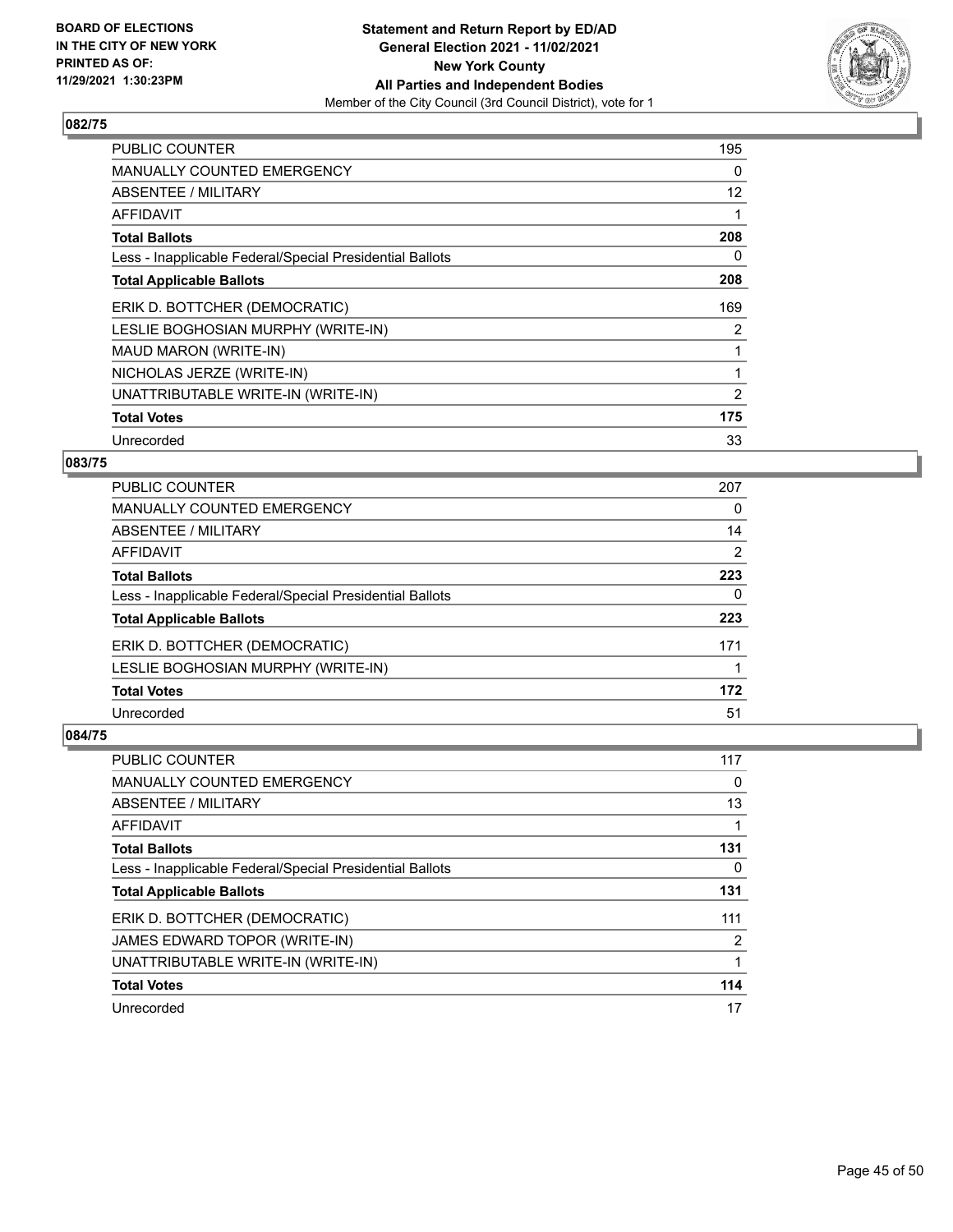

| <b>PUBLIC COUNTER</b>                                    | 139 |
|----------------------------------------------------------|-----|
| <b>MANUALLY COUNTED EMERGENCY</b>                        | 0   |
| ABSENTEE / MILITARY                                      | 37  |
| AFFIDAVIT                                                | 2   |
| <b>Total Ballots</b>                                     | 178 |
| Less - Inapplicable Federal/Special Presidential Ballots | 0   |
| <b>Total Applicable Ballots</b>                          | 178 |
| ERIK D. BOTTCHER (DEMOCRATIC)                            | 146 |
| DONALD TRUMP (WRITE-IN)                                  |     |
| JEFF GOOLSBY (WRITE-IN)                                  |     |
| PHELAN FITZPATRICK (WRITE-IN)                            |     |
| <b>RENEE RIMMER (WRITE-IN)</b>                           |     |
| <b>Total Votes</b>                                       | 150 |
| Unrecorded                                               | 28  |

#### **086/75**

| PUBLIC COUNTER                                           | 42       |
|----------------------------------------------------------|----------|
| MANUALLY COUNTED EMERGENCY                               | $\Omega$ |
| ABSENTEE / MILITARY                                      | 8        |
| AFFIDAVIT                                                | $\Omega$ |
| <b>Total Ballots</b>                                     | 50       |
| Less - Inapplicable Federal/Special Presidential Ballots | 0        |
| <b>Total Applicable Ballots</b>                          | 50       |
| ERIK D. BOTTCHER (DEMOCRATIC)                            | 29       |
| EVA MOSKOWITZ (WRITE-IN)                                 |          |
| <b>Total Votes</b>                                       | 30       |
| Unrecorded                                               | 20       |

# **093/75 COMBINED into: 012/67**

#### **101/75 COMBINED into: 060/75**

**102/75** 

| 104/75 COMBINED into: 103/75                             |   |
|----------------------------------------------------------|---|
| <b>Total Votes</b>                                       | O |
| ERIK D. BOTTCHER (DEMOCRATIC)                            | O |
| <b>Total Applicable Ballots</b>                          | O |
| Less - Inapplicable Federal/Special Presidential Ballots | O |
| <b>Total Ballots</b>                                     | 0 |
| AFFIDAVIT                                                |   |
| ABSENTEE / MILITARY                                      |   |
| MANUALLY COUNTED EMERGENCY                               |   |
| PUBLIC COUNTER                                           | O |

**105/75 COMBINED into: 103/75**

**106/75 COMBINED into: 103/75**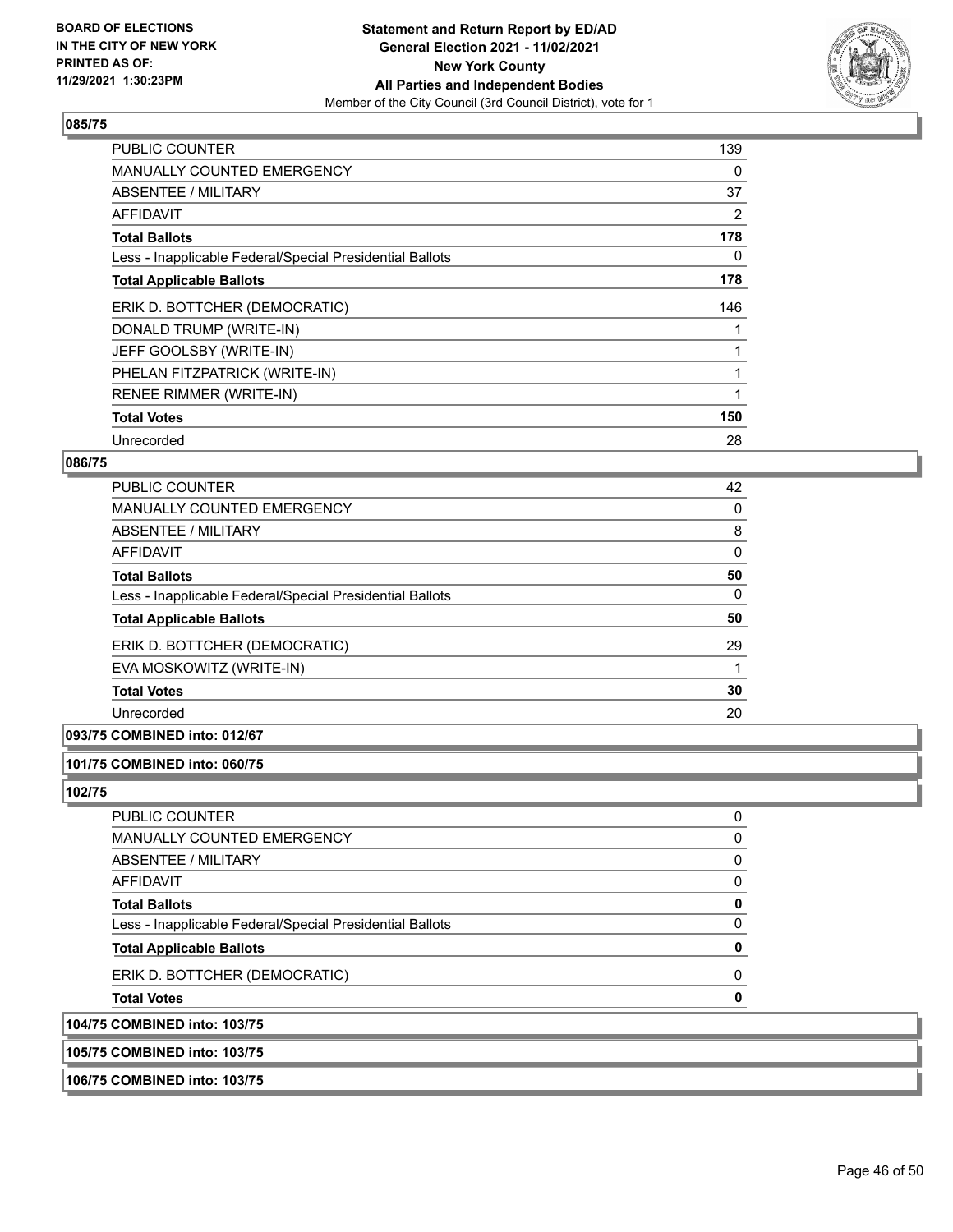

| <b>PUBLIC COUNTER</b>                                    | 190      |
|----------------------------------------------------------|----------|
| <b>MANUALLY COUNTED EMERGENCY</b>                        | $\Omega$ |
| ABSENTEE / MILITARY                                      | 24       |
| <b>AFFIDAVIT</b>                                         | 0        |
| <b>Total Ballots</b>                                     | 214      |
| Less - Inapplicable Federal/Special Presidential Ballots | 0        |
| <b>Total Applicable Ballots</b>                          | 214      |
| ERIK D. BOTTCHER (DEMOCRATIC)                            | 175      |
| LAURA LOEMER (WRITE-IN)                                  |          |
| ROBERT J. ENGLISH JR. (WRITE-IN)                         | 1        |
| <b>Total Votes</b>                                       | 177      |
| Unrecorded                                               | 37       |

#### **108/75**

| <b>PUBLIC COUNTER</b>                                    | 235            |
|----------------------------------------------------------|----------------|
| <b>MANUALLY COUNTED EMERGENCY</b>                        | 0              |
| ABSENTEE / MILITARY                                      | 25             |
| AFFIDAVIT                                                | 0              |
| <b>Total Ballots</b>                                     | 260            |
| Less - Inapplicable Federal/Special Presidential Ballots | 0              |
| <b>Total Applicable Ballots</b>                          | 260            |
| ERIK D. BOTTCHER (DEMOCRATIC)                            | 214            |
| GEVIN WAX (WRITE-IN)                                     | 1              |
| JOE LACY (WRITE-IN)                                      | 1              |
| MATT ENGLES (WRITE-IN)                                   | 1              |
| RUDOLPH GIULIANI (WRITE-IN)                              | 1              |
| UNATTRIBUTABLE WRITE-IN (WRITE-IN)                       | $\overline{2}$ |
| <b>Total Votes</b>                                       | 220            |
| Unrecorded                                               | 40             |

| <b>PUBLIC COUNTER</b>                                    | 202      |
|----------------------------------------------------------|----------|
| <b>MANUALLY COUNTED EMERGENCY</b>                        | $\Omega$ |
| ABSENTEE / MILITARY                                      | 18       |
| AFFIDAVIT                                                | 0        |
| <b>Total Ballots</b>                                     | 220      |
| Less - Inapplicable Federal/Special Presidential Ballots | 0        |
| <b>Total Applicable Ballots</b>                          | 220      |
| ERIK D. BOTTCHER (DEMOCRATIC)                            | 200      |
| MIKALA MC CAULEY (WRITE-IN)                              |          |
| UNATTRIBUTABLE WRITE-IN (WRITE-IN)                       |          |
| <b>Total Votes</b>                                       | 202      |
| Unrecorded                                               | 18       |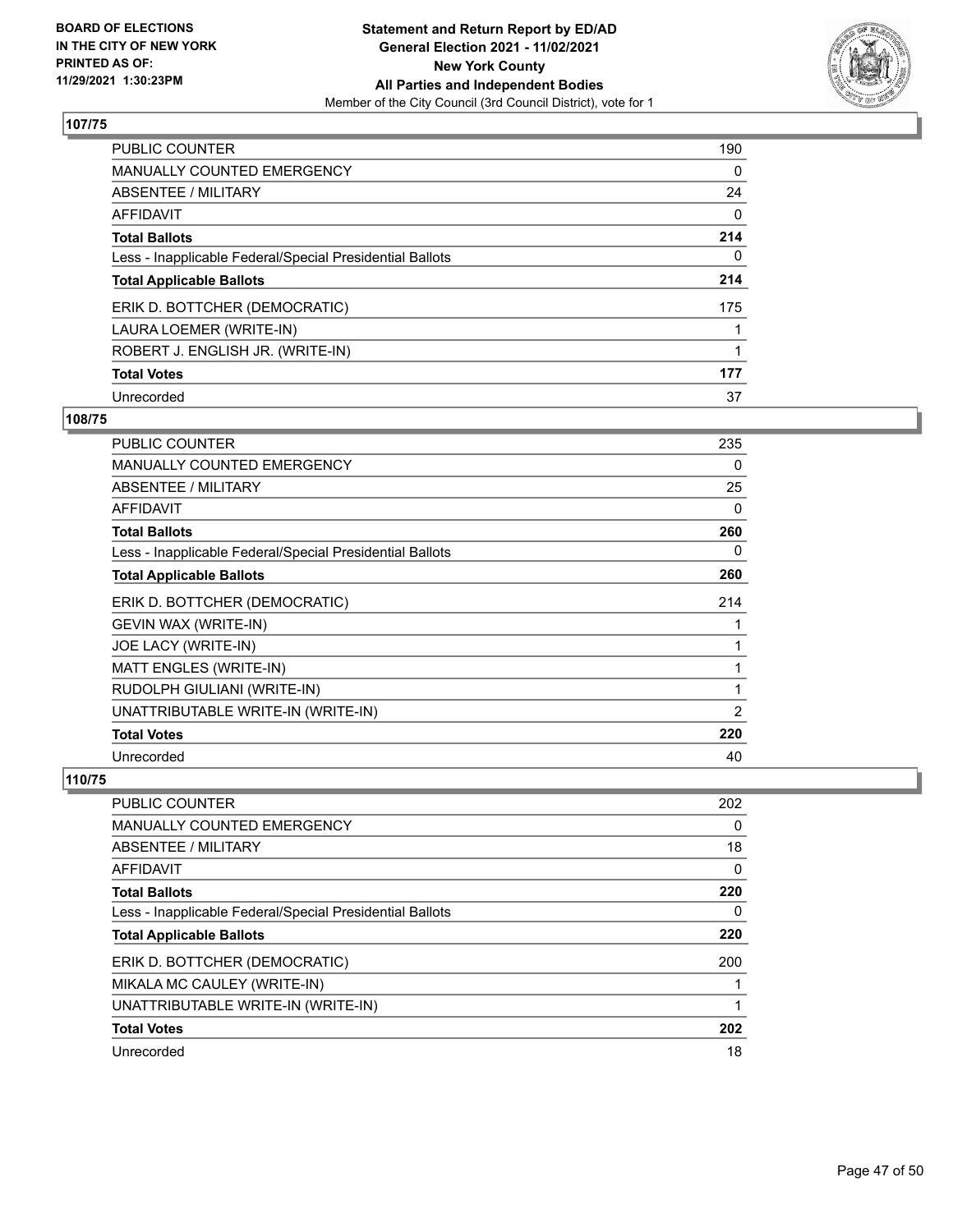

| <b>PUBLIC COUNTER</b>                                    | 204 |
|----------------------------------------------------------|-----|
| MANUALLY COUNTED EMERGENCY                               | 0   |
| ABSENTEE / MILITARY                                      | 25  |
| AFFIDAVIT                                                | 3   |
| <b>Total Ballots</b>                                     | 232 |
| Less - Inapplicable Federal/Special Presidential Ballots | 0   |
| <b>Total Applicable Ballots</b>                          | 232 |
| ERIK D. BOTTCHER (DEMOCRATIC)                            | 206 |
| ARTHUR SCHWARTZ (WRITE-IN)                               |     |
| BARI ZAYN (WRITE-IN)                                     |     |
| JEFFREY KOFSKY (WRITE-IN)                                |     |
| <b>VONMARIE THOMAS (WRITE-IN)</b>                        |     |
| <b>Total Votes</b>                                       | 210 |
| Unrecorded                                               | 22  |

# **112/75**

| <b>PUBLIC COUNTER</b>                                    | 420 |
|----------------------------------------------------------|-----|
| <b>MANUALLY COUNTED EMERGENCY</b>                        | 0   |
| ABSENTEE / MILITARY                                      | 71  |
| <b>AFFIDAVIT</b>                                         |     |
| Total Ballots                                            | 492 |
| Less - Inapplicable Federal/Special Presidential Ballots | 0   |
| <b>Total Applicable Ballots</b>                          | 492 |
| ERIK D. BOTTCHER (DEMOCRATIC)                            | 402 |
| AL SHARPTON (WRITE-IN)                                   |     |
| ANDREW ROSS (WRITE-IN)                                   |     |
| JANE HOGG (WRITE-IN)                                     | 1   |
| MICHAEL MOSCOTT (WRITE-IN)                               |     |
| RON MIRSO (WRITE-IN)                                     | 1   |
| UNATTRIBUTABLE WRITE-IN (WRITE-IN)                       | 2   |
| <b>Total Votes</b>                                       | 409 |
| Unrecorded                                               | 83  |

| <b>PUBLIC COUNTER</b>                                    | 235      |
|----------------------------------------------------------|----------|
| <b>MANUALLY COUNTED EMERGENCY</b>                        | 0        |
| ABSENTEE / MILITARY                                      | 42       |
| <b>AFFIDAVIT</b>                                         | 1        |
| <b>Total Ballots</b>                                     | 278      |
| Less - Inapplicable Federal/Special Presidential Ballots | $\Omega$ |
| <b>Total Applicable Ballots</b>                          | 278      |
| ERIK D. BOTTCHER (DEMOCRATIC)                            | 245      |
| CALVIN DRIM (WRITE-IN)                                   |          |
| DINA RE (WRITE-IN)                                       |          |
| <b>Total Votes</b>                                       | 247      |
| Unrecorded                                               | 31       |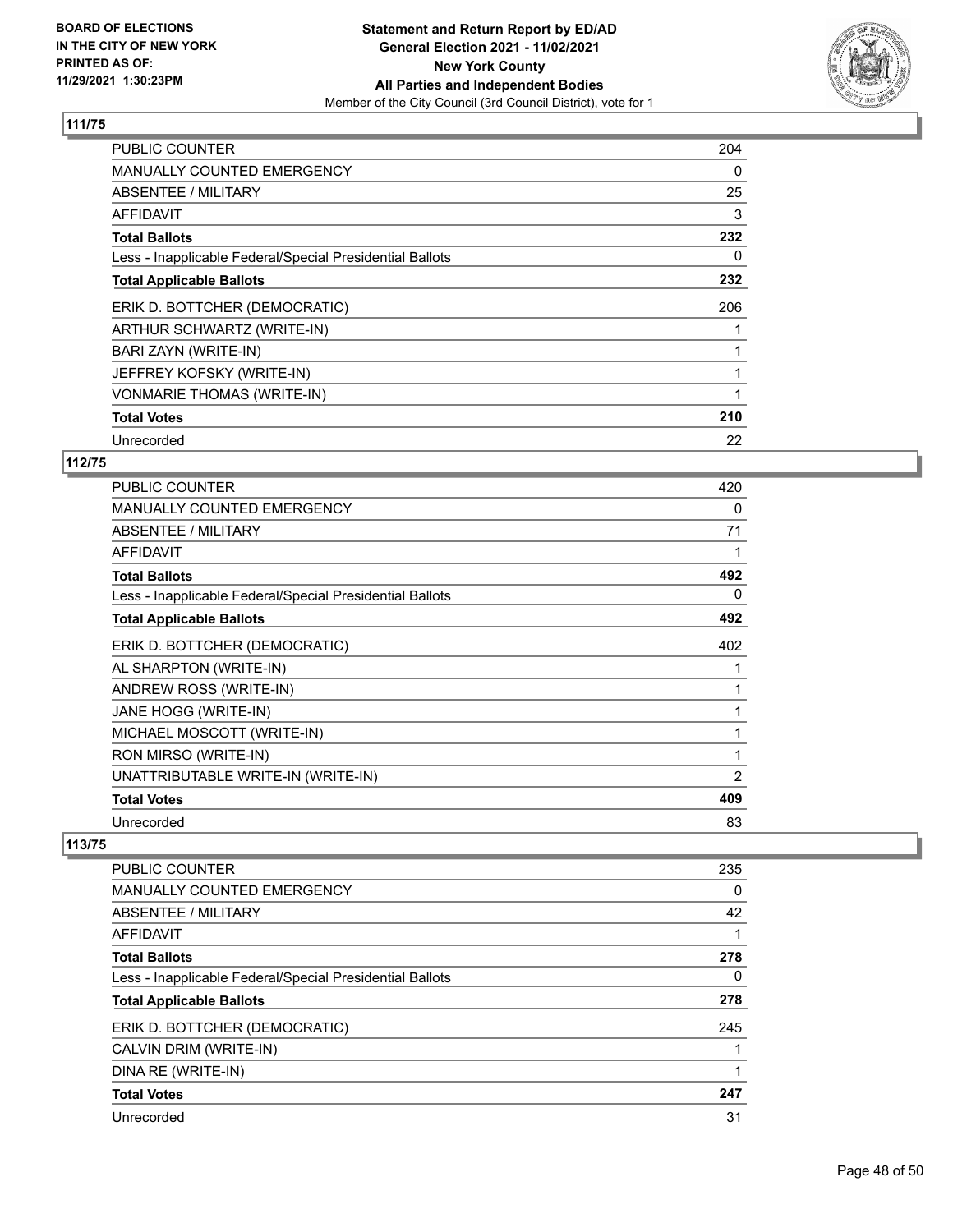

| <b>PUBLIC COUNTER</b>                                    | 412 |
|----------------------------------------------------------|-----|
| <b>MANUALLY COUNTED EMERGENCY</b>                        | 0   |
| ABSENTEE / MILITARY                                      | 40  |
| AFFIDAVIT                                                | 2   |
| <b>Total Ballots</b>                                     | 454 |
| Less - Inapplicable Federal/Special Presidential Ballots | 0   |
| <b>Total Applicable Ballots</b>                          | 454 |
| ERIK D. BOTTCHER (DEMOCRATIC)                            | 362 |
| KEVIN BOYLE (WRITE-IN)                                   |     |
| MARNI HALASA (WRITE-IN)                                  |     |
| MIKHAIL PATISH (WRITE-IN)                                |     |
| UNATTRIBUTABLE WRITE-IN (WRITE-IN)                       |     |
| <b>Total Votes</b>                                       | 366 |
| Unrecorded                                               | 88  |

| <b>PUBLIC COUNTER</b>                                    | 203 |
|----------------------------------------------------------|-----|
| <b>MANUALLY COUNTED EMERGENCY</b>                        | 0   |
| ABSENTEE / MILITARY                                      | 22  |
| AFFIDAVIT                                                | 3   |
| <b>Total Ballots</b>                                     | 228 |
| Less - Inapplicable Federal/Special Presidential Ballots | 0   |
| <b>Total Applicable Ballots</b>                          | 228 |
| ERIK D. BOTTCHER (DEMOCRATIC)                            | 199 |
| <b>COREY JOHNSON (WRITE-IN)</b>                          |     |
| UNATTRIBUTABLE WRITE-IN (WRITE-IN)                       | 2   |
| <b>Total Votes</b>                                       | 202 |
| Unrecorded                                               | 26  |